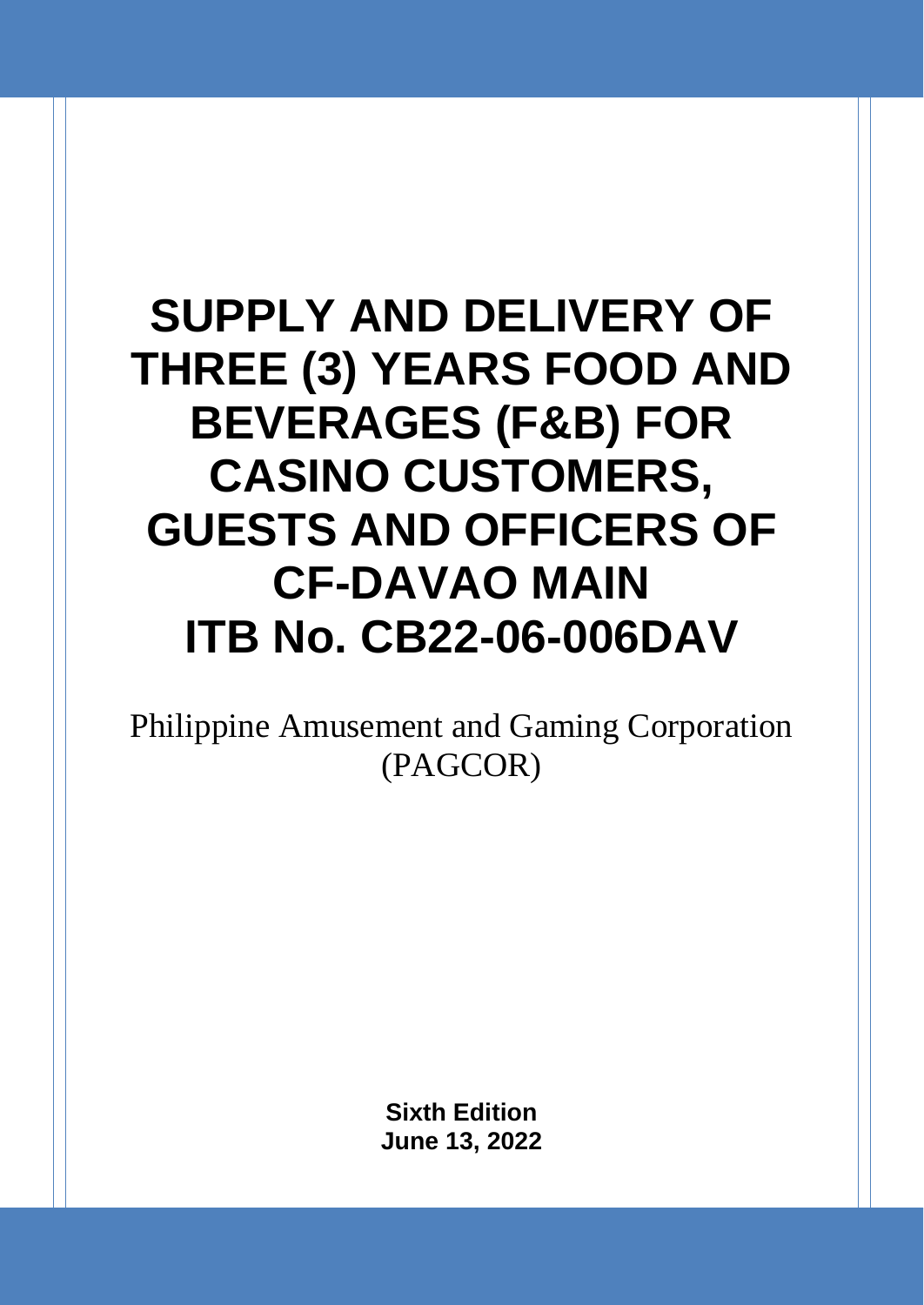# **Table of Contents**

| 1.  |                                                                      |  |
|-----|----------------------------------------------------------------------|--|
| 2.  |                                                                      |  |
| 3.  |                                                                      |  |
| 4.  | Corrupt, Fraudulent, Collusive, and Coercive Practices 10            |  |
| 5.  |                                                                      |  |
| 6.  |                                                                      |  |
| 7.  |                                                                      |  |
| 8.  |                                                                      |  |
| 9.  | Clarification and Amendment of Bidding Documents 11                  |  |
| 10. | Documents comprising the Bid: Eligibility and Technical Components11 |  |
| 11. | Documents comprising the Bid: Financial Component 12                 |  |
| 12. |                                                                      |  |
| 13. |                                                                      |  |
| 14. |                                                                      |  |
| 15. |                                                                      |  |
| 16. |                                                                      |  |
| 17. |                                                                      |  |
| 18. |                                                                      |  |
| 19. |                                                                      |  |
| 20. |                                                                      |  |
| 21. |                                                                      |  |
|     |                                                                      |  |
|     |                                                                      |  |
| 1.  |                                                                      |  |
| 2.  |                                                                      |  |
| 3.  |                                                                      |  |
| 4.  |                                                                      |  |
| 5.  |                                                                      |  |
| 6.  |                                                                      |  |
|     |                                                                      |  |
|     |                                                                      |  |
|     |                                                                      |  |
|     | Section VIII. Checklist of Technical and Financial Documents 30      |  |
|     |                                                                      |  |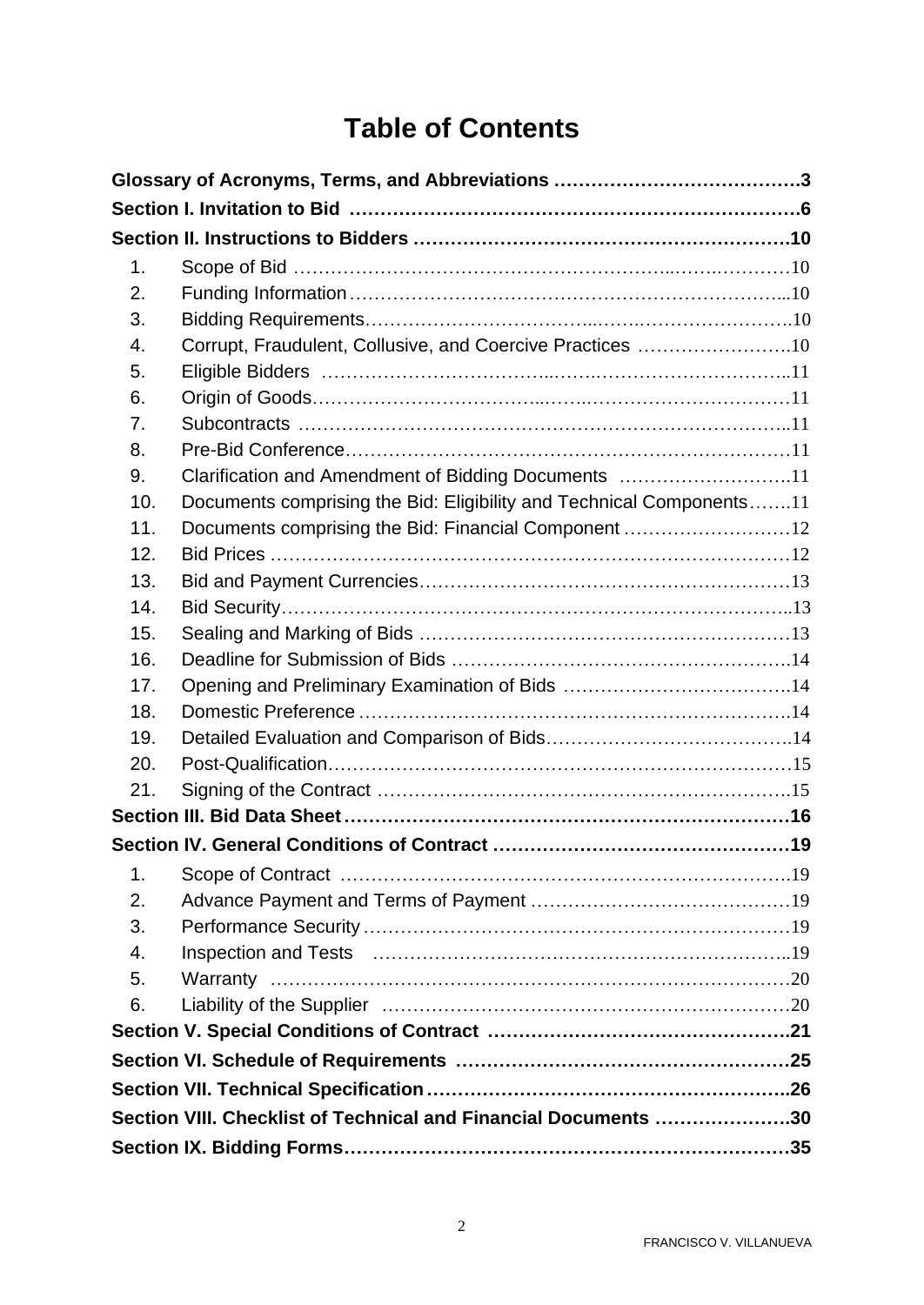# <span id="page-2-0"></span>*Glossary of Acronyms, Terms, and Abbreviations*

**ABC** –Approved Budget for the Contract.

**BAC** – Bids and Awards Committee.

**Bid** – A signed offer or proposal to undertake a contract submitted by a bidder in response to and in consonance with the requirements of the bidding documents. Also referred to as *Proposal* and *Tender.* (2016 revised IRR, Section 5[c])

**Bidder** – Refers to a contractor, manufacturer, supplier, distributor and/or consultant who submits a bid in response to the requirements of the Bidding Documents. (2016 revised IRR, Section 5[d])

**Bidding Documents –** The documents issued by the Procuring Entity as the bases for bids, furnishing all information necessary for a prospective bidder to prepare a bid for the Goods, Infrastructure Projects, and/or Consulting Services required by the Procuring Entity. (2016 revised IRR, Section 5[e])

- **BIR**  Bureau of Internal Revenue.
- **BSP** BangkoSentral ng Pilipinas.

**Consulting Services** – Refer to services for Infrastructure Projects and other types of projects or activities of the GOP requiring adequate external technical and professional expertise that are beyond the capability and/or capacity of the GOP to undertake such as, but not limited to: (i) advisory and review services; (ii) preinvestment or feasibility studies; (iii) design; (iv) construction supervision; (v) management and related services; and (vi) other technical services or special studies. (2016 revised IRR, Section 5[i])

**CDA -** Cooperative Development Authority.

**Contract** – Refers to the agreement entered into between the Procuring Entity and the Supplier or Manufacturer or Distributor or Service Provider for procurement of Goods and Services; Contractor for Procurement of Infrastructure Projects; or Consultant or Consulting Firm for Procurement of Consulting Services; as the case may be, as recorded in the Contract Form signed by the parties, including all attachments and appendices thereto and all documents incorporated by reference therein.

**CIF –** Cost Insurance and Freight.

**CIP –** Carriage and Insurance Paid.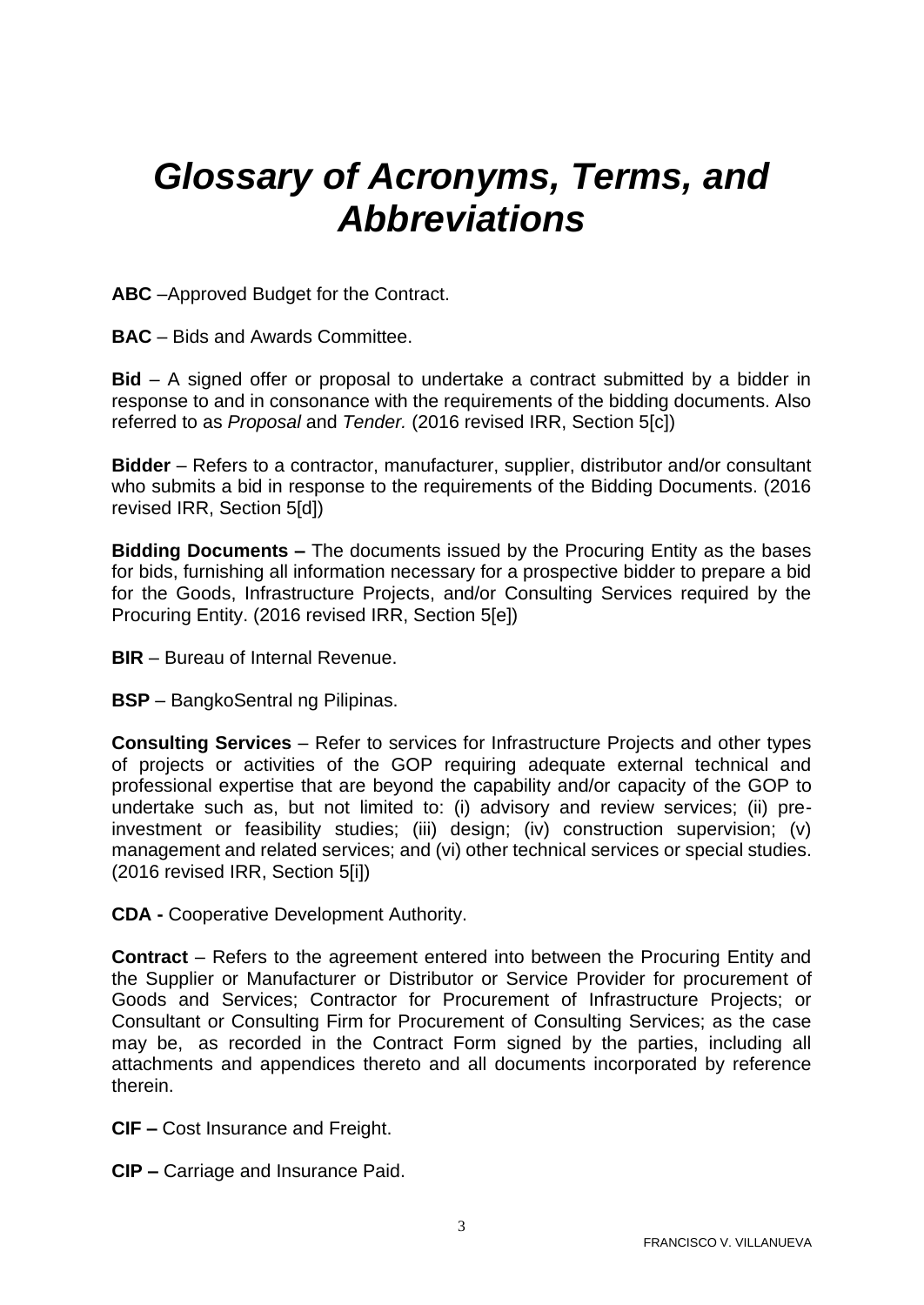- **CPI –** Consumer Price Index.
- **DDP** Refers to the quoted price of the Goods, which means "delivered duty paid."
- **DTI**  Department of Trade and Industry.
- **EXW** Ex works.
- **FCA** "Free Carrier" shipping point.
- **FOB** "Free on Board" shipping point.

**Foreign-funded Procurement or Foreign-Assisted Project**–Refers to procurement whose funding source is from a foreign government, foreign or international financing institution as specified in the Treaty or International or Executive Agreement. (2016 revised IRR, Section 5[b]).

**Framework Agreement** – Refers to a written agreement between a procuring entity and a supplier or service provider that identifies the terms and conditions, under which specific purchases, otherwise known as "Call-Offs," are made for the duration of the agreement. It is in the nature of an option contract between the procuring entity and the bidder(s) granting the procuring entity the option to either place an order for any of the goods or services identified in the Framework Agreement List or not buy at all, within a minimum period of one (1) year to a maximum period of three (3) years. (GPPB Resolution No. 27-2019)

- **GFI**  Government Financial Institution.
- **GOCC** –Government-owned and/or –controlled corporation.

**Goods** – Refer to all items, supplies, materials and general support services, except Consulting Services and Infrastructure Projects, which may be needed in the transaction of public businesses or in the pursuit of any government undertaking, project or activity, whether in the nature of equipment, furniture, stationery, materials for construction, or personal property of any kind, including non-personal or contractual services such as the repair and maintenance of equipment and furniture, as well as trucking, hauling, janitorial, security, and related or analogous services, as well as procurement of materials and supplies provided by the Procuring Entity for such services. The term "related" or "analogous services" shall include, but is not limited to, lease or purchase of office space, media advertisements, health maintenance services, and other services essential to the operation of the Procuring Entity. (2016 revised IRR, Section 5[r])

**GOP** – Government of the Philippines.

**GPPB** – Government Procurement Policy Board.

**INCOTERMS –** International Commercial Terms.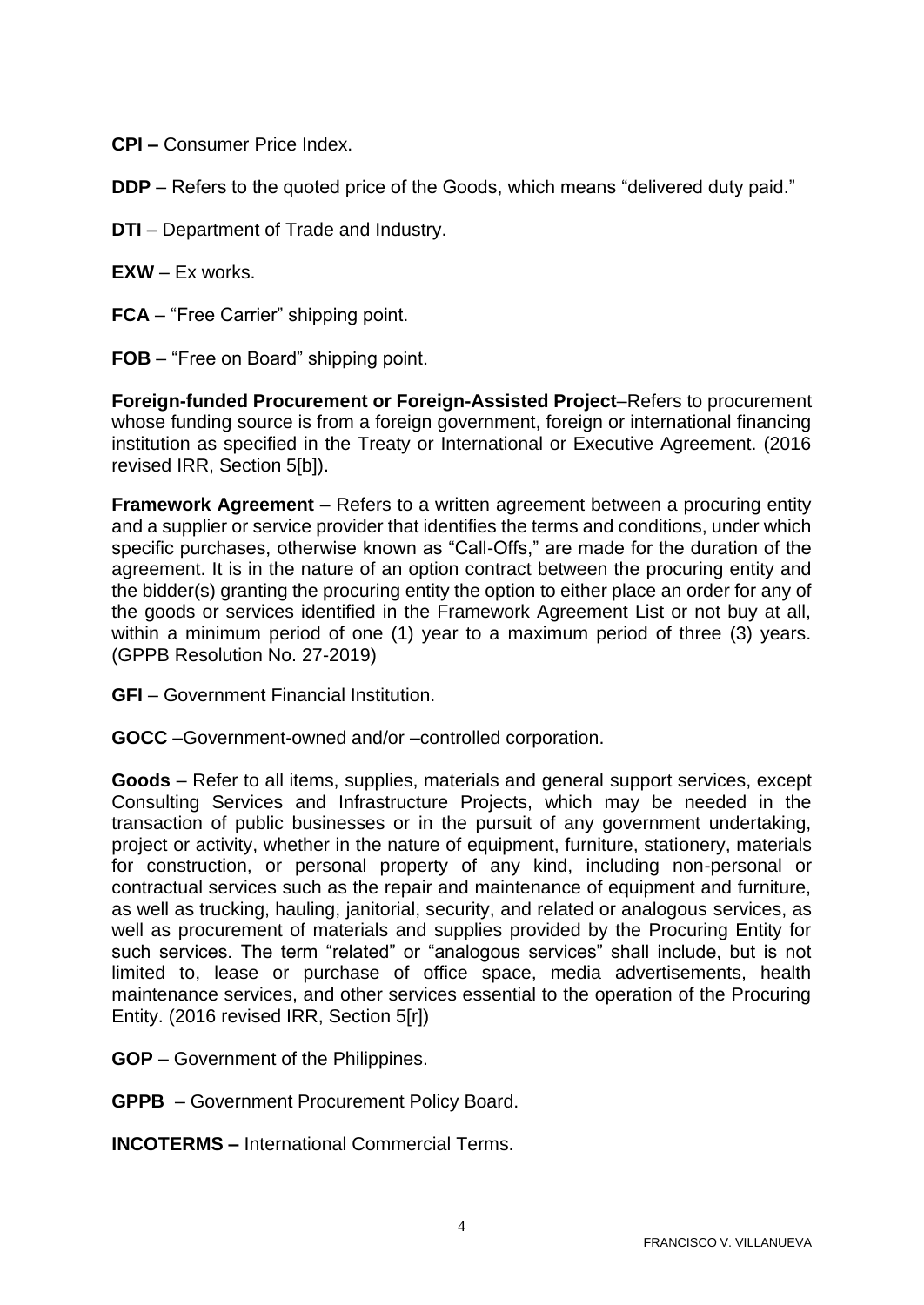**Infrastructure Projects** – Include the construction, improvement, rehabilitation, demolition, repair, restoration or maintenance of roads and bridges, railways, airports, seaports, communication facilities, civil works components of information technology projects, irrigation, flood control and drainage, water supply, sanitation, sewerage and solid waste management systems, shore protection, energy/power and electrification facilities, national buildings, school buildings, hospital buildings, and other related construction projects of the government. Also referred to as *civil works or works*. (2016 revised IRR, Section 5[u])

**LGUs –** Local Government Units.

**NFCC –** Net Financial Contracting Capacity.

**NGA –** National Government Agency.

**PhilGEPS -** Philippine Government Electronic Procurement System.

**Procurement Project** – refers to a specific or identified procurement covering goods, infrastructure project or consulting services. A Procurement Project shall be described, detailed, and scheduled in the Project Procurement Management Plan prepared by the agency which shall be consolidated in the procuring entity's Annual Procurement Plan. (GPPB Circular No. 06-2019 dated 17 July 2019)

- **PSA –** Philippine Statistics Authority.
- **SEC –** Securities and Exchange Commission.
- **SLCC –** Single Largest Completed Contract.

**Supplier** – refers to a citizen, or any corporate body or commercial company duly organized and registered under the laws where it is established, habitually established in business and engaged in the manufacture or sale of the merchandise or performance of the general services covered by his bid. (Item 3.8 of GPPB Resolution No. 13-2019, dated 23 May 2019). Supplier as used in these Bidding Documents may likewise refer to a distributor, manufacturer, contractor, or consultant.

**UN –** United Nations.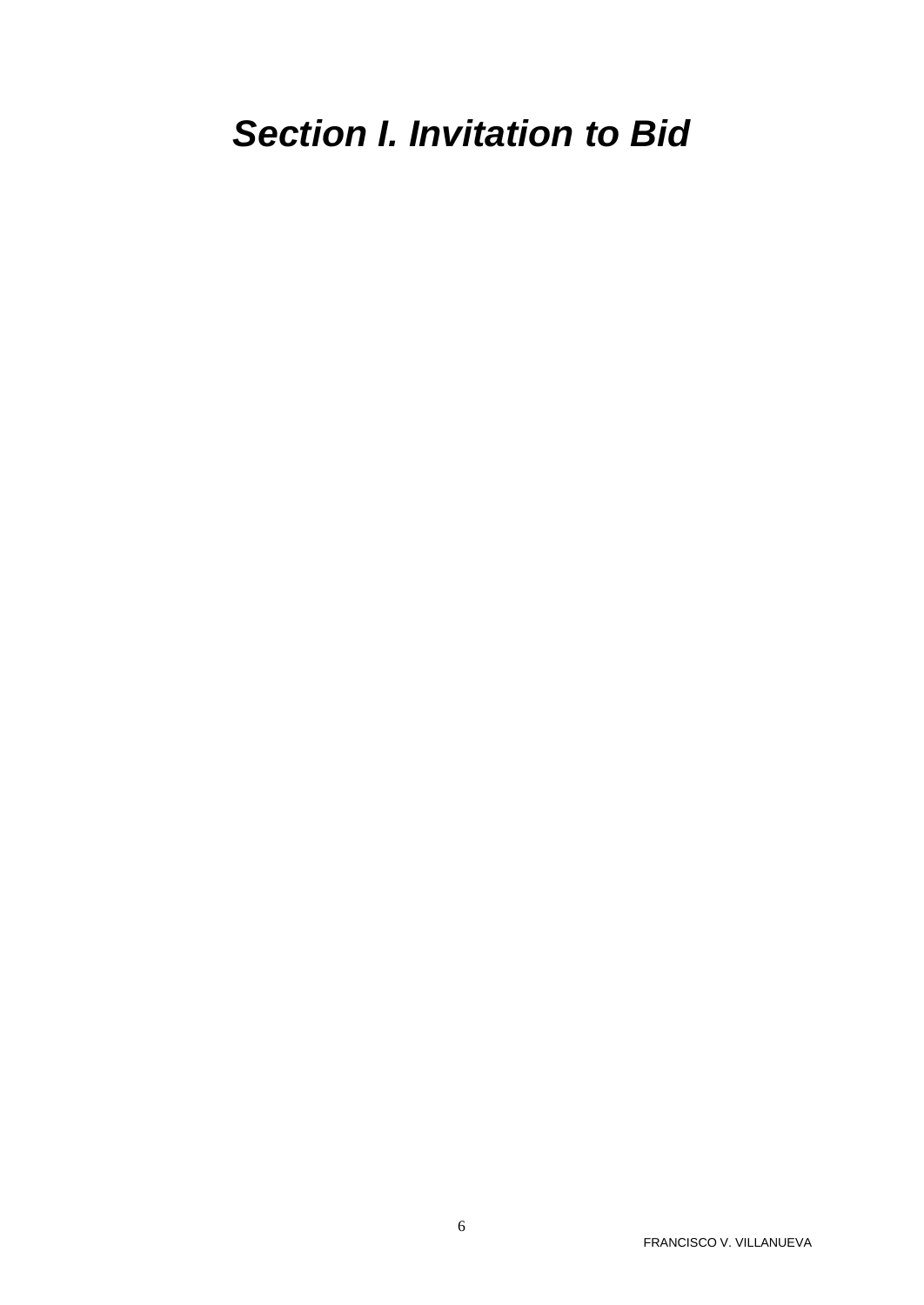

### **INVITATION TO BID FOR SUPPLY AND DELIVERY OF THREE (3) YEARS FOOD AND BEVERAGES (F&B) FOR CASINO CUSTOMERS, GUESTS AND OFFICERS OF CF-DAVAO MAIN under ITB No. CB22-06-006DAV**

- 1. The Philippine Amusement and Gaming Corporation (PAGCOR)*,* through the PAGCOR's Corporate Budget for **CY 2022** intends to apply the sum of **Twenty-Nine Million Two Hundred Thousand Pesos (PhP 29,200,000.00),**  VAT Exclusive, Zero-Rated Transaction, being the total ABC to payments under the contract for the **Supply and Delivery of Three (3) Years Food and Beverages (F&B) for Casino Customers, Guests and Officers of CF-Davao Main under ITB no. CB22-06-006DAV**.
- 2. The PAGCOR now invites bids for the above Procurement Project. Delivery of the Goods is required for a period of **three (3) years or until the contract amount has already been depleted or consumed**, whichever comes first. Bidders should have completed, within **five (5) years** from the date of submission and receipt of bids, similar to the Project. The description of an eligible bidder is contained in the Bidding Documents, particularly, in Section II (Instructions to Bidders).
- 3. Bidding will be conducted through open competitive bidding procedures using a non-discretionary "*pass/fail*" criterion as specified in the 2016 revised Implementing Rules and Regulations (IRR) of Republic Act (RA) No. 9184.

Bidding is restricted to Filipino citizens/sole proprietorships, partnerships, or organizations with at least sixty percent (60%) interest or outstanding capital stock belonging to citizens of the Philippines, and to citizens or organizations of a country the laws or regulations of which grant similar rights or privileges to Filipino citizens, pursuant to RA No. 5183.

- 4. Prospective Bidders may obtain further information from PAGCOR and interested bidders may inspect and obtain further information from the Procurement Section (PS), acting as the BAC Secretariat, of PAGCOR and/or inspect the Bidding Documents at the **Procurement Section, Basement Area, Casino Filipino Davao, Lanang, Davao City from Mondays to Fridays**, during office hours of PAGCOR from **8:00 a.m. to 5:00 p.m**
- 5. A complete set of Bidding Documents may be acquired by interested Bidders starting on **June 13, 2022 (Monday)** until **July 4, 2022 (Monday)** from the given address and websites below upon payment **Twenty-Five Thousand Pesos (PhP 25,000.00)** for the Bidding Documents, pursuant to the latest Guidelines issued by the GPPB.

PAGCOR shall allow the bidder to present its proof of payment for the fees either in person, by facsimile, or through electronic means.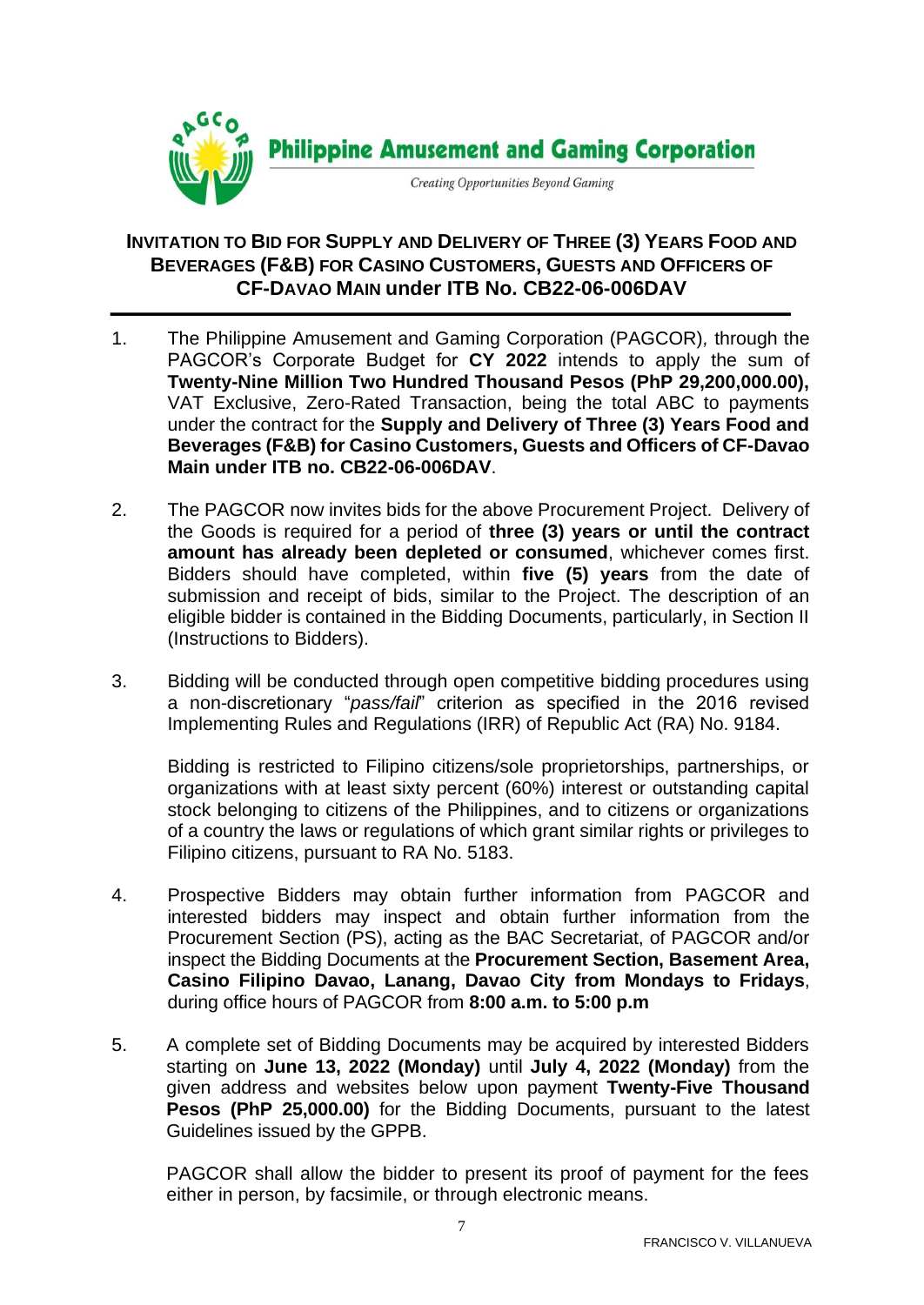Prospective bidders may also download the Bidding Documents free of charge from **[www.pagcor.ph](http://www.pagcor.ph/)** and **www.philgeps.gov.ph** and may be allowed to submit bids provided that bidders pay the applicable fee of the Bidding Documents not later than the deadline for the submission and receipt of bids.

In effecting payment for the Bidding Documents, prospective bidders shall present either the Payment Slip, which may be secured from the PS, or a copy of this Invitation to Bid (ITB) to **Finance Section, located at Second (2nd) Floor, Casino Filipino Davao, Lanang, Davao City.**

- 6. The PAGCOR will hold a **Pre-Bid Conference on June 21, 2022 (Tuesday)**  2:00p.m. at the 2<sup>nd</sup> Floor, Conference Room, CF-Davao, Lanang, Davao **City,** which shall be open to prospective bidders.
- 7. Bids must be duly received by the BAC Secretariat through manual submission on or before **July 4, 2022 (Monday) 2:00p.m. at the Conference Room, 2nd Floor Casino Filipino Davao, Lanang, Davao City**. Late bids shall not be accepted.
- 8. All Bids must be accompanied by a bid security in any of the acceptable forms and in the amount stated in **ITB Clause 14**.
- 9. Bid opening shall be on **July 4, 2022 (Monday) 2:00p.m.** onwards at **Conference Room, 2nd Floor Casino Filipino Davao, Lanang, Davao City**. Bids will be opened in the presence of the bidders' representatives who choose to attend the activity.
- 10. Bidders shall bear all costs associated with the preparation and submission of their bids, and PAGCOR will in no case, be responsible or liable for those costs, regardless of the conduct or outcome of the bidding process.

Bidders should note that PAGCOR will only accept bids from those that have paid the applicable fee for the Bidding Documents.

PAGCOR assumes no responsibility whatsoever to compensate or indemnify bidders for any expenses incurred in the preparation of their bids.

In accordance with Government Procurement Policy Board (GPPB) Circular 06- 2005 - Tie-Breaking Method, the Bids and Awards Committee (BAC) shall use a non-discretionary and non-discriminatory measure based on sheer luck or chance, which is "DRAW LOTS," in the event that two (2) or more bidders have been post-qualified and determined as the bidder having the Lowest Calculated Responsive Bid (LCRB) to determine the final bidder having the LCRB, based on the following procedures:

- a) In alphabetical order, the bidders shall pick one rolled paper.
- b) The lucky bidder who would pick the paper with a "CONGRATULATIONS" remark shall be declared as the final bidder having the LCRB and recommended for award of the contract.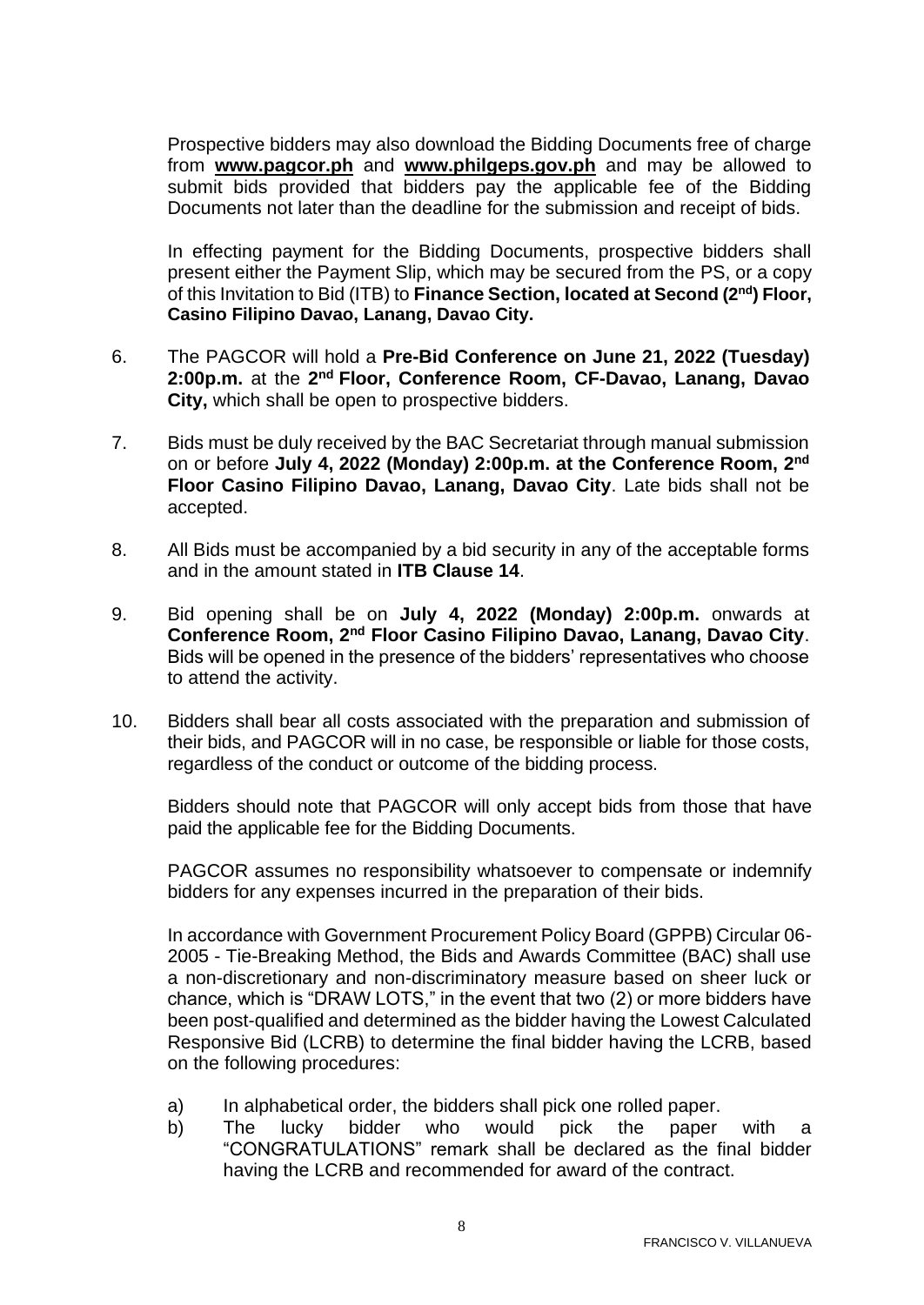- 11. The PAGCOR reserves the right to reject any and all bids, declare a failure of bidding, or not award the contract at any time prior to contract award in accordance with Sections 35.6 and 41 of the 2016 revised IRR of RA No. 9184, without thereby incurring any liability to the affected bidder or bidders.
- 12. For further information, please refer to:

**DARA AUREA A. VILLALOBOS** Procurement Officer I Casino Filipino – Davao, Procurement Office, Davao City Tel Nos.: (082) 234-9398 to 99 loc. 162. *[www.pagcor.ph](http://www.pagcor.ph/)*

13. You may visit the following websites:

For downloading of Bidding Documents: *[www.pagcor.ph](http://www.pagcor.ph/) or www.philgeps.gov.ph*

Date of Issue: June 13, 2022:

 **SGD REGINA C. LEMANA Chairperson** BRANCH BIDS AND AWARDS COMMITTEE (BBAC) CASINO FILIPINO - DAVAO

*dav061022*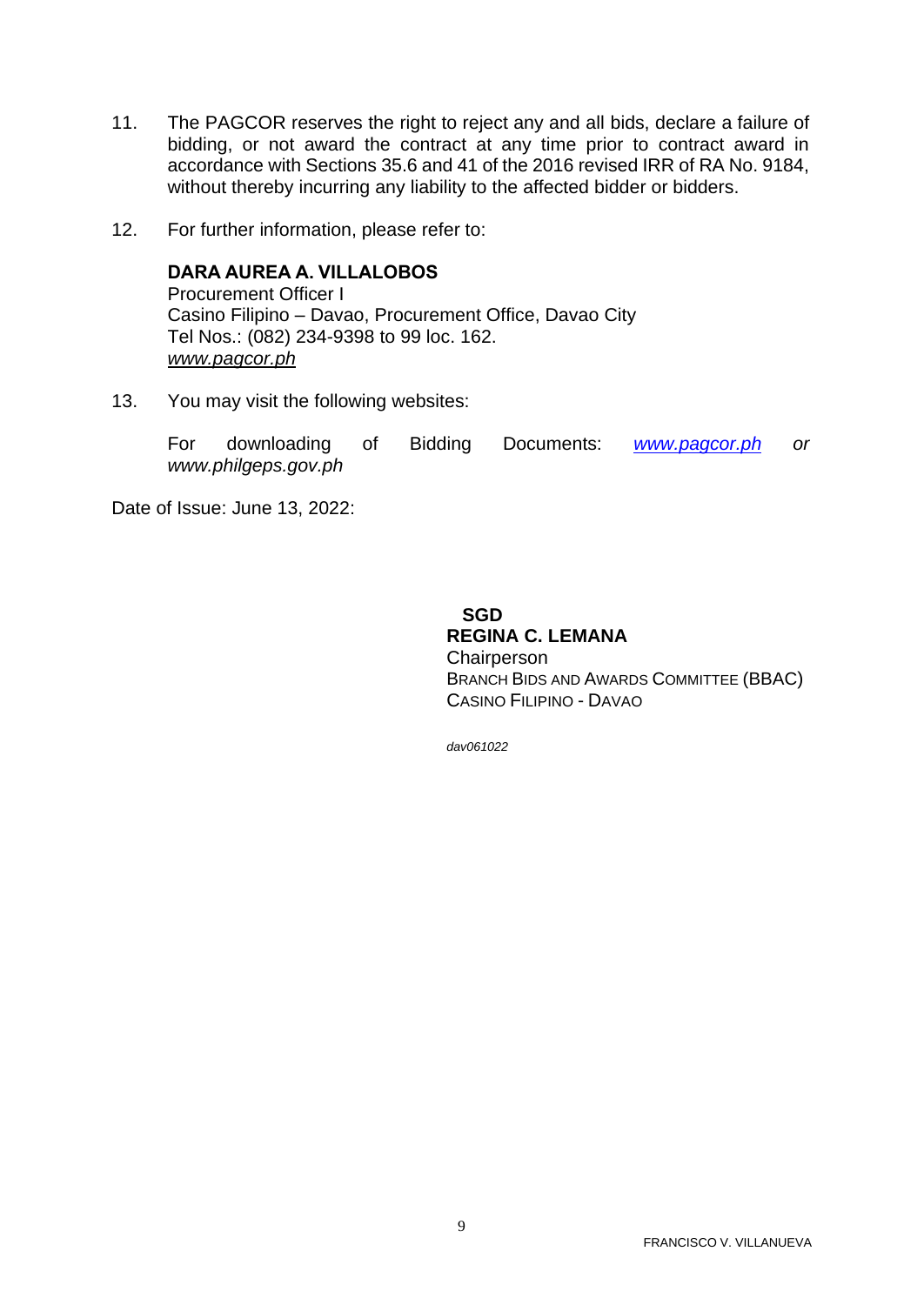# <span id="page-9-0"></span>*Section II. Instructions to Bidders*

#### <span id="page-9-1"></span>**1. Scope of Bid**

The Procuring Entity, Philippine Amusement and Gaming Corporation (PAGCOR), wishes to receive Bids for the **Supply and Delivery of Three (3) Years Food and Beverages (F&B) for Casino Customers, Guests and Officers of CF-Davao Main under ITB no. CB22-06-006DAV** with a total Approved Budget for the Contract in the amount of **Twenty-Nine Million Two Hundred Thousand Pesos (PhP 29,200,000.00),** VAT Exclusive, Zero-Rated Transaction.

The Procurement Project (referred to herein as "Project") is composed of one (1) lot, the details of which are described in Section VII (Technical Specifications).

#### <span id="page-9-2"></span>**2. Funding Information**

- 2.1. The GOP through the source of funding as indicated below for **CY 2022** in the amount of **Twenty-Nine Million Two Hundred Thousand Pesos (PhP 29,200,000.00),** VAT Exclusive, Zero-Rated Transaction.
- 2.2. The source of funding is the Corporate Operating Budget PAGCOR's Corporate Budget for CY 2022.

#### <span id="page-9-3"></span>**3. Bidding Requirements**

The Bidding for the Project shall be governed by all the provisions of RA No. 9184 and its 2016 revised IRR, including its Generic Procurement Manuals and associated policies, rules and regulations as the primary source thereof, while the herein clauses shall serve as the secondary source thereof.

Any amendments made to the IRR and other GPPB issuances shall be applicable only to the ongoing posting, advertisement, or **IB** by the BAC through the issuance of a supplemental or bid bulletin.

The Bidder, by the act of submitting its Bid, shall be deemed to have verified and accepted the general requirements of this Project, including other factors that may affect the cost, duration and execution or implementation of the contract, project, or work and examine all instructions, forms, terms, and project requirements in the Bidding Documents.

#### <span id="page-9-4"></span>**4. Corrupt, Fraudulent, Collusive, and Coercive Practices**

The Procuring Entity, as well as the Bidders and Suppliers, shall observe the highest standard of ethics during the procurement and execution of the contract. They or through an agent shall not engage in corrupt, fraudulent, collusive, coercive, and obstructive practices defined under Annex "I" of the 2016 revised IRR of RA No. 9184 or other integrity violations in competing for the Project.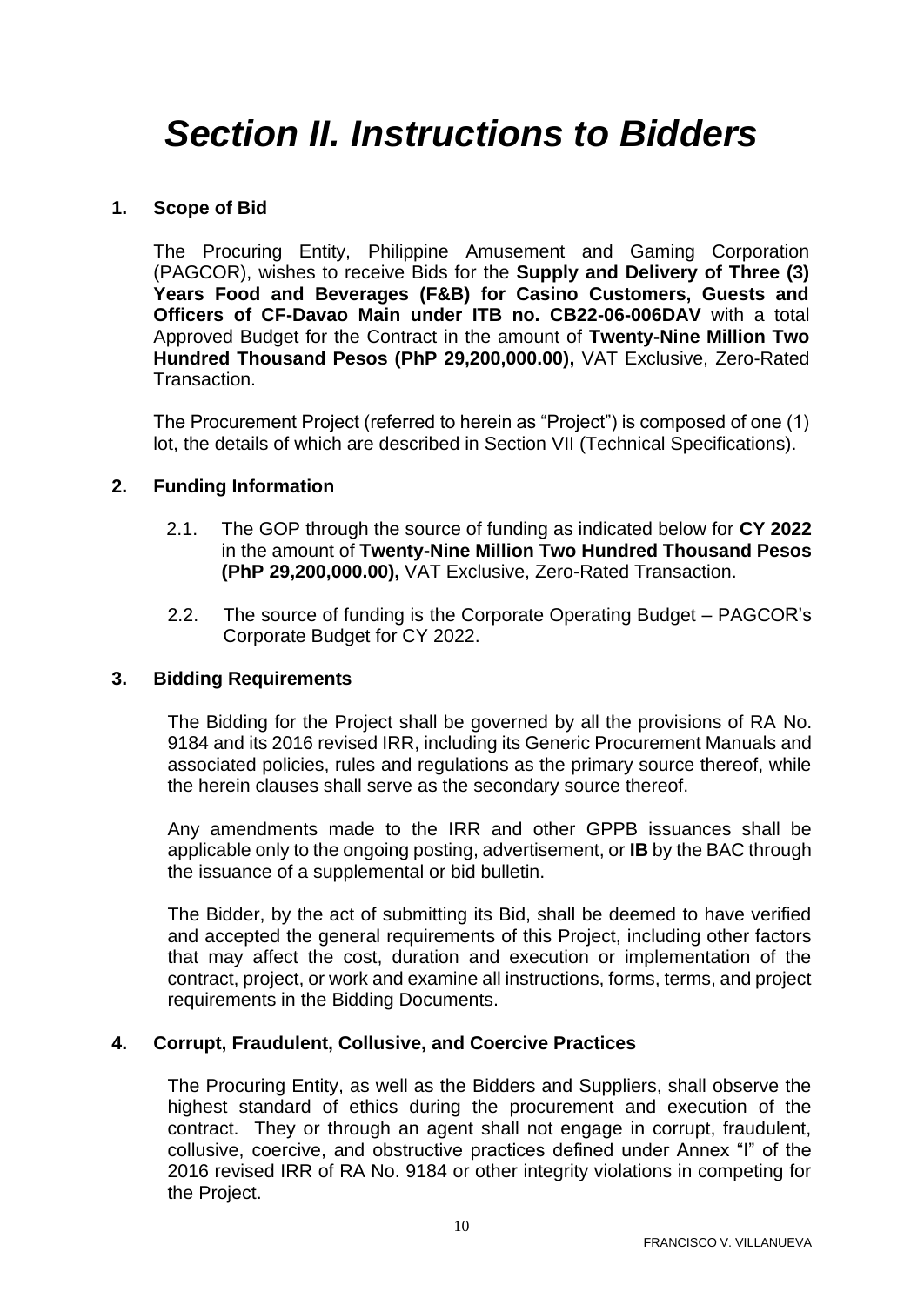#### <span id="page-10-0"></span>**5. Eligible Bidders**

- 5.1. Only Bids of Bidders found to be legally, technically, and financially capable will be evaluated.
- 5.2. Foreign ownership limited to those allowed under the rules may participate in this Project.
- 5.3. Pursuant to Section 23.4.1.3 of the 2016 revised IRR of RA No.9184, the Bidder shall have an SLCC that is at least **one (1) contract similar to the Project** the value of which, adjusted to current prices using the PSA's CPI, must be at least equivalent to at least **fifty percent (50%)** of the ABC in the amount of **Fourteen Million Six Hundred Thousand Pesos (PhP 14,600,000.00).**
- 5.4. The Bidders shall comply with the eligibility criteria under Section 23.4.1 of the 2016 IRR of RA No. 9184.

#### <span id="page-10-1"></span>**6. Origin of Goods**

There is no restriction on the origin of goods other than those prohibited by a decision of the UN Security Council taken under Chapter VII of the Charter of the UN, subject to Domestic Preference requirements under **ITB** Clause 18.

#### <span id="page-10-2"></span>**7. Subcontracts**

7.1. The Bidder may subcontract portions of the Project to the extent allowed by the Procuring Entity as stated herein, but in no case more than twenty percent (20%) of the Project.

The Procuring Entity has prescribed that Subcontracting is not allowed.

#### <span id="page-10-3"></span>**8. Pre-Bid Conference**

The Procuring Entity will hold a pre-bid conference for this Project on the specified date and time as indicated in paragraph 6 of the **IB.**

#### <span id="page-10-4"></span>**9. Clarification and Amendment of Bidding Documents**

Prospective bidders may request for clarification on and/or interpretation of any part of the Bidding Documents. Such requests must be in writing and received by the Procuring Entity, either at its given address or through electronic mail indicated in the **IB**, at least ten (10) calendar days before the deadline set for the submission and receipt of Bids.

#### <span id="page-10-5"></span>**10. Documents comprising the Bid: Eligibility and Technical Components**

10.1. The first envelope shall contain the eligibility and technical documents of the Bid as specified in **Section VIII (Checklist of Technical and Financial Documents)**.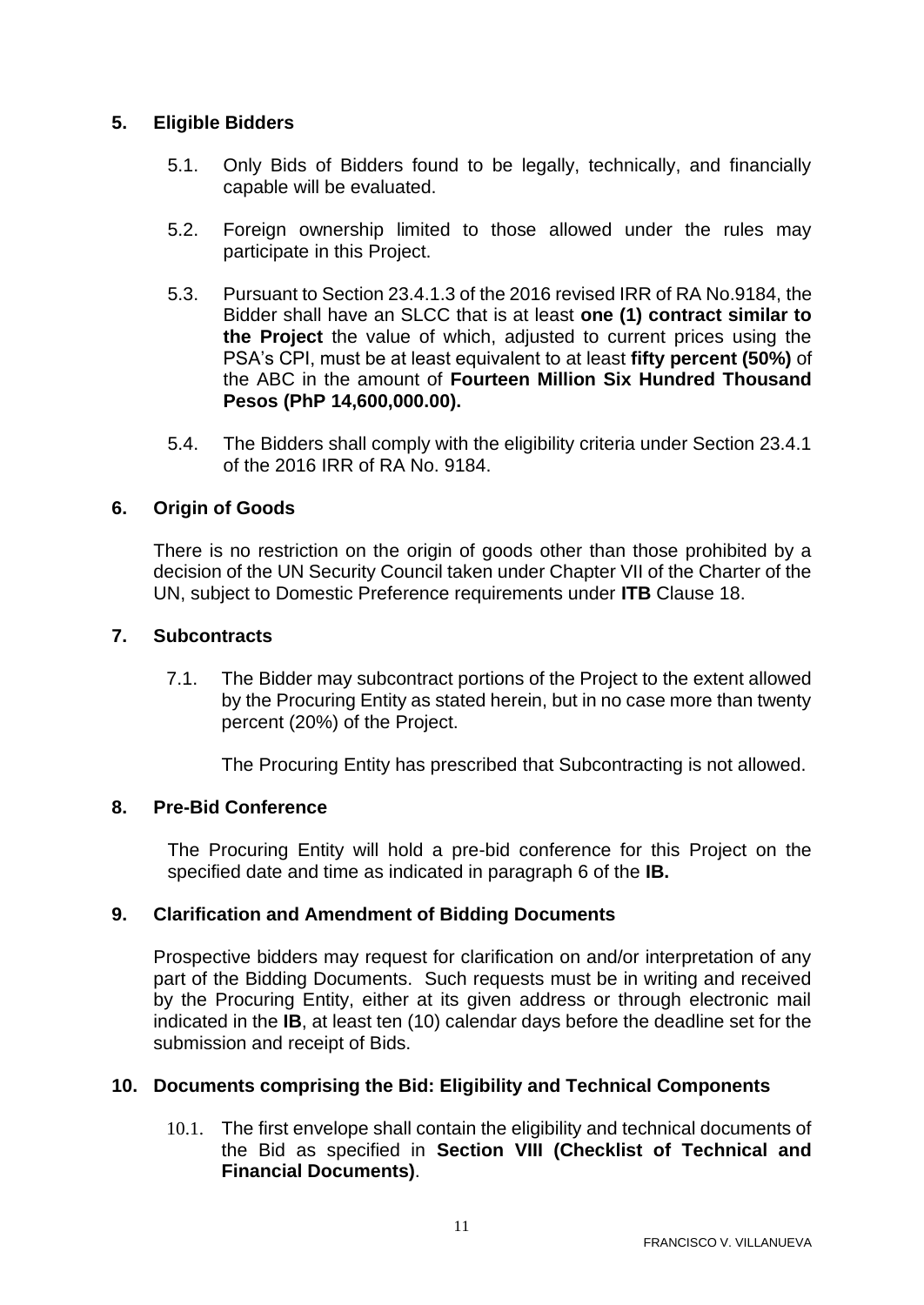- 10.2. The Bidder's SLCC as indicated in **ITB** Clause5.3 should have been completed within **five (5) years** prior to the deadline for the submission and receipt of bids.
- 10.3. If the eligibility requirements or statements, the bids, and all other documents for submission to the BAC are in foreign language other than English, it must be accompanied by a translation in English, which shall be authenticated by the appropriate Philippine foreign service establishment, post, or the equivalent office having jurisdiction over the foreign bidder's affairs in the Philippines. Similar to the required authentication above, for Contracting Parties to the Apostille Convention, only the translated documents shall be authenticated through an apostille pursuant to GPPB Resolution No. 13-2019 dated 23 May 2019. The English translation shall govern, for purposes of interpretation of the bid.

#### <span id="page-11-0"></span>**11. Documents comprising the Bid: Financial Component**

- 11.1. The second bid envelope shall contain the financial documents for the Bid as specified in **Section VIII (Checklist of Technical and Financial Documents)**.
- 11.2. If the Bidder claims preference as a Domestic Bidder or Domestic Entity, a certification issued by DTI shall be provided by the Bidder in accordance with Section 43.1.3 of the 2016 revised IRR of RA No. 9184.
- 11.3. Any bid exceeding the ABC indicated in paragraph 1 of the **IB** shall not be accepted.
- 11.4. For Foreign-funded Procurement, a ceiling may be applied to bid prices provided the conditions are met under Section 31.2 of the 2016 revised IRR of RA No. 9184.

#### <span id="page-11-1"></span>**12. Bid Prices**

- 12.1. Prices indicated on the Price Schedule shall be entered separately in the following manner:
	- a. For Goods offered from within the Procuring Entity's country:
		- i. The price of the Goods quoted EXW (ex-works, ex-factory, exwarehouse, ex-showroom, or off-the-shelf, as applicable);
		- ii. The cost of all customs duties and sales and other taxes already paid or payable;
		- iii. The cost of transportation, insurance, and other costs incidental to delivery of the Goods to their final destination; and
		- iv. The price of other (incidental) services, if any, listed in e.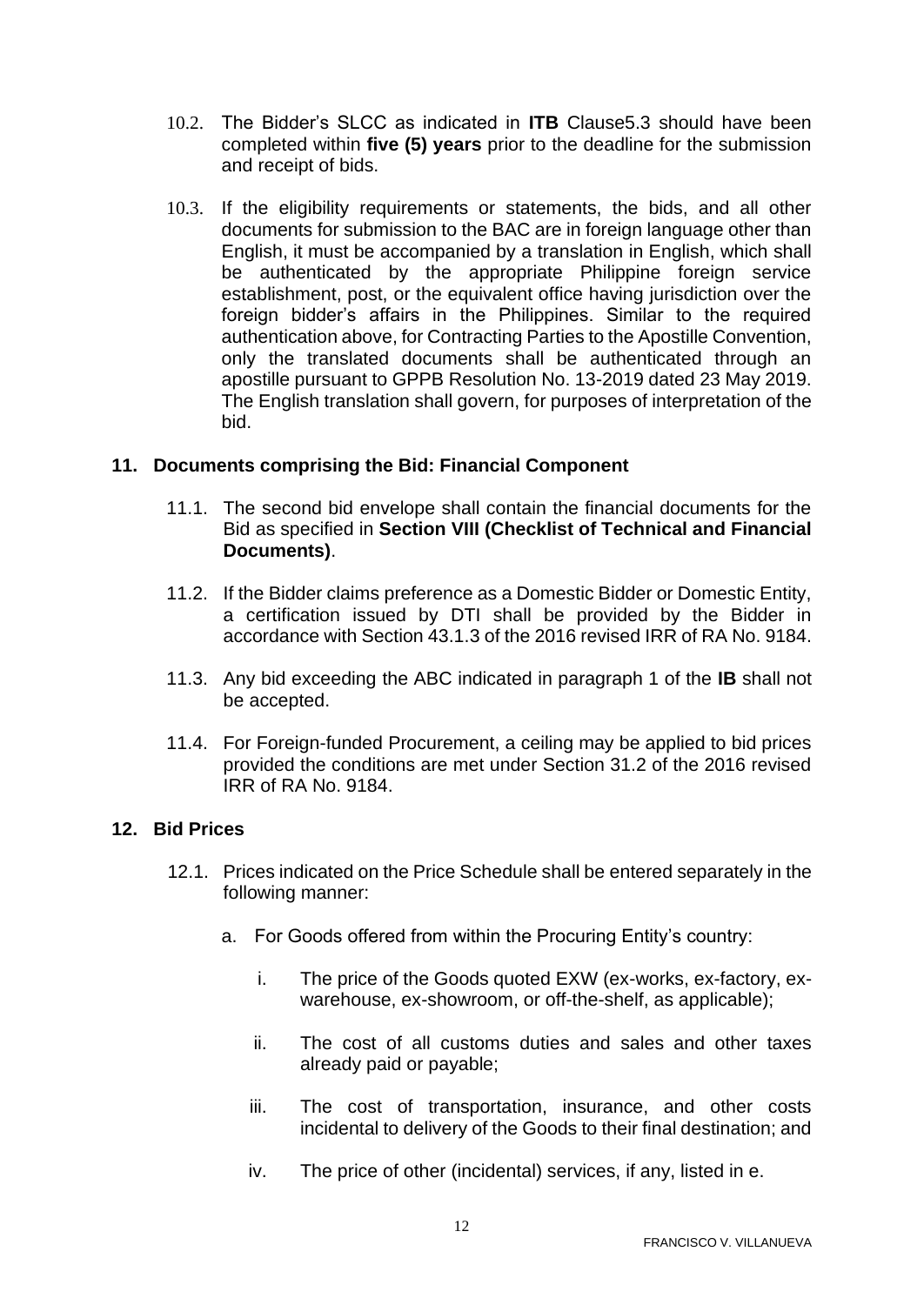- b. For Goods offered from abroad:
	- i. Unless otherwise stated in the **BDS**, the price of the Goods shall be quoted delivered duty paid (DDP) with the place of destination in the Philippines as specified in the **BDS**. In quoting the price, the Bidder shall be free to use transportation through carriers registered in any eligible country. Similarly, the Bidder may obtain insurance services from any eligible source country.
	- ii. The price of other (incidental) services, if any, as listed in **Section VII (Technical Specifications).**

#### <span id="page-12-0"></span>**13. Bid and Payment Currencies**

- 13.1. For Goods that the Bidder will supply from outside the Philippines, the bid prices may be quoted in the local currency or tradeable currency accepted by the BSP at the discretion of the Bidder. However, for purposes of bid evaluation, Bids denominated in foreign currencies, shall be converted to Philippine currency based on the exchange rate as published in the BSP reference rate bulletin on the day of the bid opening.
- 13.2. Payment of the contract price shall be made in Philippine Pesos.

#### <span id="page-12-1"></span>**14. Bid Security**

- 14.1. The Bidder shall submit a Bid Securing Declaration or any form of Bid Security in the amount indicated in the **BDS**, which shall be not less than the percentage of the ABC in accordance with the schedule in the **BDS**.
- 14.2. The Bid and bid security shall be valid for one hundred twenty (120) calendar days from the date of the Submission, Opening and Preliminary Examination of Bids.Any Bid not accompanied by an acceptable bid security shall be rejected by the Procuring Entity as non-responsive.

#### <span id="page-12-2"></span>**15. Sealing and Marking of Bids**

Each Bidder shall submit one copy of the first and second components of its Bid.

The Procuring Entity may request additional hard copies and/or electronic copies of the Bid. However, failure of the Bidders to comply with the said request shall not be a ground for disqualification.

If the Procuring Entity allows the submission of bids through online submission or any other electronic means, the Bidder shall submit an electronic copy of its Bid, which must be digitally signed. An electronic copy that cannot be opened or is corrupted shall be considered non-responsive and, thus, automatically disqualified.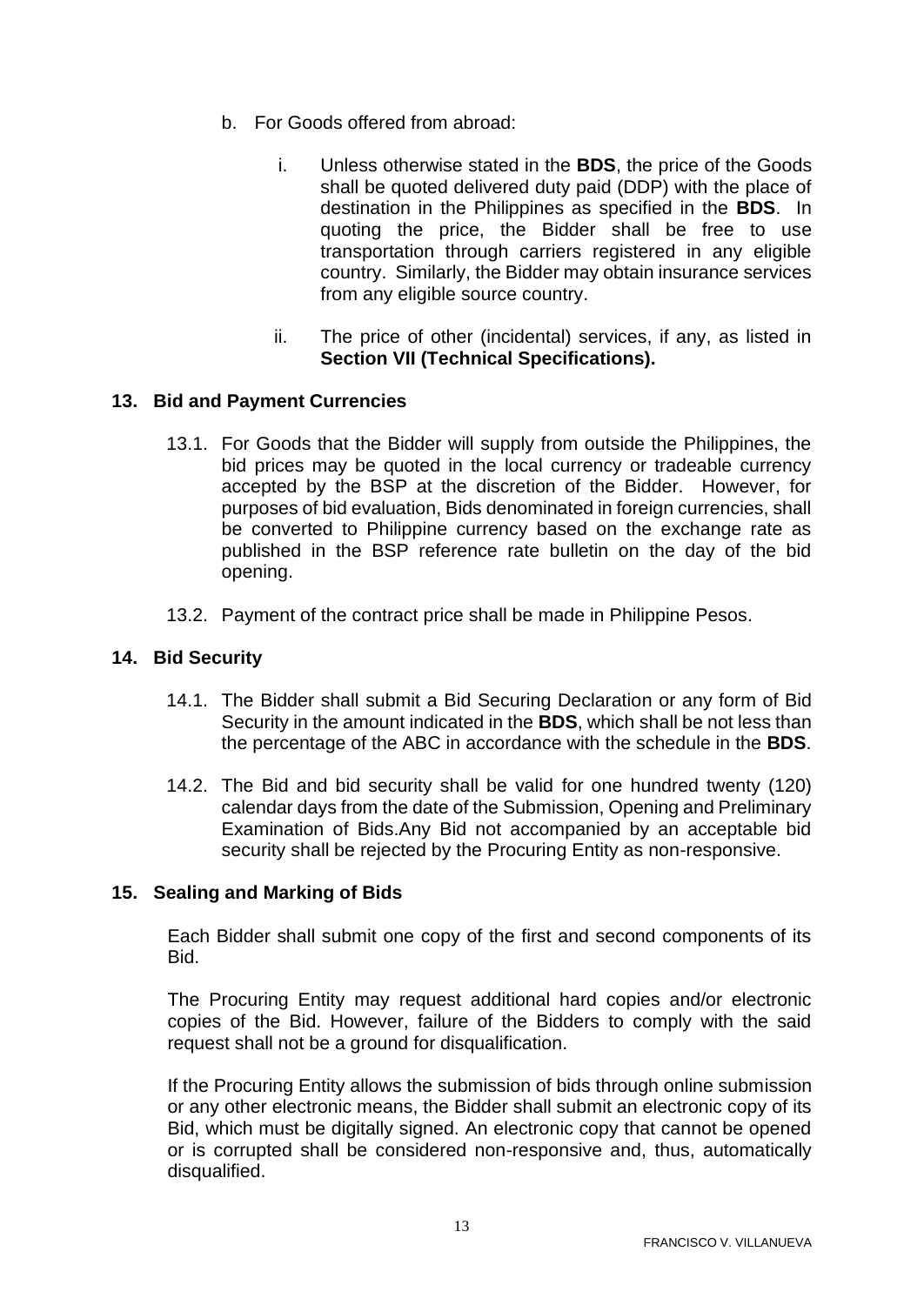#### <span id="page-13-0"></span>**16. Deadline for Submission of Bids**

16.1. The Bidders shall submit on the specified date and time at its physical address as indicated in paragraph 7 of the **IB.** 

#### <span id="page-13-1"></span>**17. Opening and Preliminary Examination of Bids**

17.1. The BAC shall open the Bids in public at the time, on the date, and at the place specified in paragraph 9 of the **IB**. The Bidders' representatives who are present shall sign a register evidencing their attendance. In case videoconferencing, webcasting or other similar technologies will be used, attendance of participants shall likewise be recorded by the BAC Secretariat.

In case the Bids cannot be opened as scheduled due to justifiable reasons, the rescheduling requirements under Section 29 of the 2016 revised IRR of RA No. 9184 shall prevail.

17.2. The preliminary examination of bids shall be governed by Section 30 of the 2016 revised IRR of RA No. 9184.

#### <span id="page-13-2"></span>**18. Domestic Preference**

18.1. The Procuring Entity will grant a margin of preference for the purpose of comparison of Bids in accordance with Section 43.1.2 of the 2016 revised IRR of RA No. 9184.

#### <span id="page-13-3"></span>**19. Detailed Evaluation and Comparison of Bids**

- 19.1. The Procuring BAC shall immediately conduct a detailed evaluation of all Bids rated "*passed*," using non-discretionary pass/fail criteria. The BAC shall consider the conditions in the evaluation of Bids under Section 32.2 of the 2016 revised IRR of RA No. 9184.
- 19.2. If the Project allows partial bids, bidders may submit a proposal on any of the lots or items, and evaluation will be undertaken on a per lot or item basis, as the case maybe. In this case, the Bid Security as required by **ITB** Clause 15 shall be submitted for each lot or item separately.
- 19.3. The descriptions of the lots or items shall be indicated in **Section VII (Technical Specifications)**, although the ABCs of these lots or items are indicated in the **BDS** for purposes of the NFCC computation pursuant to Section 23.4.2.6 of the 2016 revised IRR of RA No. 9184. The NFCC must be sufficient for the total of the ABCs for all the lots or items participated in by the prospective Bidder.
- *19.4.* The Project shall be awarded as One (1) Project which shall be awarded as one (1) lot.
- 19.5. Except for bidders submitting a committed Line of Credit from a Universal or Commercial Bank in lieu of its NFCC computation, all Bids must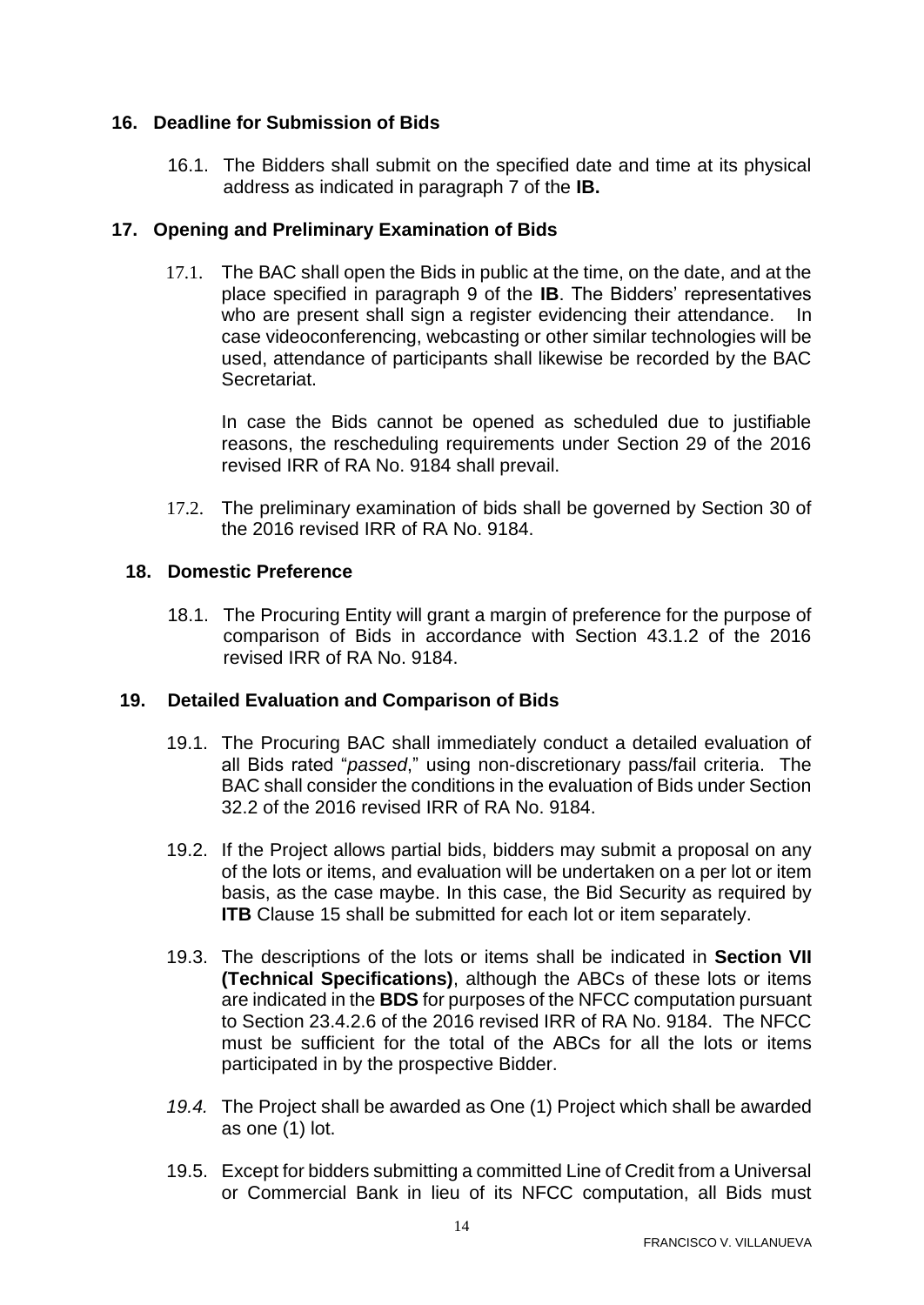include the NFCC computation pursuant to Section 23.4.1.4 of the 2016 revised IRR of RA No. 9184, which must be sufficient for the total of the ABC of the project. For bidders submitting the committed Line of Credit, it must be at least equal to ten percent (10%) of the [ABC of the project.

#### <span id="page-14-0"></span>**20. Post-Qualification**

20.2 Within a non-extendible period of five (5) calendar days from receipt by the Bidder of the notice from the BAC that it submitted the Lowest/Single Calculated Bid, the Bidder shall submit its latest income and business tax returns filed and paid through the BIR Electronic Filing and Payment System (eFPS) and other appropriate licenses and permits required by law and stated in the **BDS**.

#### <span id="page-14-1"></span>**21. Signing of the Contract**

21.1. The documents required in Section 37.2 of the 2016 revised IRR of RA No. 9184 shall form part of the Contract. Additional Contract documents are indicated in the **BDS**.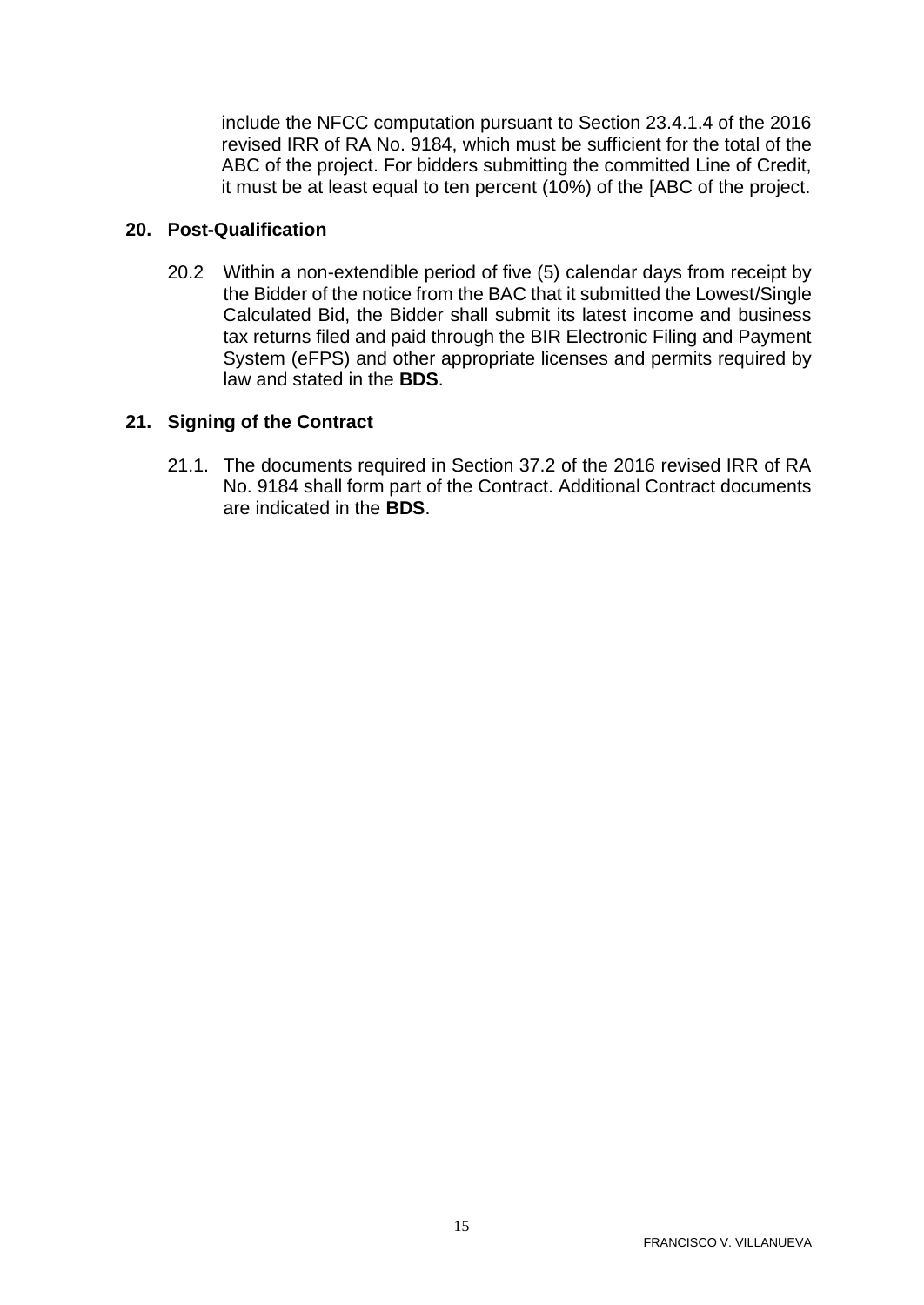# *Section III. Bid Data Sheet*

<span id="page-15-0"></span>

| <b>ITB</b><br><b>Clause</b> |                                                                                                                                                                                                                                                                                                                                                                                                                                                                                                                                                                                                                                                                                                                                                                                                                |                                                                                                                                                                         |  |  |
|-----------------------------|----------------------------------------------------------------------------------------------------------------------------------------------------------------------------------------------------------------------------------------------------------------------------------------------------------------------------------------------------------------------------------------------------------------------------------------------------------------------------------------------------------------------------------------------------------------------------------------------------------------------------------------------------------------------------------------------------------------------------------------------------------------------------------------------------------------|-------------------------------------------------------------------------------------------------------------------------------------------------------------------------|--|--|
| 5.3                         | For this purpose, contracts similar to the Project shall be:                                                                                                                                                                                                                                                                                                                                                                                                                                                                                                                                                                                                                                                                                                                                                   |                                                                                                                                                                         |  |  |
|                             | a. Food and Beverages (F&B).<br>b. Completed within five (5) years prior to the deadline for the<br>submission and receipt of bids.                                                                                                                                                                                                                                                                                                                                                                                                                                                                                                                                                                                                                                                                            |                                                                                                                                                                         |  |  |
| 7.1                         | No portion of the contract shall be sub-contracted.                                                                                                                                                                                                                                                                                                                                                                                                                                                                                                                                                                                                                                                                                                                                                            |                                                                                                                                                                         |  |  |
| 12                          | The price of the Goods shall be quoted DDPor the applicable<br>International Commercial Terms (INCOTERMS) for this Project at the<br>delivery site Casino Filipino Davao, Lanang, Davao City.                                                                                                                                                                                                                                                                                                                                                                                                                                                                                                                                                                                                                  |                                                                                                                                                                         |  |  |
| 14.1                        | Bidders shall submit a Bid Securing Declaration or a Bid security issued<br>in favor of PAGCOR in any of the prescribed form and amount:                                                                                                                                                                                                                                                                                                                                                                                                                                                                                                                                                                                                                                                                       |                                                                                                                                                                         |  |  |
|                             | <b>LOT</b><br>cashier's/   c) Surety<br>a) Cash,<br>Bond,<br>manager's check issued<br>callable<br>upon<br>demand issued by<br>$\mathbf{a}$<br><b>Universal</b><br>by<br>or<br><b>Commercial Bank;</b><br>surety<br><b>or</b><br>a<br>insurance<br>b) Bank draft/ guarantee or<br>duly<br>company<br>irrevocable letter of credit<br>certified<br>the $ $<br>by<br>issued by a Universal or<br><b>Insurance</b><br><b>Commercial</b><br><b>Commission</b><br>Bank;<br>Provided, however, that it<br>authorized<br>to<br>shall be confirmed<br>issue said security<br><b>or</b><br>authenticated<br>specific for the<br>by<br>a<br>Universal or Commercial<br>project<br>Bank, if issued by a<br>foreign bank<br><b>[at least Five Percent</b><br>(5%) of the ABC]<br>[at least Two Percent (2%) of<br>the ABC] | <b>Bid</b><br><b>Securing</b><br><b>Declarati</b><br>on as<br>provided<br>in<br><b>Section</b><br>IX hereof<br>(Bidding<br>Forms)<br>[No<br>percenta<br>ge<br>required] |  |  |
|                             | PhP 584,000.00<br>PhP 1,460,000.00<br>1                                                                                                                                                                                                                                                                                                                                                                                                                                                                                                                                                                                                                                                                                                                                                                        | No amount<br>required.<br>Template is<br>provided<br>under<br>Section IX<br>(Bidding<br>Forms) of<br>this Bidding<br>Documents                                          |  |  |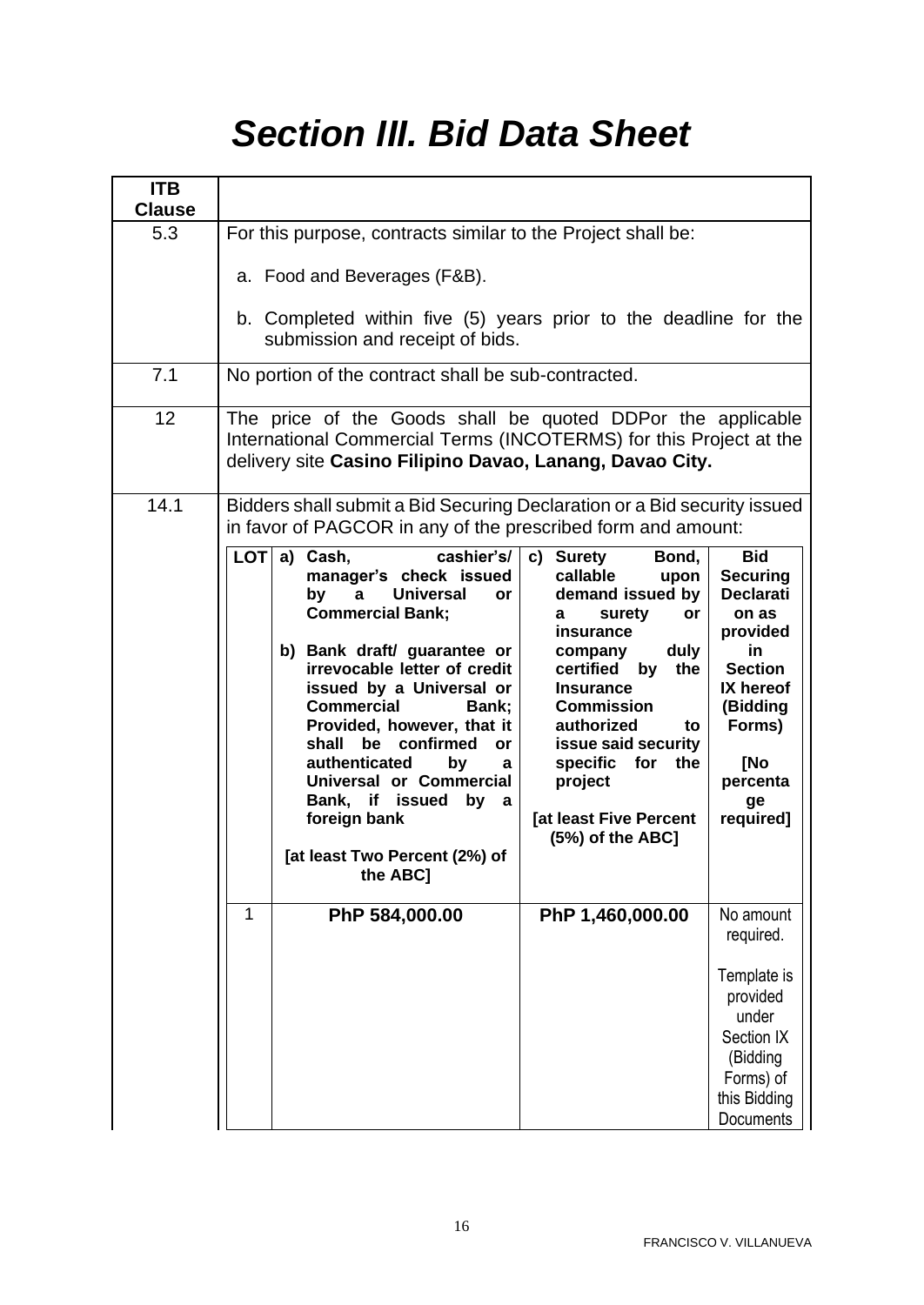| 19.3 | Partial bid is not allowed. The Goods are grouped in a single lot and<br>the lot shall not be divided into sub-lots for the purpose of bidding,<br>evaluation, and contract award.                                                                                                                                                                                                                                                         |  |  |  |  |
|------|--------------------------------------------------------------------------------------------------------------------------------------------------------------------------------------------------------------------------------------------------------------------------------------------------------------------------------------------------------------------------------------------------------------------------------------------|--|--|--|--|
|      | In all cases, the NFCC computation, if applicable, must be sufficient to<br>the ABC or contract to be awarded to the Bidder.                                                                                                                                                                                                                                                                                                               |  |  |  |  |
| 20.2 | Within a non-extendible period of five (5) calendar days from receipt by<br>the bidder of the notice from the BAC that it submitted the Lowest<br>Calculated Bid (LCB)/Single Calculated Bid (SCB), the Bidder shall<br>submit the following:                                                                                                                                                                                              |  |  |  |  |
|      | 1. Latest income and business tax returns filed and paid through the<br>BIR Electronic Filing and Payment System (eFPS),                                                                                                                                                                                                                                                                                                                   |  |  |  |  |
|      | In accordance with Executive Order (E.O.) No. 398, Revenue<br>Regulation (R.R.) No. 03-2005 and Revenue Memorandum<br>Circular (RMC) $16 - 2005$ , the above-mentioned tax returns shall<br>refer to the following:                                                                                                                                                                                                                        |  |  |  |  |
|      | a. Latest Income Tax Return (ITR) shall be the ITR for the<br>preceding year, whether calendar or fiscal, and                                                                                                                                                                                                                                                                                                                              |  |  |  |  |
|      | b. Latest Business Tax Returns shall refer to the Value Added Tax<br>(VAT) or Percentage Tax filed and paid covering the previous<br>six (6) months before the date of Submission, Receipt, Opening<br>& Preliminary Examination of Bids.                                                                                                                                                                                                  |  |  |  |  |
|      | 2. Securities and Exchange Commission (SEC) Registration<br>Certificate for corporations, partnerships and/or joint ventures,<br>Department of Trade and Industry (DTI) Registration Certificate for<br>sole proprietorship, or Cooperative Development Authority (CDA)<br>Registration Certificate for cooperatives (Each partner of the joint<br>venture, if Applicable);                                                                |  |  |  |  |
|      | 3. Valid Mayor's Permit issued by the city or municipality where the<br>principal place of business of the prospective bidder is located, or<br>the equivalent document for Exclusive Economic Zones or Areas<br>(Each partner of the joint venture, if Applicable).                                                                                                                                                                       |  |  |  |  |
|      | <b>OR</b>                                                                                                                                                                                                                                                                                                                                                                                                                                  |  |  |  |  |
|      | Recently expired Mayor's/Business Permits together with the<br>official receipt as proof that the bidder has applied for the renewal<br>within the period prescribed by the concerned local government<br>unit, provided that the renewed permit shall be submitted as a post-<br>qualification requirement in accordance with Section 34.2 of the<br>2016 Revised IRR of R.A. 9184 (Each partner of the joint venture,<br>if Applicable); |  |  |  |  |
|      | 4. Valid Tax Clearance Certificate per Executive Order (E.O.) No.<br>398, series of 2005, as finally reviewed and approved by the<br>Bureau of Internal Revenue (BIR) (Each partner of the joint venture,<br>if Applicable);                                                                                                                                                                                                               |  |  |  |  |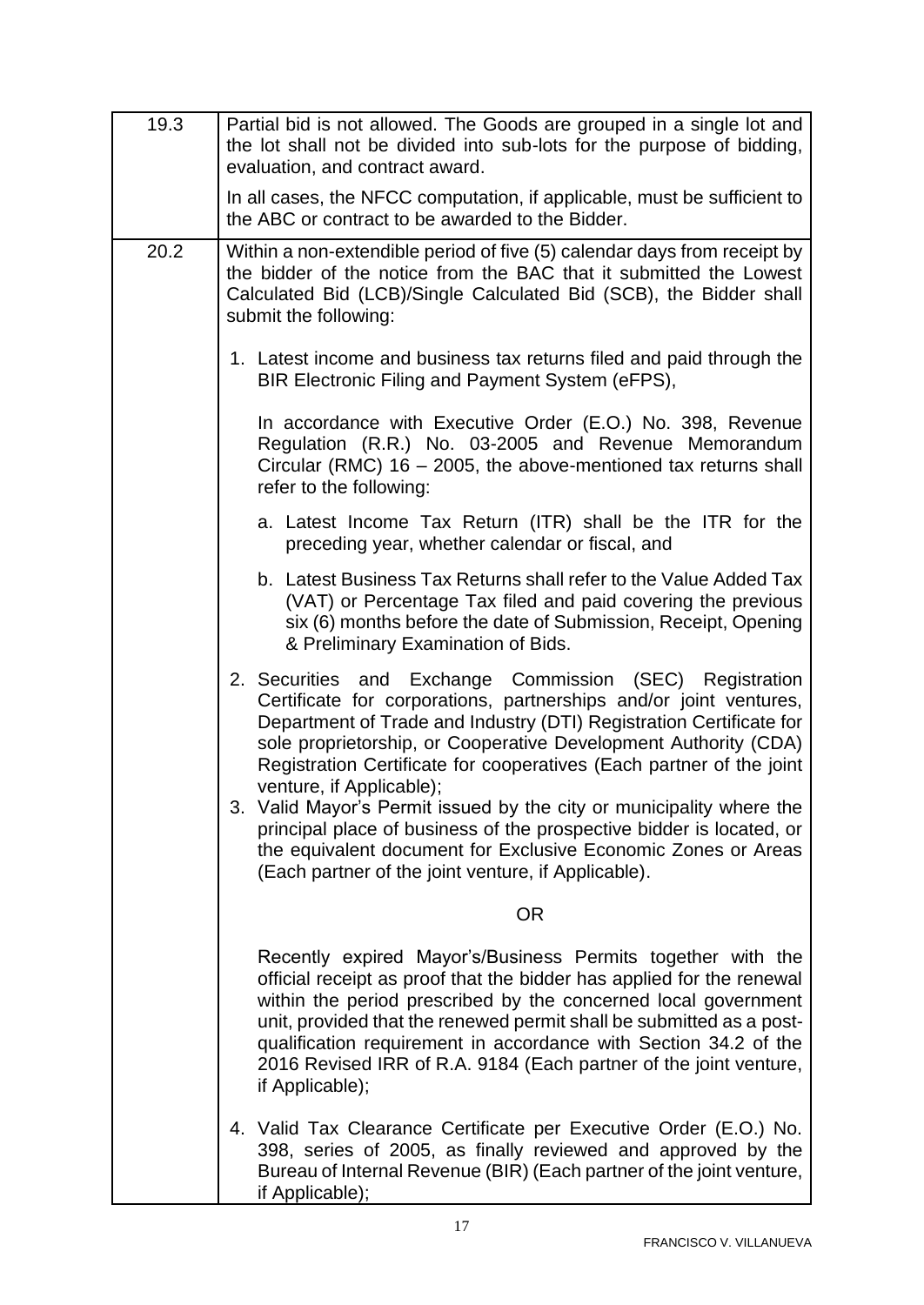|      | 5. Audited Financial Statements (AFS), stamped "received" by the<br>BIR or its duly accredited and authorized institutions, for the<br>preceding calendar year. In case the AFS for the preceding<br>calendar year is not yet available, said AFS should not be earlier<br>than two (2) years from the deadline for the Submission and<br>Receipt of Bids (Each partner of the joint venture, if Applicable); |
|------|---------------------------------------------------------------------------------------------------------------------------------------------------------------------------------------------------------------------------------------------------------------------------------------------------------------------------------------------------------------------------------------------------------------|
| 21.2 | No additional requirement.                                                                                                                                                                                                                                                                                                                                                                                    |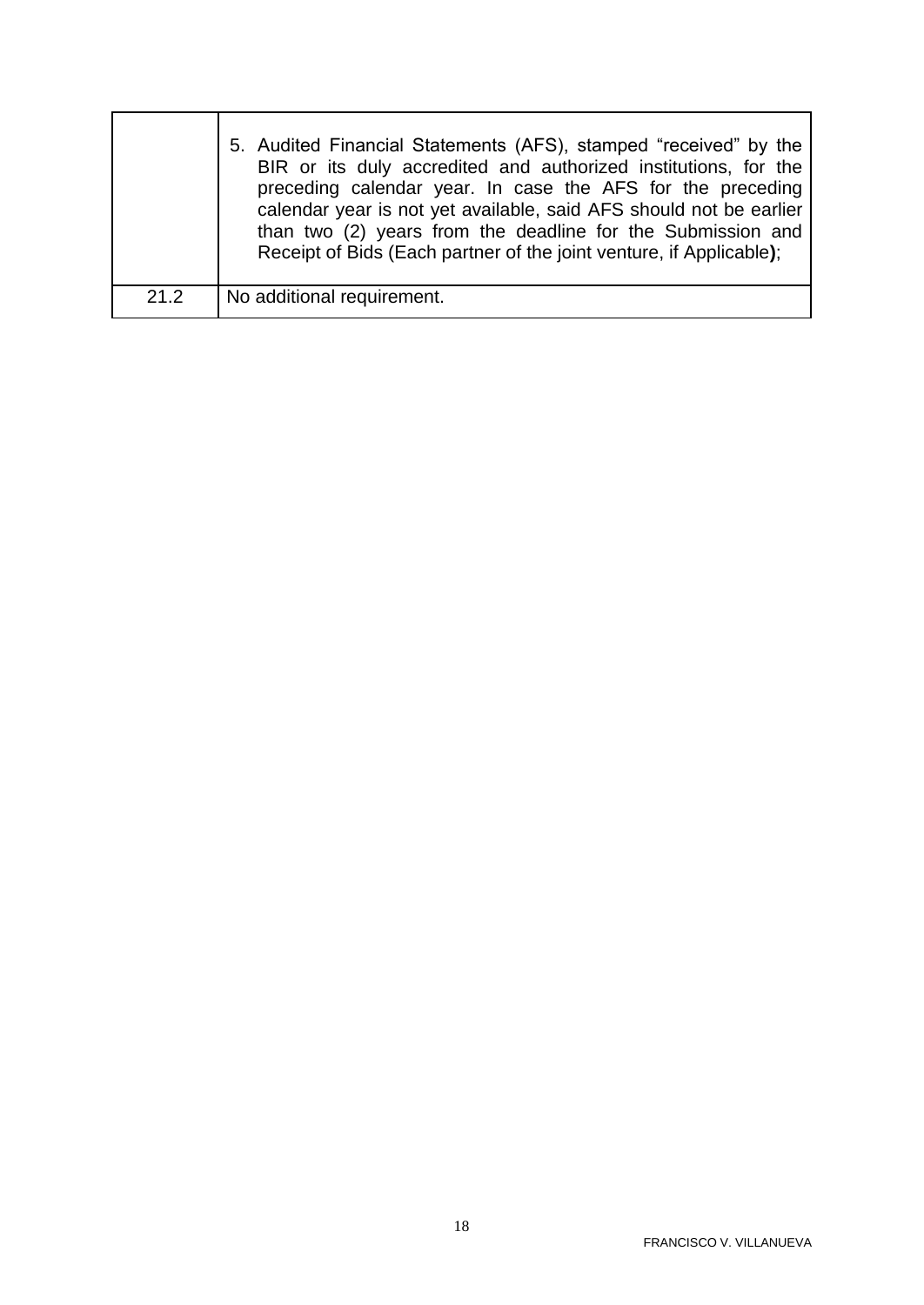# <span id="page-18-0"></span>*Section IV. General Conditions of Contract*

# <span id="page-18-1"></span>**1. Scope of Contract**

This Contract shall include all such items, although not specifically mentioned, that can be reasonably inferred as being required for its completion as if such items were expressly mentioned herein. All the provisions of RA No. 9184 and its 2016 revised IRR, including the Generic Procurement Manual, and associated issuances, constitute the primary source for the terms and conditions of the Contract, and thus, applicable in contract implementation. Herein clauses shall serve as the secondary source for the terms and conditions of the Contract.

This is without prejudice to Sections 74.1 and 74.2 of the 2016 revised IRR of RA No. 9184 allowing the GPPB to amend the IRR, which shall be applied to all procurement activities, the advertisement, posting, or invitation of which were issued after the effectivity of the said amendment.

Additional requirements for the completion of this Contract shall be provided in the **Special Conditions of Contract** (**SCC).**

## <span id="page-18-2"></span>**2. Advance Payment and Terms of Payment**

- 2.1. Advance payment of the contract amount is provided under Annex "D" of the revised 2016 IRR of RA No. 9184.
- 2.2. The Procuring Entity is allowed to determine the terms of payment on the partial or staggered delivery of the Goods procured, provided such partial payment shall correspond to the value of the goods delivered and accepted in accordance with prevailing accounting and auditing rules and regulations. The terms of payment are indicated in the **SCC**.

# <span id="page-18-3"></span>**3. Performance Security**

Within ten (10) calendar days from receipt of the Notice of Award by the Bidder from the Procuring Entity but in no case later than prior to the signing of the Contract by both parties, the successful Bidder shall furnish the performance security in any of the forms prescribed in Section 39 of the 2016 revised IRR of RA No. 9184.

## <span id="page-18-4"></span>**4. Inspection and Tests**

The Procuring Entity or its representative shall have the right to inspect and/or to test the Goods to confirm their conformity to the Project *{[Include if Framework Agreement will be used:]* or Framework Agreement*}* specifications at no extra cost to the Procuring Entity in accordance with the Generic Procurement Manual. In addition to tests in the **SCC**, **Section VII (Technical**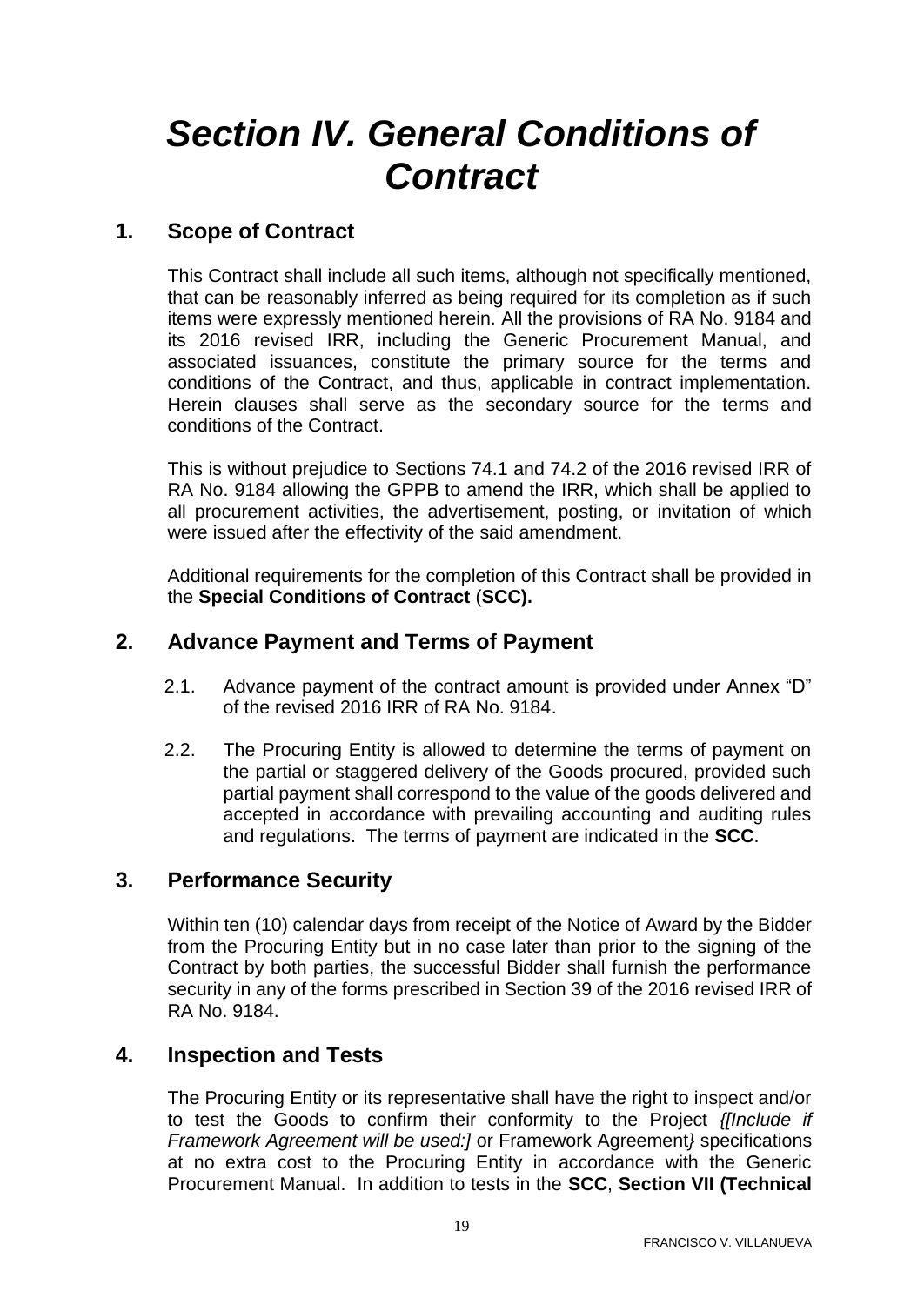**Specifications)** shall specify what inspections and/or tests the Procuring Entity requires, and where they are to be conducted. The Procuring Entity shall notify the Supplier in writing, in a timely manner, of the identity of any representatives retained for these purposes.

All reasonable facilities and assistance for the inspection and testing of Goods, including access to drawings and production data, shall be provided by the Supplier to the authorized inspectors at no charge to the Procuring Entity.

### <span id="page-19-0"></span>**5. Warranty**

- 5.1. In order to assure that manufacturing defects shall be corrected by the Supplier, a warranty shall be required from the Supplier as provided under Section 62.1 of the 2016 revised IRR of RA No. 9184.
- 5.2. The Procuring Entity shall promptly notify the Supplier in writing of any claims arising under this warranty. Upon receipt of such notice, the Supplier shall, repair or replace the defective Goods or parts thereof without cost to the Procuring Entity, pursuant to the Generic Procurement Manual.

### <span id="page-19-1"></span>**6. Liability of the Supplier**

The Supplier's liability under this Contract shall be as provided by the laws of the Republic of the Philippines.

If the Supplier is a joint venture, all partners to the joint venture shall be jointly and severally liable to the Procuring Entity.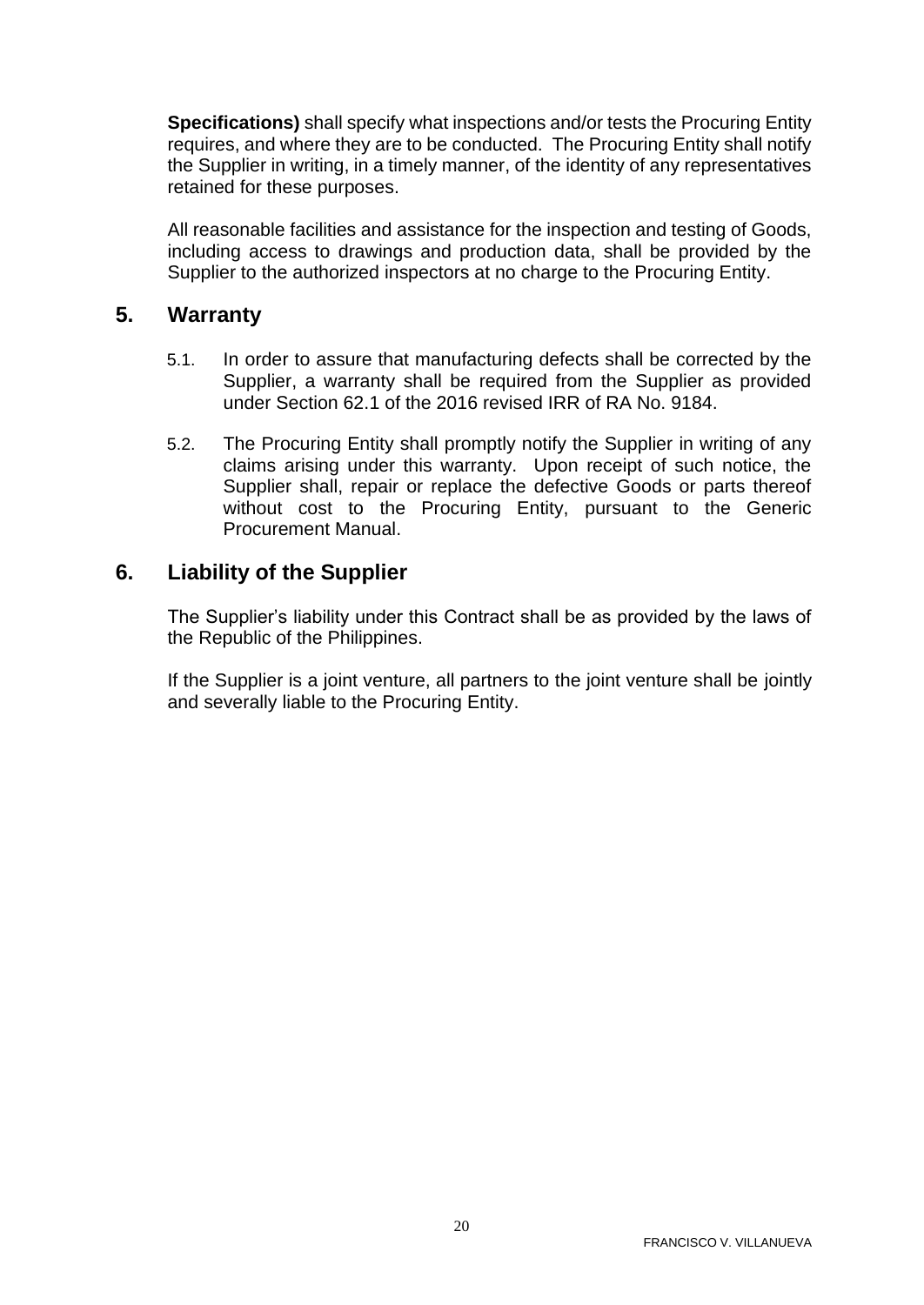# <span id="page-20-0"></span>*Section V. Special Conditions of Contract*

| <b>GCC</b>    |                                                                                                                                                                                                                                                                                                                                                           |  |  |  |  |
|---------------|-----------------------------------------------------------------------------------------------------------------------------------------------------------------------------------------------------------------------------------------------------------------------------------------------------------------------------------------------------------|--|--|--|--|
| <b>Clause</b> |                                                                                                                                                                                                                                                                                                                                                           |  |  |  |  |
| 1             | Delivery and Documents -                                                                                                                                                                                                                                                                                                                                  |  |  |  |  |
|               | For purposes of the Contract, "EXW," "FOB," "FCA," "CIF," "CIP," "DDP"<br>and other trade terms used to describe the obligations of the parties shall<br>have the meanings assigned to them by the current edition of<br>INCOTERMS published by the International Chamber of Commerce,<br>Paris. The Delivery terms of this Contract shall be as follows: |  |  |  |  |
|               | For Goods supplied from within the Philippines:                                                                                                                                                                                                                                                                                                           |  |  |  |  |
|               | The delivery terms applicable to this Contract are delivered at the<br>Casino Filipino Davao, Lanang, Davao City. Risk and title will pass<br>from the Supplier to the Procuring Entity upon receipt and final<br>acceptance of the Goods at their final destination."                                                                                    |  |  |  |  |
|               | Delivery of the Goods shall be made by the Supplier in accordance with<br>the terms specified in Section VI (Schedule of Requirements).                                                                                                                                                                                                                   |  |  |  |  |
|               | For purposes of this Clause the Procuring Entity's Representative at the<br>Project Sites is:                                                                                                                                                                                                                                                             |  |  |  |  |
|               | Francisco V. Villanueva, A/Senior Customer Relations Officer, CRS,<br>Tel No. 234-3997 to 98 local 106.                                                                                                                                                                                                                                                   |  |  |  |  |
|               | <b>Incidental Services -</b>                                                                                                                                                                                                                                                                                                                              |  |  |  |  |
|               | The Supplier is required to provide all of the following services, including<br>additional services, if any, specified in Section VI. Schedule of<br>Requirements:                                                                                                                                                                                        |  |  |  |  |
|               | performance or supervision of on-site assembly and/or start-up of<br>a)<br>the supplied Goods;                                                                                                                                                                                                                                                            |  |  |  |  |
|               | furnishing of tools required for assembly and/or maintenance of the<br>b)<br>supplied Goods;                                                                                                                                                                                                                                                              |  |  |  |  |
|               | furnishing of a detailed operations and maintenance manual for each<br>C)<br>appropriate unit of the supplied Goods;                                                                                                                                                                                                                                      |  |  |  |  |
|               | performance or supervision or maintenance and/or repair of the<br>d)<br>supplied Goods, for a period of time agreed by the parties, provided<br>that this service shall not relieve the Supplier of any warranty<br>obligations under this Contract; and                                                                                                  |  |  |  |  |
|               | training of the Procuring Entity's personnel, at the Supplier's plant<br>e)<br>and/or on-site, in assembly, start-up, operation, maintenance, and/or<br>repair of the supplied Goods.                                                                                                                                                                     |  |  |  |  |
|               |                                                                                                                                                                                                                                                                                                                                                           |  |  |  |  |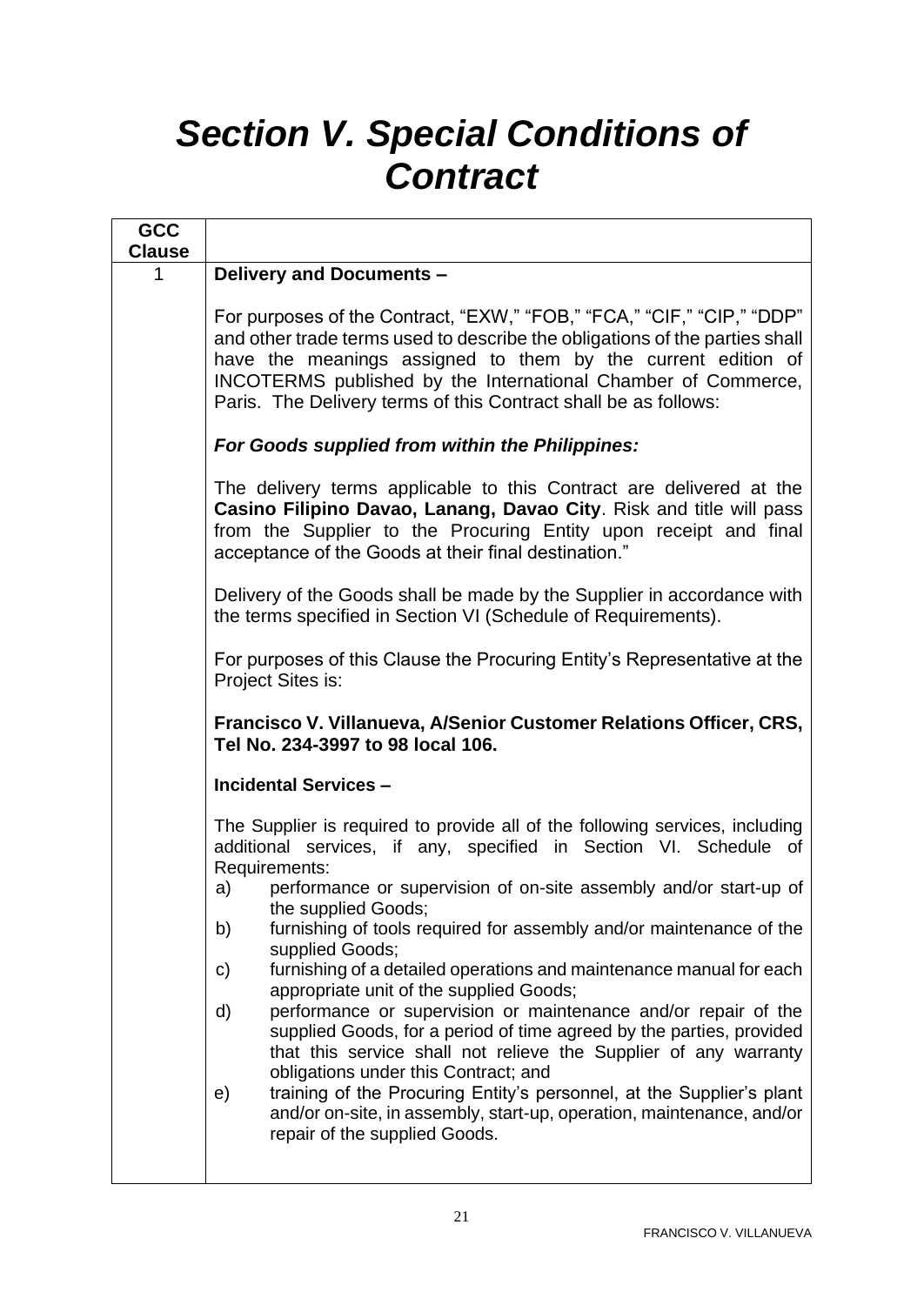The Contract price for the Goods shall include the prices charged by the Supplier for incidental services and shall not exceed the prevailing rates charged to other parties by the Supplier for similar services.

#### **Spare Parts –**

The Supplier is required to provide all of the following materials, notifications, and information pertaining to spare parts manufactured or distributed by the Supplier:

- a. such spare parts as the Procuring Entity may elect to purchase from the Supplier, provided that this election shall not relieve the Supplier of any warranty obligations under this Contract; and
- b. in the event of termination of production of the spare parts:
	- i. advance notification to the Procuring Entity of the pending termination, in sufficient time to permit the Procuring Entity to procure needed requirements; and
	- ii. following such termination, furnishing at no cost to the Procuring Entity, the blueprints, drawings, and specifications of the spare parts, if requested.

The spare parts and other components required are listed in **Section VI (Schedule of Requirements)** and the costs thereof are included in the contract price.

The Supplier shall carry sufficient inventories to assure ex-stock supply of consumable spare parts or components for the Goods for a period of three (3) years.

Spare parts or components shall be supplied as promptly as possible, but in any case, within one (1) month of placing the order.

#### **Packaging –**

The Supplier shall provide such packaging of the Goods as is required to prevent their damage or deterioration during transit to their final destination, as indicated in this Contract. The packaging shall be sufficient to withstand, without limitation, rough handling during transit and exposure to extreme temperatures, salt and precipitation during transit, and open storage. Packaging case size and weights shall take into consideration, where appropriate, the remoteness of the Goods' final destination and the absence of heavy handling facilities at all points in transit.

The packaging, marking, and documentation within and outside the packages shall comply strictly with such special requirements as shall be expressly provided for in the Contract, including additional requirements, if any, specified below, and in any subsequent instructions ordered by the Procuring Entity.

The outer packaging must be clearly marked on at least four (4) sides as follows: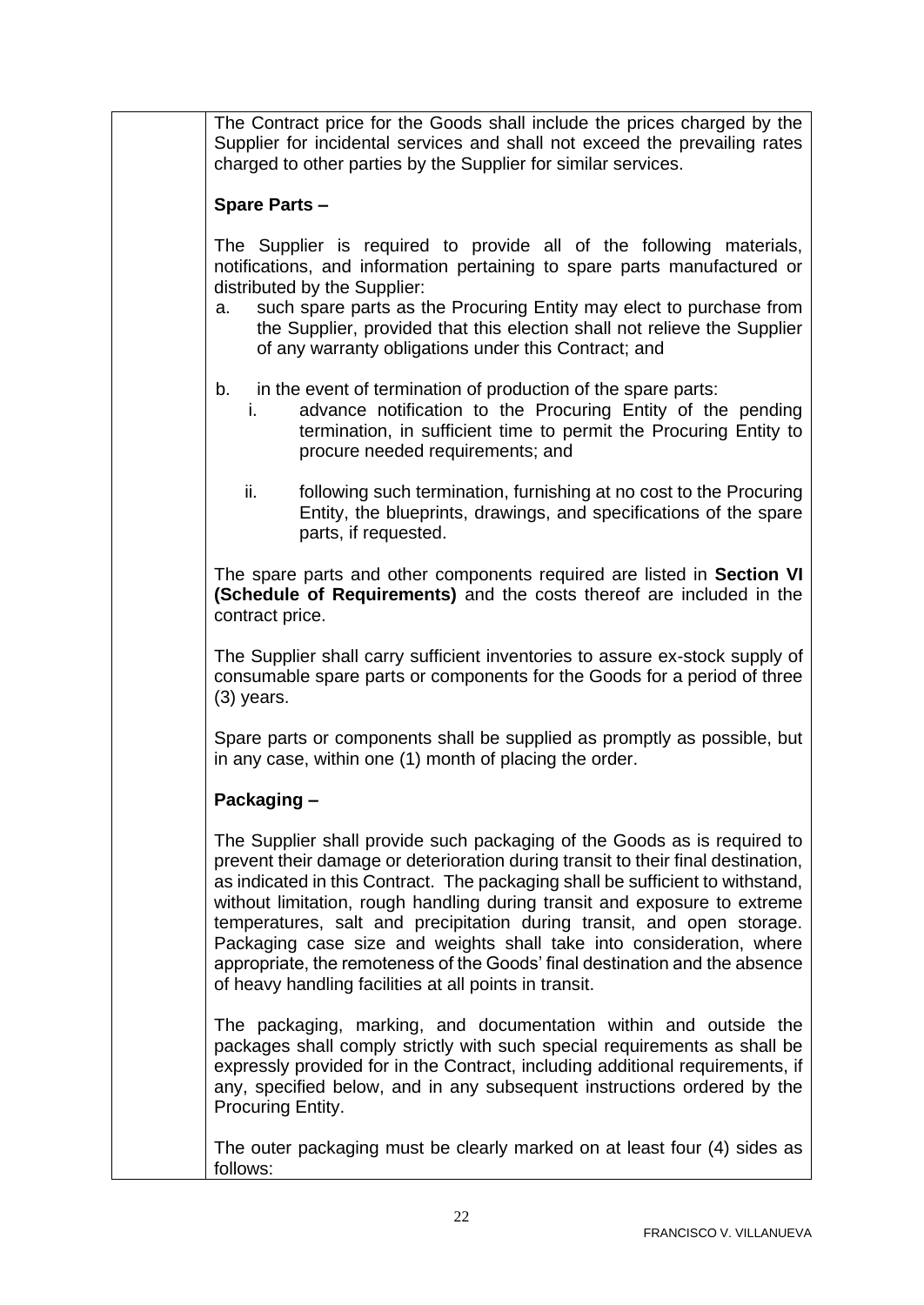Name of the Procuring Entity Name of the Supplier Contract Description Final Destination Gross weight Any special lifting instructions Any special handling instructions Any relevant HAZCHEM classifications

A packaging list identifying the contents and quantities of the package is to be placed on an accessible point of the outer packaging if practical. If not practical the packaging list is to be placed inside the outer packaging but outside the secondary packaging.

#### **Transportation –**

Where the Supplier is required under Contract to deliver the Goods CIF. CIP, or DDP, transport of the Goods to the port of destination or such other named place of destination in the Philippines, as shall be specified in this Contract, shall be arranged and paid for by the Supplier, and the cost thereof shall be included in the Contract Price.

Where the Supplier is required under this Contract to transport the Goods to a specified place of destination within the Philippines, defined as the Project Site, transport to such place of destination in the Philippines, including insurance and storage, as shall be specified in this Contract, shall be arranged by the Supplier, and related costs shall be included in the contract price.

Where the Supplier is required under Contract to deliver the Goods CIF, CIP or DDP, Goods are to be transported on carriers of Philippine registry. In the event that no carrier of Philippine registry is available, Goods may be shipped by a carrier which is not of Philippine registry provided that the Supplier obtains and presents to the Procuring Entity certification to this effect from the nearest Philippine consulate to the port of dispatch. In the event that carriers of Philippine registry are available but their schedule delays the Supplier in its performance of this Contract the period from when the Goods were first ready for shipment and the actual date of shipment the period of delay will be considered force majeure.

The Procuring Entity accepts no liability for the damage of Goods during transit other than those prescribed by INCOTERMS for DDP deliveries. In the case of Goods supplied from within the Philippines or supplied by domestic Suppliers risk and title will not be deemed to have passed to the Procuring Entity until their receipt and final acceptance at the final destination.

#### **Intellectual Property Rights –**

The Supplier shall indemnify the Procuring Entity against all third-party claims of infringement of patent, trademark, or industrial design rights arising from use of the Goods or any part thereof.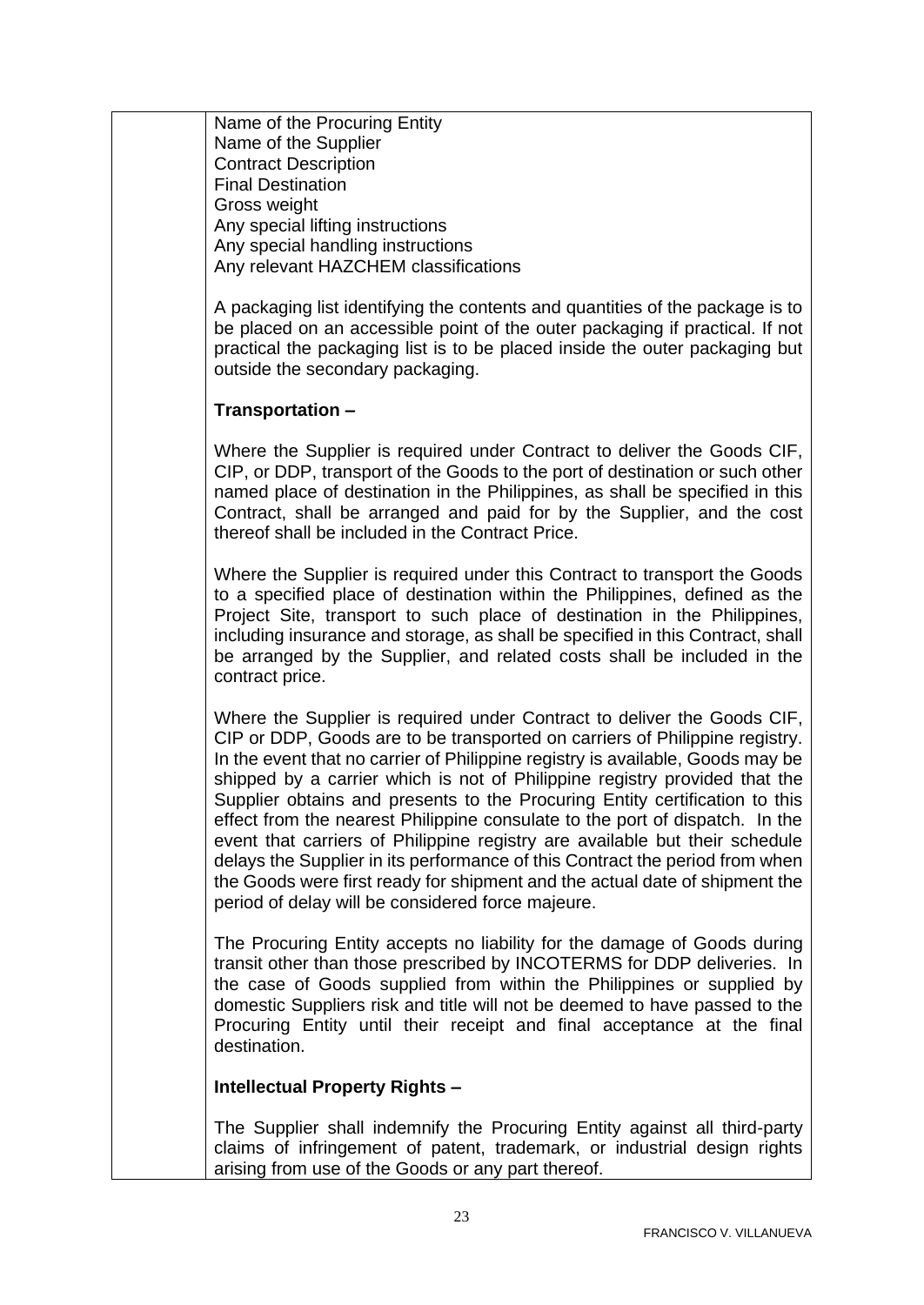| 2.2            | The terms of payment shall be as follows:                                                                                                                                                                                                                                                                                                   |  |  |
|----------------|---------------------------------------------------------------------------------------------------------------------------------------------------------------------------------------------------------------------------------------------------------------------------------------------------------------------------------------------|--|--|
|                | Billing statement shall be submitted on a weekly basis. PAGCOR shall<br>pay the billing statement within thirty (30) calendar days from its receipt<br>of the billing statement provided that any additional, necessary and / or<br>required supporting documents are submitted by the CONTRACTOR<br>and are verified by PAGCOR.            |  |  |
| $\overline{4}$ | The inspections and tests that will be conducted are detailed as follows:                                                                                                                                                                                                                                                                   |  |  |
|                | Inspection and acceptance shall be conducted by the authorized<br>representatives of the Customer Relations Section (CRS) and/or<br>other offices/body authorized by the PAGCOR.                                                                                                                                                            |  |  |
|                | The inspections and tests that will be conducted include, but not limited<br>to inspection for the completeness of the requirements in accordance<br>with the required quantity of the procurement requirement and<br>compliance to all parameters of the Technical Specifications/Scope of<br>Work/Terms of Reference at the project site. |  |  |
|                | The goods shall be accepted only by the end user after passing the<br>inspection and acceptance.                                                                                                                                                                                                                                            |  |  |
|                | Non-compliance and/or any identified defects with any parameters of the<br>Technical Specifications and/or delay in the completion or delivery of the<br>requirements based on the provisions of the Schedule of Requirements<br>shall be reported to PAGCOR for appropriate penalties and/or sanctions.                                    |  |  |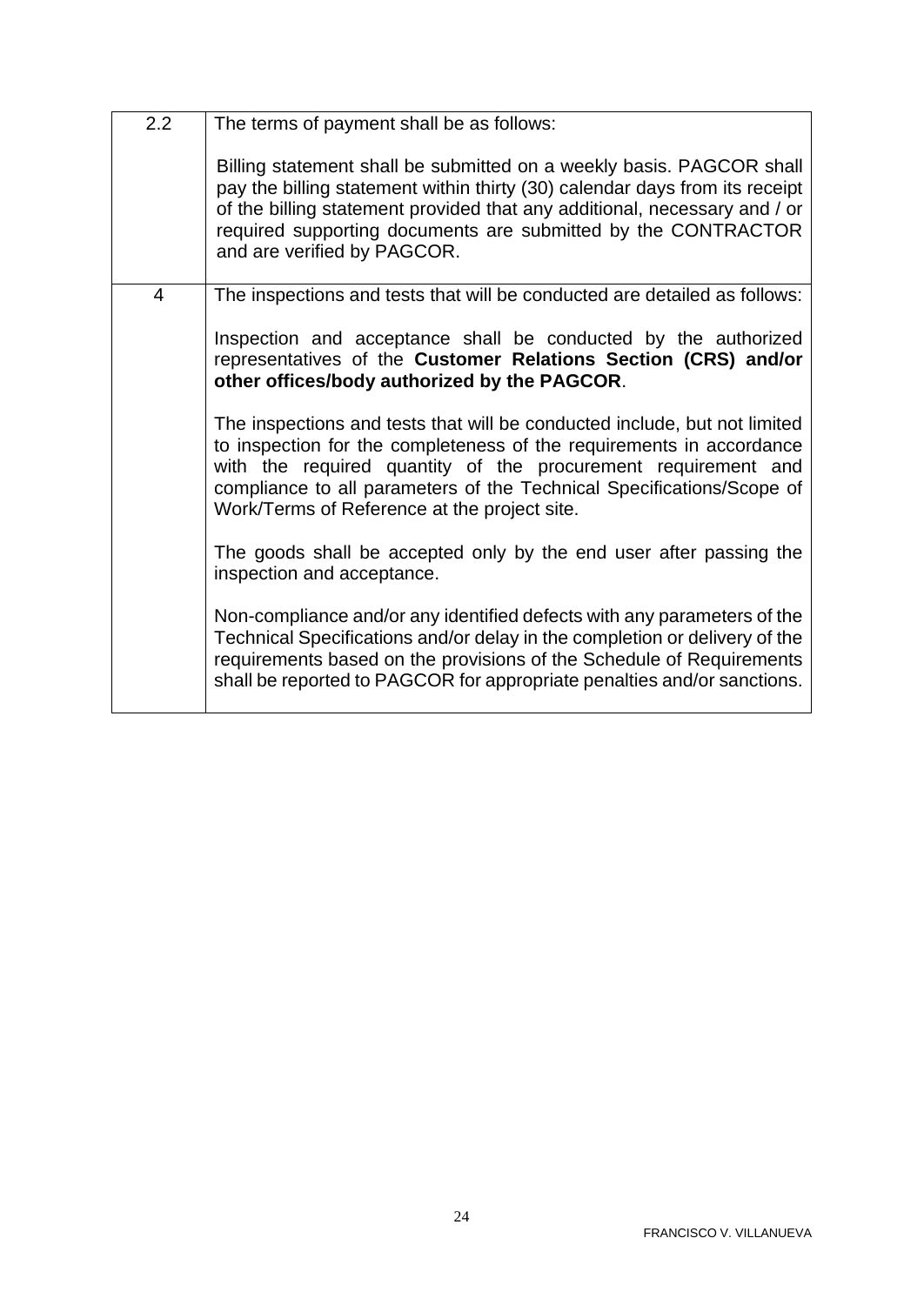# <span id="page-24-0"></span>*Section VI. Schedule of Requirements*

The delivery schedule expressed as weeks/months stipulates hereafter a delivery date which is the date of delivery to the project site.

| Item No. | <b>Description</b>                                                                                                                                 | <b>Quantity</b> | <b>Total</b> | Delivered,<br><b>Weeks/Months</b>                                                                                                                     |
|----------|----------------------------------------------------------------------------------------------------------------------------------------------------|-----------------|--------------|-------------------------------------------------------------------------------------------------------------------------------------------------------|
|          | and Delivery of<br>Supply<br>Three (3) Years Food and<br>(F&B)<br>Beverages<br>for<br>Casino Customers, Guests<br>and Officers of CF-Davao<br>Main | 1 Lot           | 1 Lot        | Within<br>period of<br>a<br>(3)<br>three<br>years<br>commencing from the<br>date of receipt by the<br>winning contractor of<br>the Notice to Proceed. |

#### **CONFORME:**

*[Signature of the Authorized Rep.] [in the capacity of] (Please indicate position of Authorized Rep.)]*

Duly authorized to sign Bid for and on behalf of \_\_\_\_\_\_\_\_\_\_\_\_\_\_\_\_\_\_\_\_\_\_\_\_\_\_\_\_\_\_\_ *(Please indicate name of company)*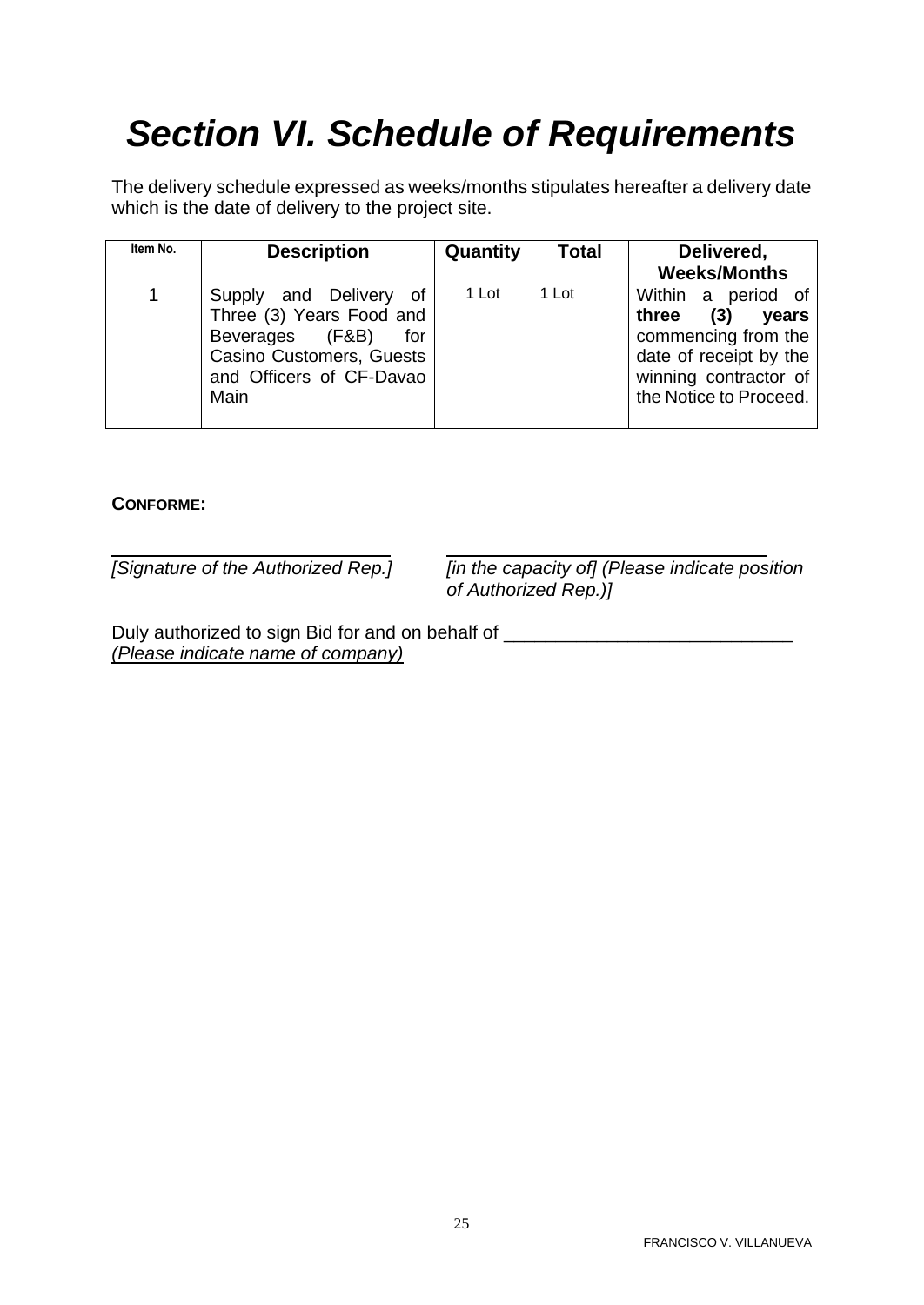# <span id="page-25-0"></span>*Section VII. Technical Specification*

|                                                                                                                                                                                                                                                                                                                                                                                                                                                                                                                                                                                                                                                                                                                                                                                                                                                                                                                                                                                                                                                                                                                                                                                                                                                                                                                                                                                                                                                                                                           | <b>Specification</b>                                                                                                         |  | <b>Statement of Compliance</b> |
|-----------------------------------------------------------------------------------------------------------------------------------------------------------------------------------------------------------------------------------------------------------------------------------------------------------------------------------------------------------------------------------------------------------------------------------------------------------------------------------------------------------------------------------------------------------------------------------------------------------------------------------------------------------------------------------------------------------------------------------------------------------------------------------------------------------------------------------------------------------------------------------------------------------------------------------------------------------------------------------------------------------------------------------------------------------------------------------------------------------------------------------------------------------------------------------------------------------------------------------------------------------------------------------------------------------------------------------------------------------------------------------------------------------------------------------------------------------------------------------------------------------|------------------------------------------------------------------------------------------------------------------------------|--|--------------------------------|
| <b>Item</b><br>Bidders must state here either "Comply" or "Not<br>Comply" against each of the individual parameters of<br>each Specification stating the corresponding<br>performance parameter of the equipment offered.<br>Bidders should likewise indicate the "BRAND" to<br>be offered, if item to be offered is branded.<br>Otherwise, indicate "UNBRANDED / GENERIC".<br>Statements of "Comply" or "Not Comply" must be<br>supported by evidence in a Bidders Bid and cross-<br>referenced to that evidence. Evidence shall be in the<br>form of manufacturer's un-amended sales literature.<br>unconditional statements of specification and<br>compliance issued by the manufacturer, samples,<br>independent test data etc., as appropriate. A<br>statement that is not supported by evidence or is<br>subsequently found to be contradicted by the<br>evidence presented will render the Bid under<br>evaluation liable for rejection. A statement either in<br>the Bidders statement of compliance or the<br>supporting evidence that is found to be false either<br>during Bid evaluation, post-qualification or the<br>execution of the Contract may be regarded as<br>fraudulent and render the Bidder or supplier liable for<br>prosecution subject to the provisions of <b>ITB</b> Clause<br>$3.1(a)(ii)$ and/or <b>GCC</b> Clause $2.1(a)(ii)$ .<br>Supply and Delivery of Three (3) Years Food and Beverages (F&B) for Casino Customers,<br><b>Guests and Officers of CF-Davao Main</b> |                                                                                                                              |  |                                |
|                                                                                                                                                                                                                                                                                                                                                                                                                                                                                                                                                                                                                                                                                                                                                                                                                                                                                                                                                                                                                                                                                                                                                                                                                                                                                                                                                                                                                                                                                                           | <b>Brief Description</b>                                                                                                     |  | <b>Statement of</b>            |
|                                                                                                                                                                                                                                                                                                                                                                                                                                                                                                                                                                                                                                                                                                                                                                                                                                                                                                                                                                                                                                                                                                                                                                                                                                                                                                                                                                                                                                                                                                           | <b>Contract Duration:</b> For period of three (3) years or until the                                                         |  | <b>Compliance</b>              |
| comes first.                                                                                                                                                                                                                                                                                                                                                                                                                                                                                                                                                                                                                                                                                                                                                                                                                                                                                                                                                                                                                                                                                                                                                                                                                                                                                                                                                                                                                                                                                              | contract amount has already been depleted or consumed, whichever                                                             |  |                                |
|                                                                                                                                                                                                                                                                                                                                                                                                                                                                                                                                                                                                                                                                                                                                                                                                                                                                                                                                                                                                                                                                                                                                                                                                                                                                                                                                                                                                                                                                                                           | <b>Location:</b> Casino Filipino – Davao, km7 Lanang, Davao City                                                             |  |                                |
|                                                                                                                                                                                                                                                                                                                                                                                                                                                                                                                                                                                                                                                                                                                                                                                                                                                                                                                                                                                                                                                                                                                                                                                                                                                                                                                                                                                                                                                                                                           | <b>SCOPE OF SERVICES</b>                                                                                                     |  |                                |
|                                                                                                                                                                                                                                                                                                                                                                                                                                                                                                                                                                                                                                                                                                                                                                                                                                                                                                                                                                                                                                                                                                                                                                                                                                                                                                                                                                                                                                                                                                           | 1. The menu price shall be VAT-Exclusive and zero-rated and shall<br>already include all applicable fees and charges.        |  |                                |
|                                                                                                                                                                                                                                                                                                                                                                                                                                                                                                                                                                                                                                                                                                                                                                                                                                                                                                                                                                                                                                                                                                                                                                                                                                                                                                                                                                                                                                                                                                           | 2. The SERVICE PROVIDER shall extend to PAGCOR a twenty<br>percent (20%) discount for its Services.                          |  |                                |
| 3.                                                                                                                                                                                                                                                                                                                                                                                                                                                                                                                                                                                                                                                                                                                                                                                                                                                                                                                                                                                                                                                                                                                                                                                                                                                                                                                                                                                                                                                                                                        | The SERVICE PROVIDER shall not amend the menu without the<br>prior written consent of PAGCOR. The prices herein agreed shall |  |                                |
|                                                                                                                                                                                                                                                                                                                                                                                                                                                                                                                                                                                                                                                                                                                                                                                                                                                                                                                                                                                                                                                                                                                                                                                                                                                                                                                                                                                                                                                                                                           | not be subject to any increase or upward adjustment for any reason                                                           |  |                                |
|                                                                                                                                                                                                                                                                                                                                                                                                                                                                                                                                                                                                                                                                                                                                                                                                                                                                                                                                                                                                                                                                                                                                                                                                                                                                                                                                                                                                                                                                                                           | or cause whatsoever for the duration of the Contract.<br>4. The SERVICE PROVIDER shall be responsible for the cleanliness    |  |                                |
|                                                                                                                                                                                                                                                                                                                                                                                                                                                                                                                                                                                                                                                                                                                                                                                                                                                                                                                                                                                                                                                                                                                                                                                                                                                                                                                                                                                                                                                                                                           | and sanitation of the F&B area.                                                                                              |  |                                |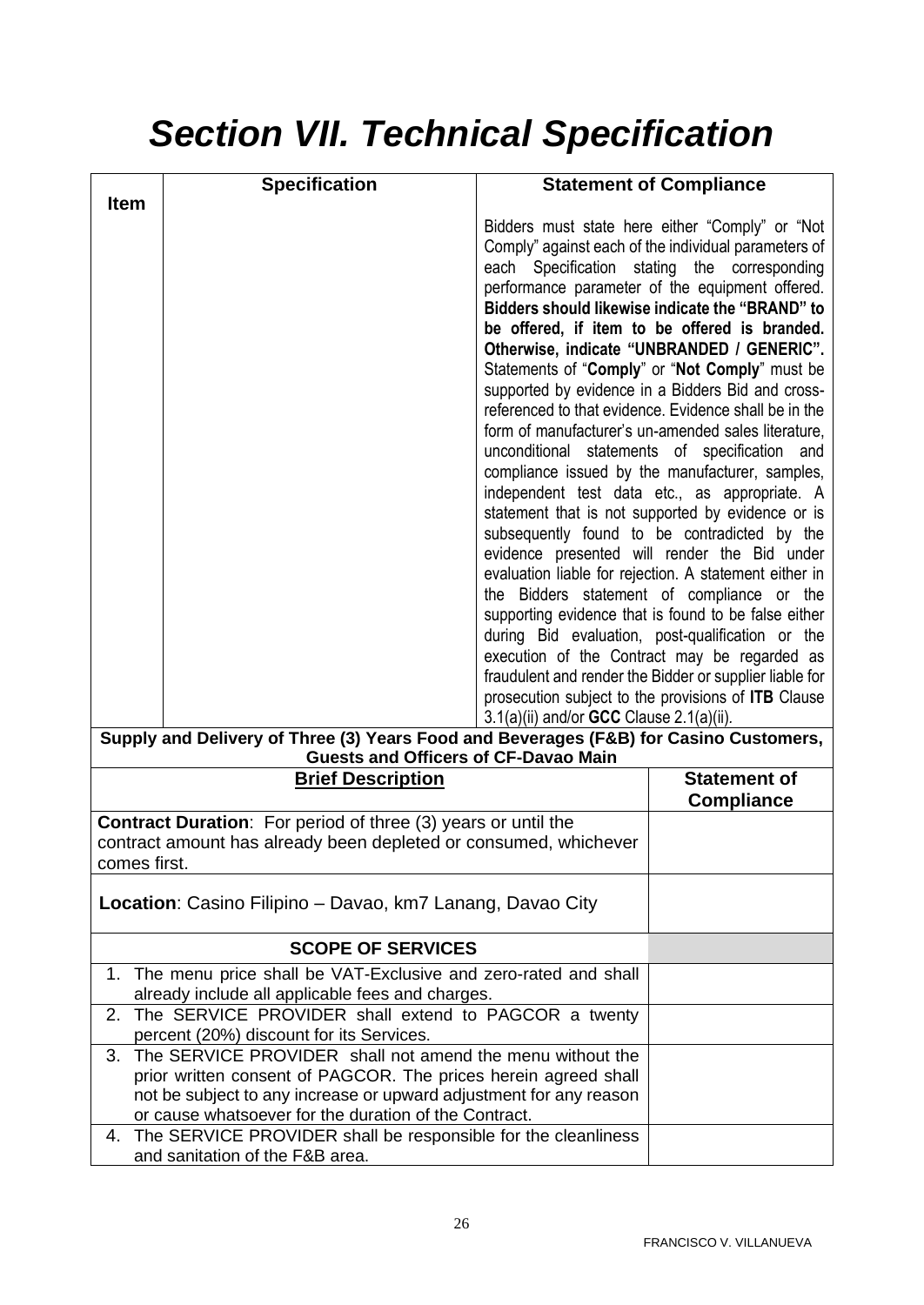| The Service Provider shall have sufficient manpower to provide the<br>5. |  |
|--------------------------------------------------------------------------|--|
| Services and shall own, legally possess and/or have access to all        |  |
| the necessary kitchen and restaurant supplies, utensils, equipment       |  |
| necessary for the delivery of the Service, such as, but not limited to:  |  |
|                                                                          |  |
| Spoons, forks, knives and chopping boards;<br>i.                         |  |
| ii.<br>Plates, glasses, cups and saucers;                                |  |
| iii.<br>Various cookwares;                                               |  |
| Various tablecloths and napkins;<br>iv.                                  |  |
| Stoves, ovens, microwave ovens, and<br>v.                                |  |
| Spices and clean containers for the different food ingredients<br>vi.    |  |
| 6. The SERVICE PROVIDER utensils shall be sterilized, kept clean         |  |
| and dried properly.                                                      |  |
| 7. The SERVICE PROVIDER shall provide the Services twenty-four           |  |
| (24) hours a day, seven (7) days a week or in accordance with            |  |
| the operations of Casino Filipino Davao.                                 |  |
| 8. The goods and services provided by the SERVICE PROVIDER               |  |
|                                                                          |  |
| shall comply with PAGCOR's standards and shall always take               |  |
| into consideration the special preferences of PAGCOR, its                |  |
| customers / clientele and / or guests.                                   |  |
| The SERVICE PROVIDER shall ensure that its personnel are<br>9.           |  |
| always well-mannered, courteous, polite, efficient and shall             |  |
| conduct themselves, at all times, in a professional manner               |  |
| towards PAGCOR, its directors, officers, agents, customers and           |  |
| guests.                                                                  |  |
| 10. The SERVICE PROVIDER personnel shall secure from the                 |  |
| responsible government agency a health / sanitary permit /               |  |
| PAGCOR.<br>clearance<br>and<br>submit the<br>same<br>to<br><b>The</b>    |  |
| CONTRACTOR shall not field any of its personnel without the              |  |
| requisite government health / sanitary permit / clearance.               |  |
| 11. The SERVICE PROVIDER shall ensure that its personnel                 |  |
| exercise good personal hygiene, particularly, but not limited to:        |  |
|                                                                          |  |
|                                                                          |  |
| Regular and proper hand washing;                                         |  |
| Clean and well-trimmed fingernails without nail polish;                  |  |
| Hair should be neat and tidy. All personnel shall wear a                 |  |
| headdress / hair net; and                                                |  |
| Personnel with wounds / sores shall not be allowed to work.              |  |
|                                                                          |  |
| 12. The SERVICE PROVIDER personnel shall, at all times, wear             |  |
| their prescribed uniform including, but not limited to, aprons,          |  |
| headdress / haircaps / hairnet and gloves, which shall be                |  |
| provided by the CONTRACTOR.                                              |  |
| 13. PAGCOR may require the replacement of any of the SERVICE             |  |
| PROVIDER personnel who is not performing his/her duties and              |  |
| responsibilities to PAGCOR's satisfaction. The CONTRACTOR                |  |
| shall not unilaterally pull out any of its personnel without the         |  |
| conformity of PAGCOR.                                                    |  |
| <b>QUALIFICATIONS</b>                                                    |  |
|                                                                          |  |
| 1) The Service Provider should have proven track record in the           |  |
| restaurant industry for at least five (5) years;                         |  |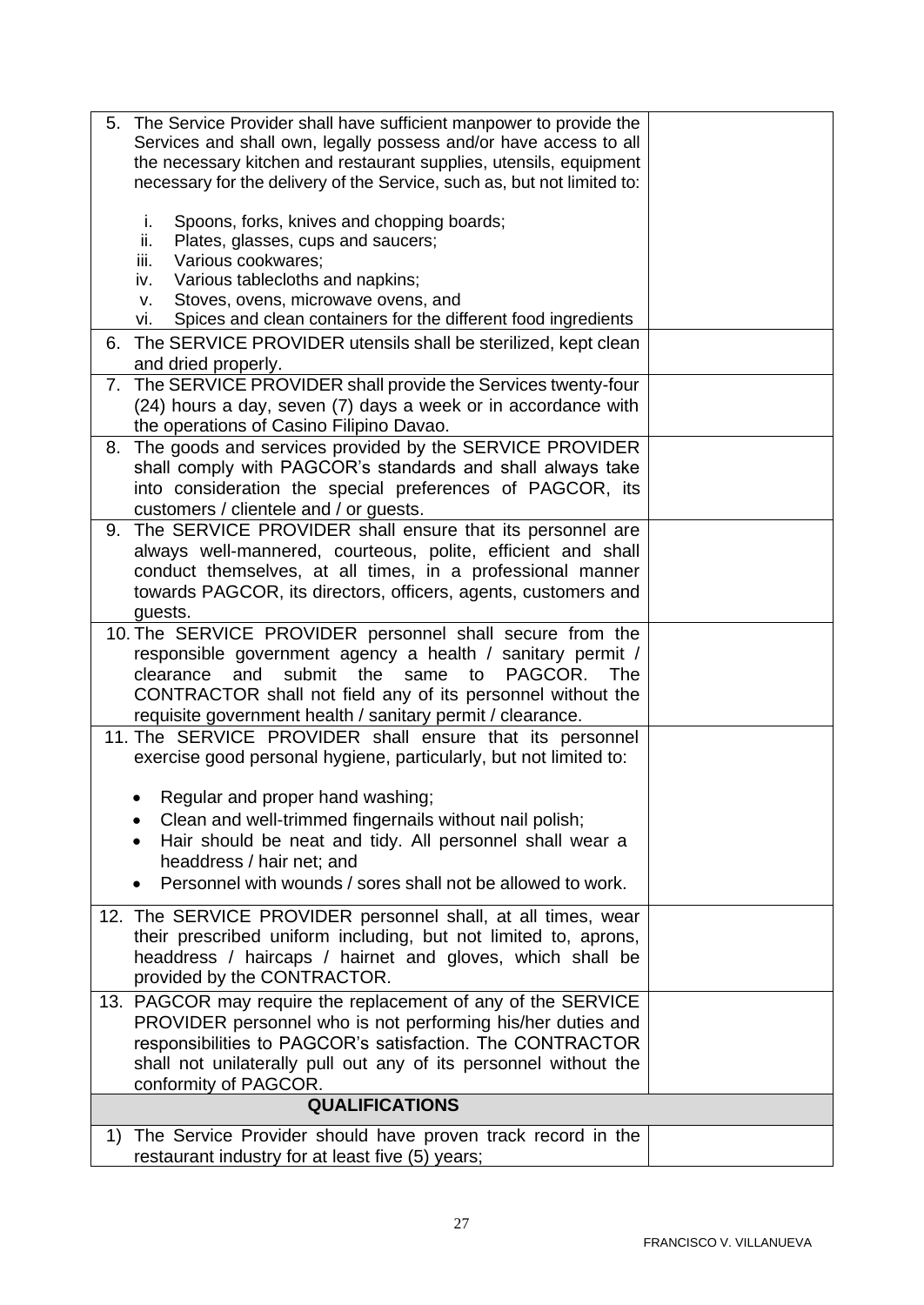| 2) The service provider should be able to serve various local/native<br>international cuisines (Filipino, American, Chinese,<br>and<br>Japanese and Italian cuisine), to cater to different types of<br>nationalities and food preferences including options for healthy |  |
|--------------------------------------------------------------------------------------------------------------------------------------------------------------------------------------------------------------------------------------------------------------------------|--|
| meals and beverages.<br>The Service Provider shall promptly serve / comply all food<br>3)<br>orders within 15 minutes upon placing of order;                                                                                                                             |  |
| The Service Provider shall provide the food and beverage (F&B)<br>4)<br>duly approved by PAGCOR or as stated in the Service Contract.                                                                                                                                    |  |
| <b>FOOD HANDLING</b>                                                                                                                                                                                                                                                     |  |
| Maintain the cleanliness and sanitation of their respective<br>a)<br>premises, equipment and utensils, most especially on all related<br>permits for the establishment and its manpower component.                                                                       |  |
| b) Ensure that the quality of food, either raw or processed, complies<br>with all sanitation standards.                                                                                                                                                                  |  |
| Ensure utmost cleanliness and proper hygiene in the preparation,<br>C)<br>handling and serving of food.                                                                                                                                                                  |  |
| d) Spoiled food must be replaced immediately by the Service<br>Provider.                                                                                                                                                                                                 |  |
| For security reasons, fork, knife and other similar utensils must<br>e)<br>not be served in the gaming / slot machine area.                                                                                                                                              |  |
| Meals for dinner/lunch/breakfast must not be served in the<br>f<br>gaming/slot machine area. A suitable location for dining within<br>the casino (with tables and chairs) shall be designated for this<br>purpose.                                                       |  |
| Provide the basic requirements and other supplies necessary for<br>g)<br>on-site F&B services such as, but not limited to:                                                                                                                                               |  |
| Manpower complement<br>$\divideontimes$<br>Cooking equipment<br>$\divideontimes$                                                                                                                                                                                         |  |
| Cooking utensils<br>$\ast$                                                                                                                                                                                                                                               |  |
| Liquefied Petroleum Gas or equivalent<br>$\divideontimes$                                                                                                                                                                                                                |  |
| $\divideontimes$<br>Movable serving racks                                                                                                                                                                                                                                |  |
| Serving trays<br>☀                                                                                                                                                                                                                                                       |  |
| Food warmer, coffee maker<br>$\divideontimes$                                                                                                                                                                                                                            |  |
| Utensil steamer<br>$\divideontimes$                                                                                                                                                                                                                                      |  |
| <b>Chafing Dish</b><br>$\divideontimes$<br>Microwave oven<br>$\ast$                                                                                                                                                                                                      |  |
| Ensure that all personnel under the<br>employ of the<br>e)<br>Concessionaire must wear the following:                                                                                                                                                                    |  |
| * Identification Card issued by PAGCOR                                                                                                                                                                                                                                   |  |
| $*$ Proper uniform at all times                                                                                                                                                                                                                                          |  |
| * Appropriate footwear (e.g. closed leather shoes)                                                                                                                                                                                                                       |  |
| <b>SPECIAL FOOD REQUIREMENTS (MENU CYCLE)</b>                                                                                                                                                                                                                            |  |
| 1. The meals and/or beverages being offered by the Service<br>Provider/Supplier to the customers/guests and contained in the<br>menu should be mutually agreed upon by PAGCOR and the<br>Service Provider.                                                               |  |
| 2. All goods / services to be offered must be of highest quality and<br>PAGCOR's<br>accordance<br>with<br>standards,<br>taking<br>in<br>into                                                                                                                             |  |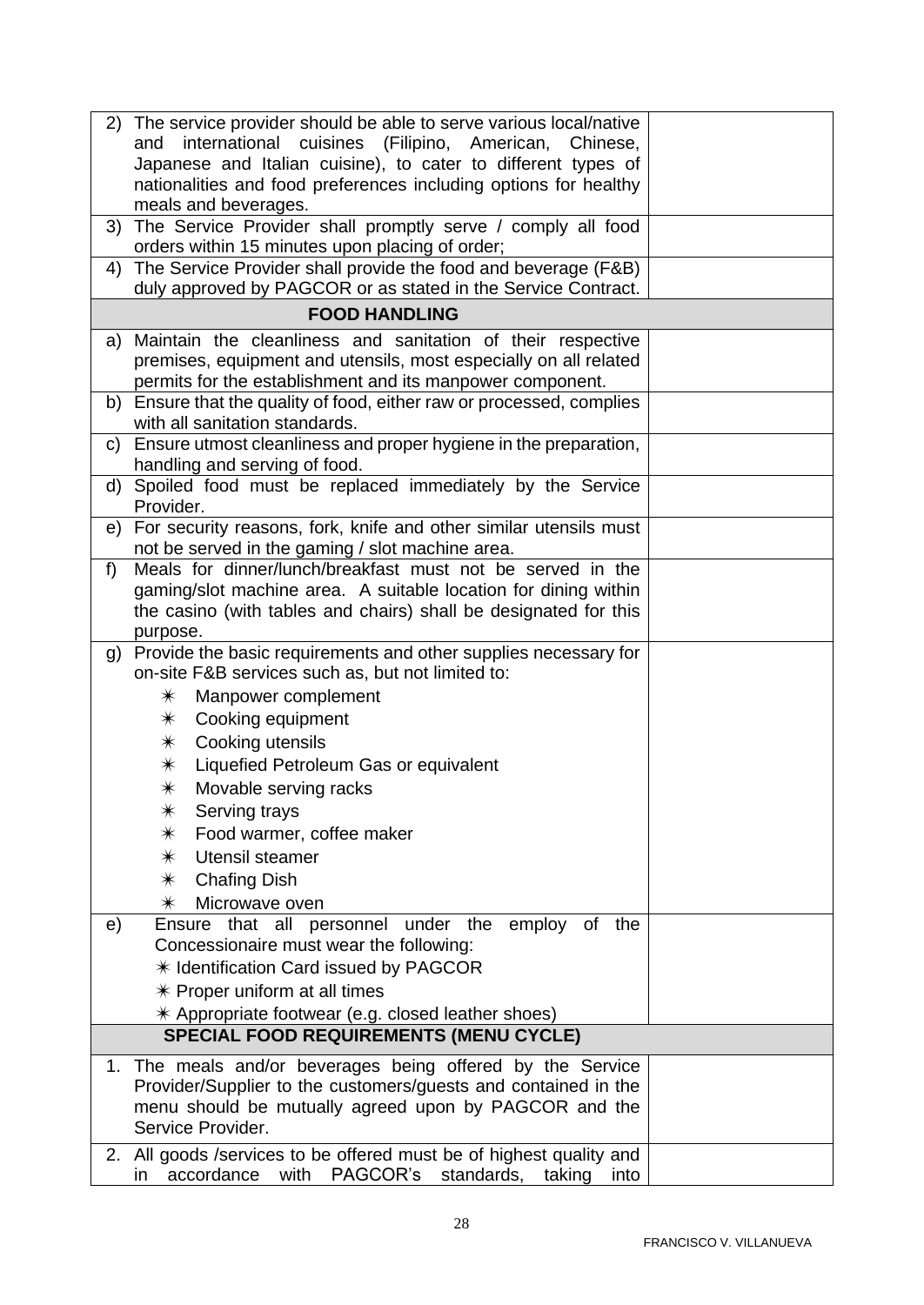| consideration further the standards and preferences<br>0f<br>PAGCOR's customers/clientele and/or guests.                                                                                                                               |  |
|----------------------------------------------------------------------------------------------------------------------------------------------------------------------------------------------------------------------------------------|--|
| 3. The menu should consist of varied selections from vegetables,<br>fruits, pork, beef, chicken, fish and seafood.                                                                                                                     |  |
| 4. The menu should also include various desserts like fresh fruits<br>and salads.                                                                                                                                                      |  |
| 5. The menu should include various hot and/or cold beverages<br>whether in glass, bottle or in cans, such as, sodas, juice drinks,<br>wines and/or mineral water.                                                                      |  |
| The menu should offer meals prepared in different flavors and<br>6.<br>methods of cooking, e.g. broiled, steamed, baked, grilled,<br>sautéed and/or fried.                                                                             |  |
| <b>ACTUAL FOOD DELIVERY</b>                                                                                                                                                                                                            |  |
| 1. Hot food should be served hot and cold food should be served<br>cold.                                                                                                                                                               |  |
| 2. Avoid food contamination and/or food poisoning.                                                                                                                                                                                     |  |
| 3. Food arrangement should be attractive and garnished.                                                                                                                                                                                |  |
| 4. Texture and consistency should be observed accordingly.                                                                                                                                                                             |  |
| Payment shall be based on actual billing and consumption and shall<br>not exceed the total contract price.                                                                                                                             |  |
| The unit cost per meal shall be based on the unit cost reflected in the<br>menu/price list as mutually agreed upon by both parties. Service<br>Provider/Supplier should attach the latest menu/price list as part of<br>the submittal. |  |
| The establishment should be located within Building Premises but<br>outside of PAGCOR leased areas.                                                                                                                                    |  |
| Winning bidder shall be subject for ocular inspection of the restaurant.                                                                                                                                                               |  |
| Winning bidder shall provide the latest Sanitary Permit and<br>Bacteriological Water test.                                                                                                                                             |  |
| Contract shall be effective for three (3) years, or automatically<br>terminated if the Contract Price is exhausted before the expiration<br>date.                                                                                      |  |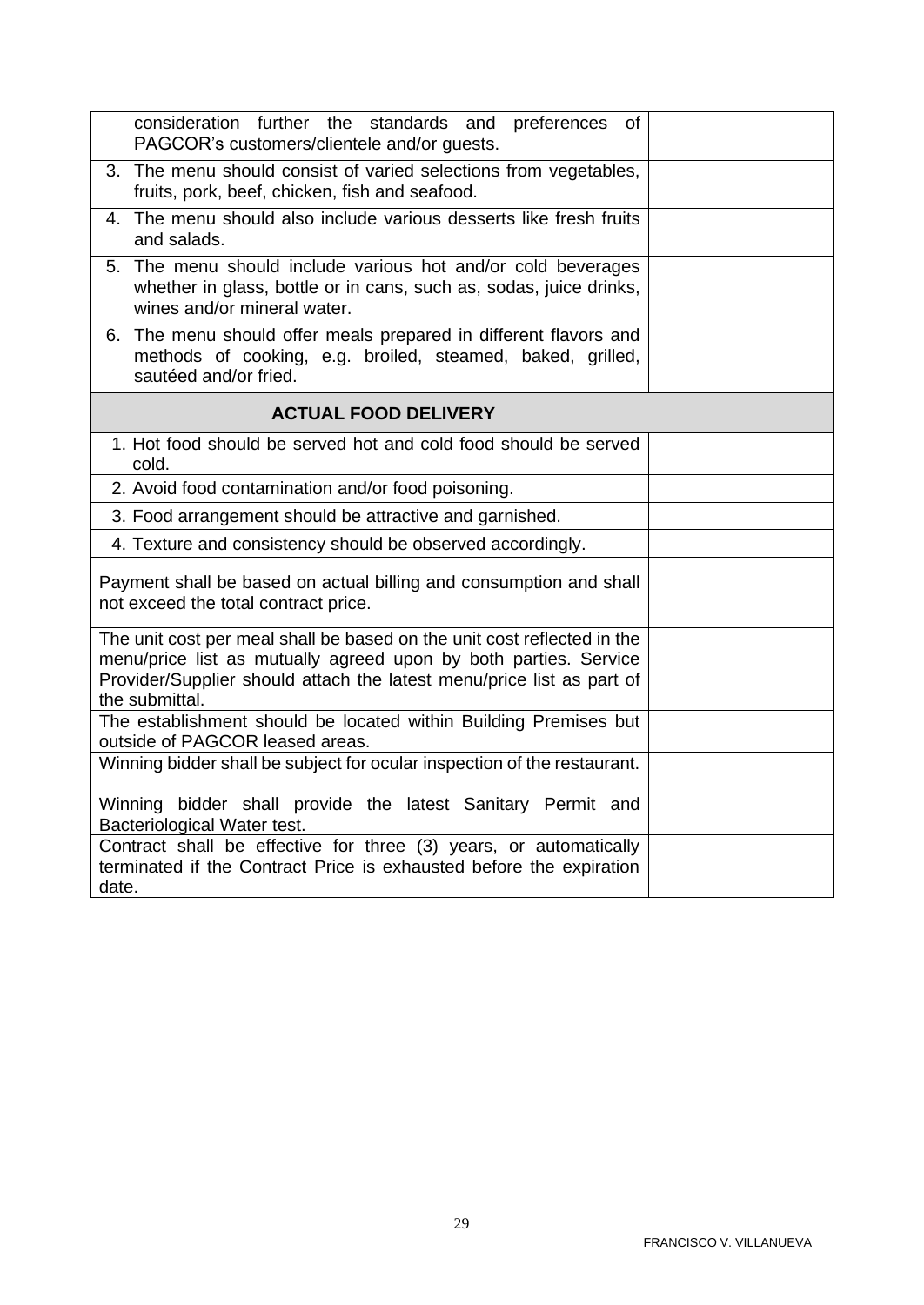# <span id="page-29-0"></span>*Section VIII. Checklist of Technical and Financial Documents*

# **Checklist of Technical and Financial Documents**

Each Bidder shall submit one (1) original and three (3) copies of the first and second components of its bid through their duly authorized representatives.

All envelopes shall:

a. contain the name of the contract to be bid in **capital letters;**

#### **SUPPLY AND DELIVERY OF THREE (3) YEARS FOOD AND BEVERAGES (F&B) FOR CASINO CUSTOMERS, GUESTS AND OFFICERS OF CF-DAVAO MAIN**

- b. bear the name and address of the Bidder in capital letters;
- c. be addressed to PAGCOR's BAC with the following details:

### **BRANCH BIDS AND AWARDS COMMITTEE (BBAC) OF CASINO FILIPINO - DAVAO PHILIPPINE AMUSEMENT AND GAMING CORPORATION**

- d. bear the specific identification of this bidding process: **ITB No. CB22-06- 006DAV;** and
- e. bear a warning "**DO NOT OPEN BEFORE…**" the date and time for the opening of bids.

A sample diagram of the sealing and marking of Bid Envelopes is provided under Section IX (Bidding Forms).

#### **I. TECHNICAL COMPONENT ENVELOPE**

#### *Class "A" Documents*

#### *Legal Documents*

⬜ (a) **Valid and updated PhilGEPS Certificate of Platinum Registration and Membership** with additional caveat in accordance with Section 8.5.2 of the 2016 Revised IRR of RA 9184 amended through GPPB Resolution No. 15-2021, which certifies that all of the eligibility documents submitted to PhilGEPS are maintained and updated.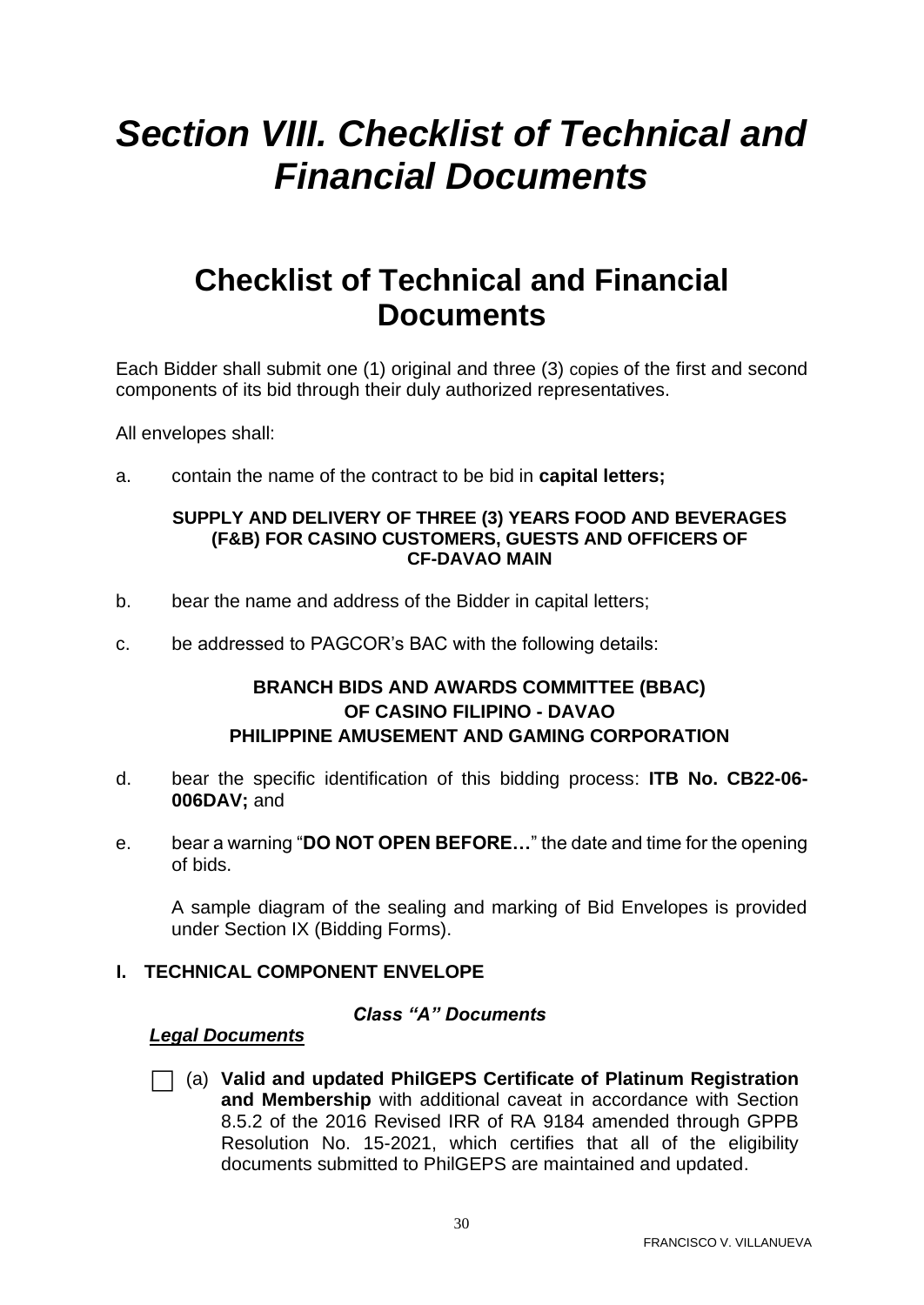#### *Technical Documents*

⬜ (b) Statement of the prospective bidder of all **its ongoing government and private contracts**, including contracts awarded but not yet started, if any, whether similar or not similar in nature and complexity to the contract to be bid.

The Statement of all On-going Government and Private Contracts shall indicate for each contract, the following:

- name of the contract;
- date of the contract;
- contract duration;
- owner's name and address:
- kinds of goods;
- amount of contract and value of outstanding contracts;
- date of delivery (please state estimated date of delivery)
- ⬜ (c) Statement of the bidder's **Single Largest Completed Contract (SLCC)** similar to the contract to be bid, completed within **five (5) years** prior to the deadline for the submission and receipt of bids in the amount equivalent to at least fifty percent (50%) of the ABC in the amount of **Fourteen Million Six Hundred Pesos (PhP 14,600,000.00).**

The bidder's SLCC similar to the contract to be bid should have been completed within **five (5) years** prior to the deadline for the submission and receipt of bids.

The statement identifying the Single Largest Completed Contract (SLCC) shall indicate for each contract, the following:

- (a) name of the contract;
- (b) date of the contract;
- (c) contract duration;
- (d) owner's name and address;
- (e) kinds of goods;
- (f) amount of completed contracts, adjusted by the bidder to current prices using PSA's consumer price index, if necessary for purposes of meeting the SLCC requirement;
- (g) date of delivery (actual date of delivery for the single largest completed contract); and
- (h) end user's acceptance or official receipt(s) or sales invoice issued for the contract, which shall be attached to the statement of SLCC.

For purposes of post-qualification, bidders are required to attach the entire set of the Contract, Purchase Order or Memorandum of Agreement to the Statement Identifying the SLCC.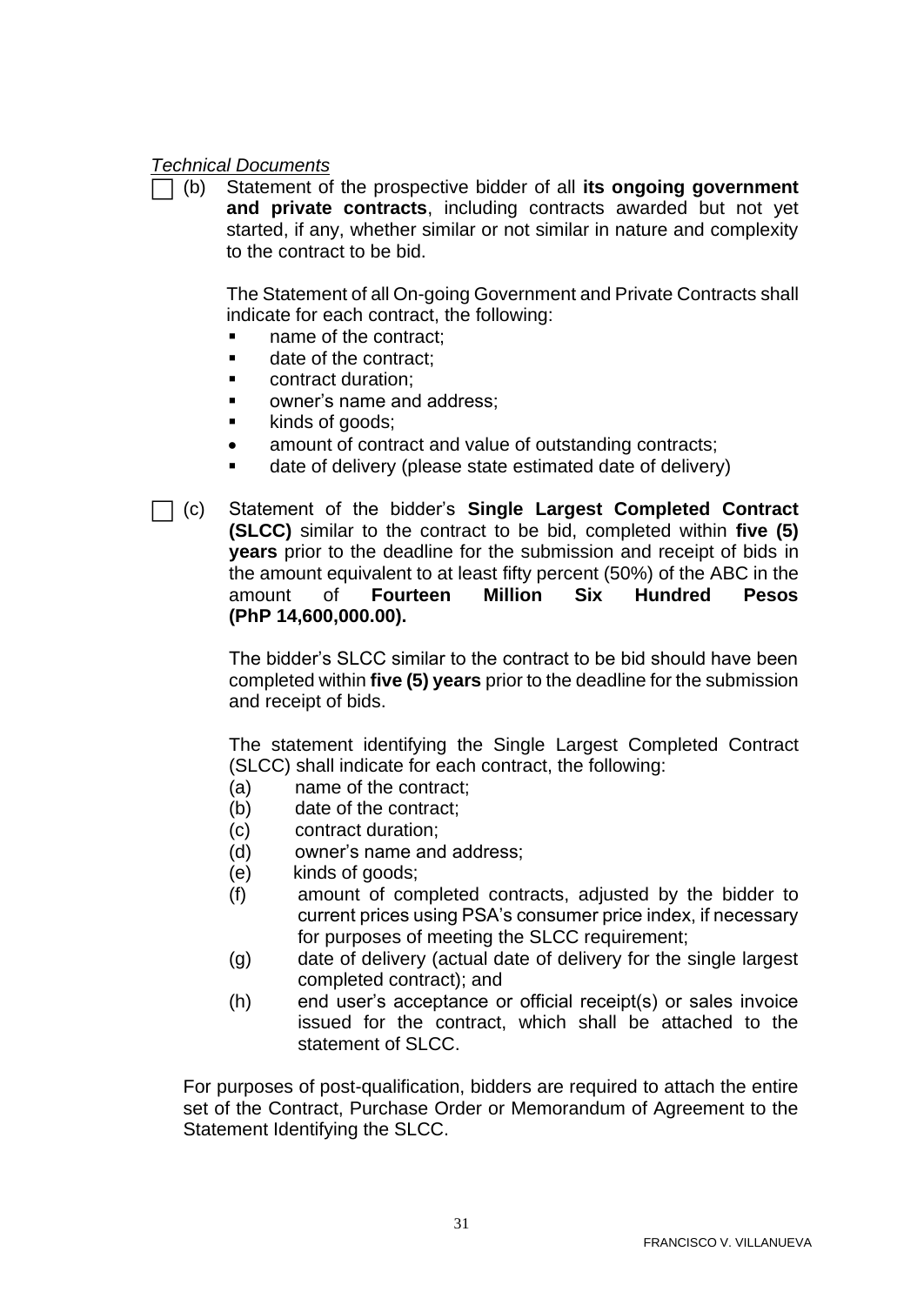Bidders are also required to Include in the aforesaid Statement of All Ongoing Government and Private Contracts and Statement Identifying the SLCC the following information:

- a) Contact Person; and
- b) Contact Details (telephone/fax/cellphone number and/or email address)
- $\Box$  (d) **Original copy of Bid Security**. If in the form of a Surety Bond, submit also a certification issued by the Insurance Commission;

#### **OR;**

#### **Original copy of Notarized Bid Securing Declaration**; **and**

- ⬜ Conformity with the **Schedule of Requirements** (Section VI);
- ](f) (f) Conformity with the **Technical Specifications**, which may include production/delivery schedule, manpower requirements, and/or aftersales/parts, if applicable; **and**
- ⬜ (g) **Original duly signed Omnibus Sworn Statement** (OSS);

**and** if applicable, Original Special Power of Attorney for sole proprietorships, Notarized Secretary's Certificate/Board Partnership Resolution in case of a corporation, partnership, or cooperative; or Original Special Power of Attorney of all members of the joint venture giving full power and authority to its officer to sign the OSS and do acts to represent the Bidder.

Reminder: If the prospective bidder's representative who will attend the Submission, Receipt, Opening and Preliminary Examination of Bids is different from the authorized representative to do, execute and perform any and all acts necessary and/or to represent the prospective bidder in the bidding, then the prospective bidder can include the name/s of said representative in the above-mentioned proofs of authorization (*e.g., original copy of the duly notarized Secretary's Certificate for corporations, Board/Partnership Resolution for partnerships, corporations, and/or joint ventures or an original copy of the Special Power of Attorney for sole proprietorships, whichever is applicable)*

#### *Financial Documents*

⬜ (h) The prospective bidder's computation of **Net Financial Contracting Capacity (NFCC);** 

> The minimum amount of the NFCC computation is at least **Twenty-Nine Million Two Hundred Thousand Pesos (PhP 29,200,000.00).**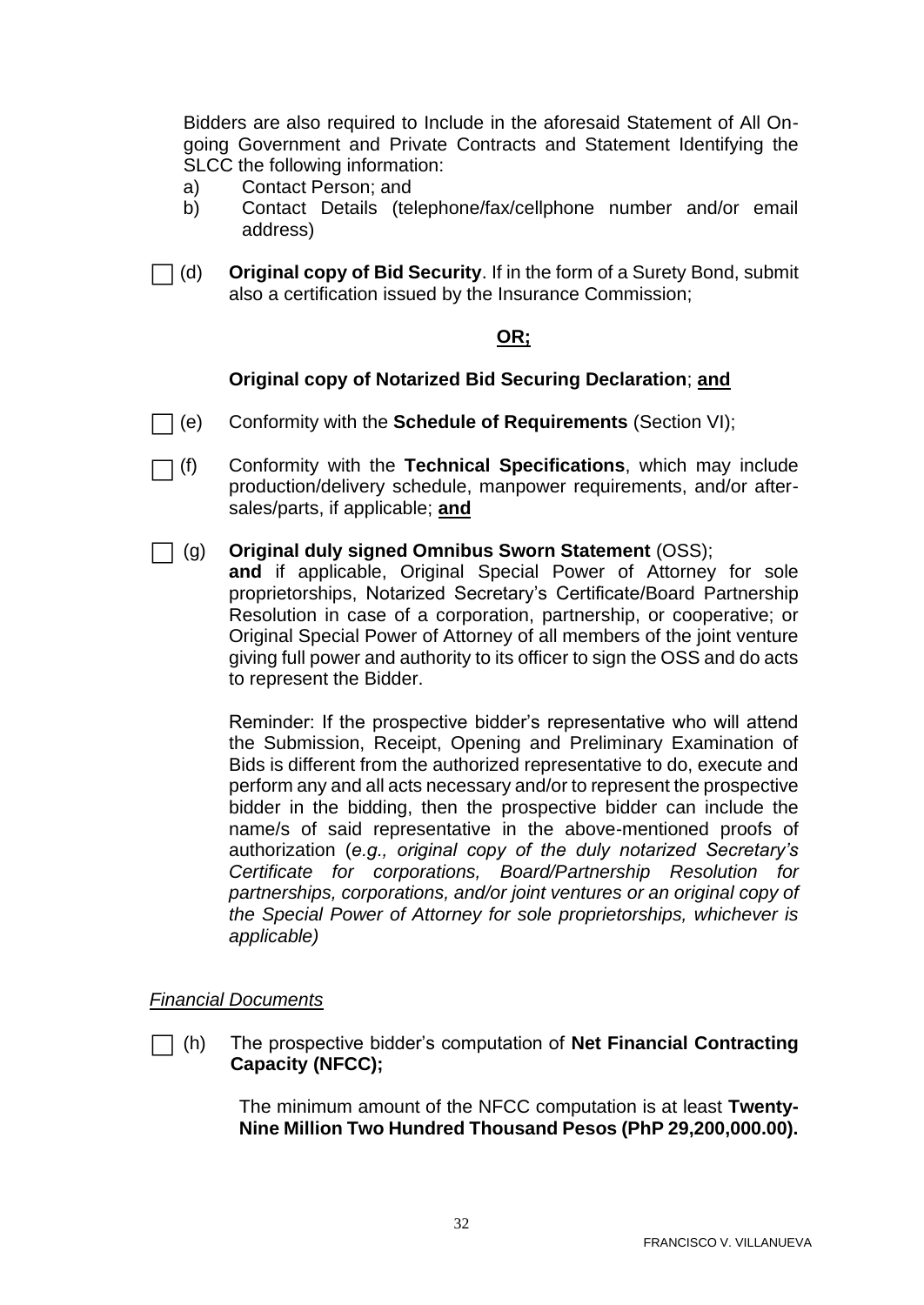NFCC = [(Current assets minus current liabilities) **(15)**] minus the value of all outstanding or uncompleted portions of the projects under ongoing contracts, including awarded contracts yet to be started, coinciding with the contract to be bid.

The values of the domestic bidder's current assets and current liabilities shall be based on the latest Audited Financial Statements submitted to the BIR.

For purposes of computing the foreign bidders' NFCC, the value of the current assets and current liabilities shall be based on their audited financial statements prepared in accordance with international financial reporting standards.

#### **OR;**

A **committed Line of Credit** from a Universal or Commercial Bank, valid at least ninety (90) calendar days from the date of Submission, Receipt, Opening and Preliminary Examination of Bids, in lieu of its NFCC computation.

If the prospective bidder opts to submit a committed Line of Credit, it must be at least equal to ten percent (10%) of the total ABC to be bid and valid at least ninety (90) calendar days.If issued by a foreign universal or commercial bank, it shall be confirmed or authenticated by a local universal or commercial bank.

The amount of the committed line of credit must be at least in the total amount of **Two Million Nine Hundred Twenty Thousand Pesos (PhP 2,920,000.00).**

#### *Class "B" Documents*

⬜ (i) If applicable, a duly signed **joint venture agreement (JVA**) in case the joint venture is already in existence;

#### **OR;**

duly notarized statements from all the potential joint venture partners stating that they will enter into and abide by the provisions of the JVA in the instance that the bid is successful.

Failure to enter into a joint venture in the event of a contract award shall be ground for the forfeiture of the bid security.

Each partner of the joint venture shall submit their respective valid and updated PhilGEPS Certificate of Platinum Registration and Membership with additional caveat in accordance with the Section 8.5.2 of the 2016 Revised IRR of RA 9184 amended through GPPB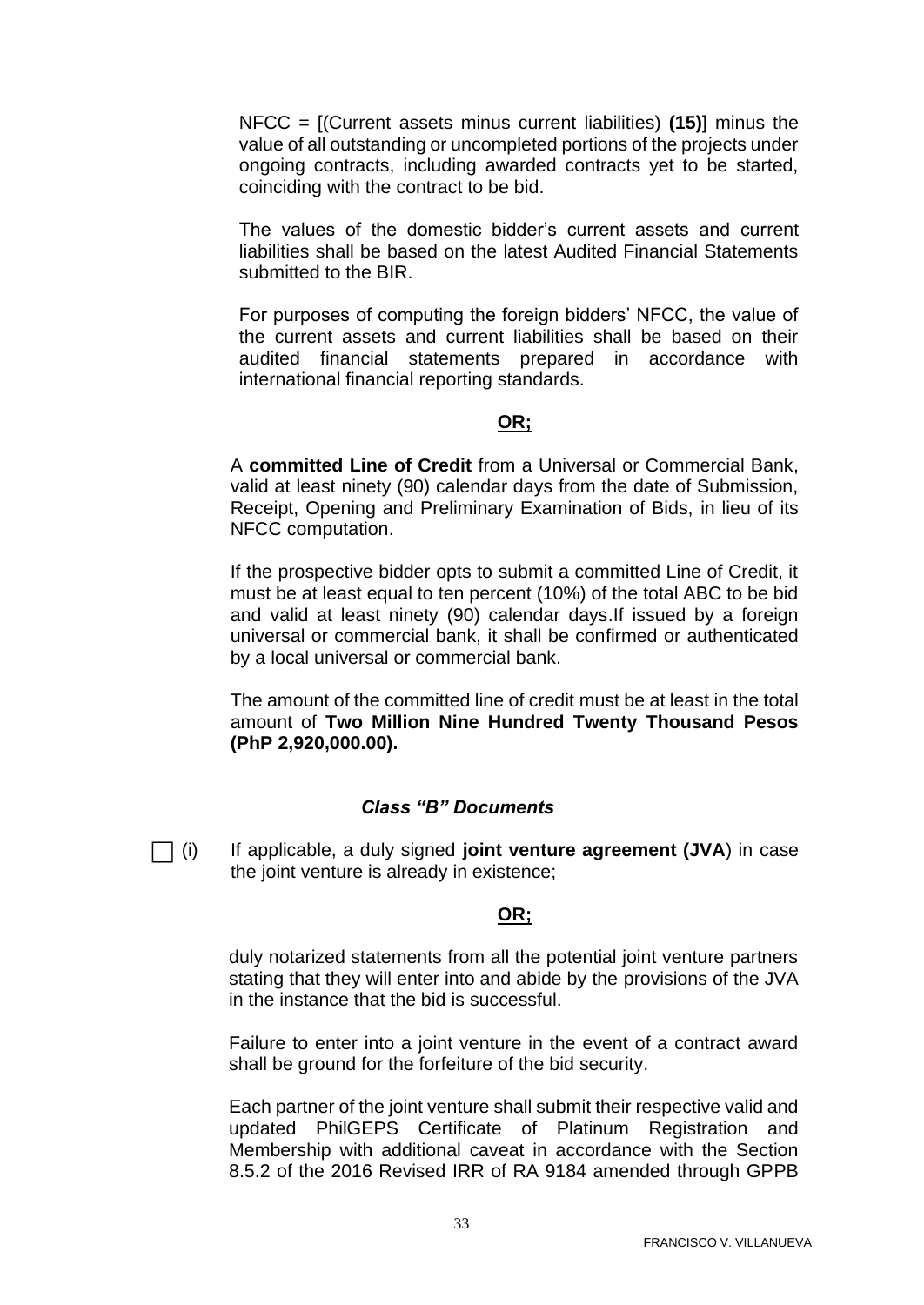Resolution No. 15-2021, certifies that all of the eligibility documents submitted to PhilGEPS are maintained and updated:

The submission of technical and financial eligibility documents by any of the joint venture partners constitutes compliance: *Provided,* That the partner responsible to submit the NFCC shall likewise submit the Statement of all of its ongoing contracts and Audited Financial Statements.

(j) **Latest Menu with Price List.**

#### **II. FINANCIAL COMPONENT ENVELOPE**

(a) Original of duly signed and accomplished Financial Bid Form;

#### **and**

(b) Original of duly signed and accomplished Price Schedule(s).

All financial bids (unit and total prices) shall be rounded off up to two (2) decimal places, VAT Exclusive, Zero-Rated Transaction.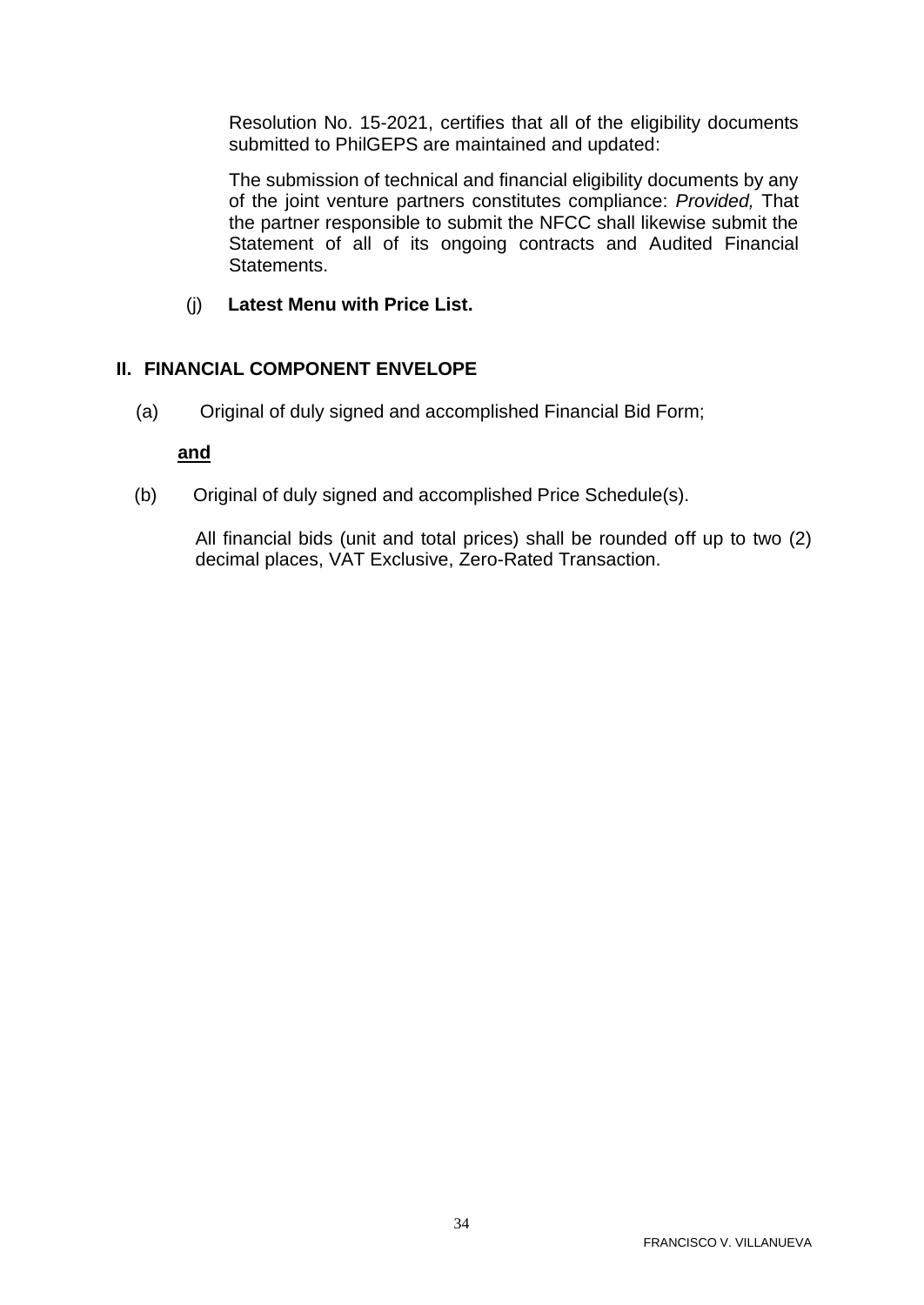<span id="page-34-0"></span>

# *Section IX. Bidding Forms*

# **TABLE OF CONTENTS**

| STATEMENT OF THE SINGLE LARGEST COMPLETED CONTRACT58 |  |
|------------------------------------------------------|--|
|                                                      |  |
|                                                      |  |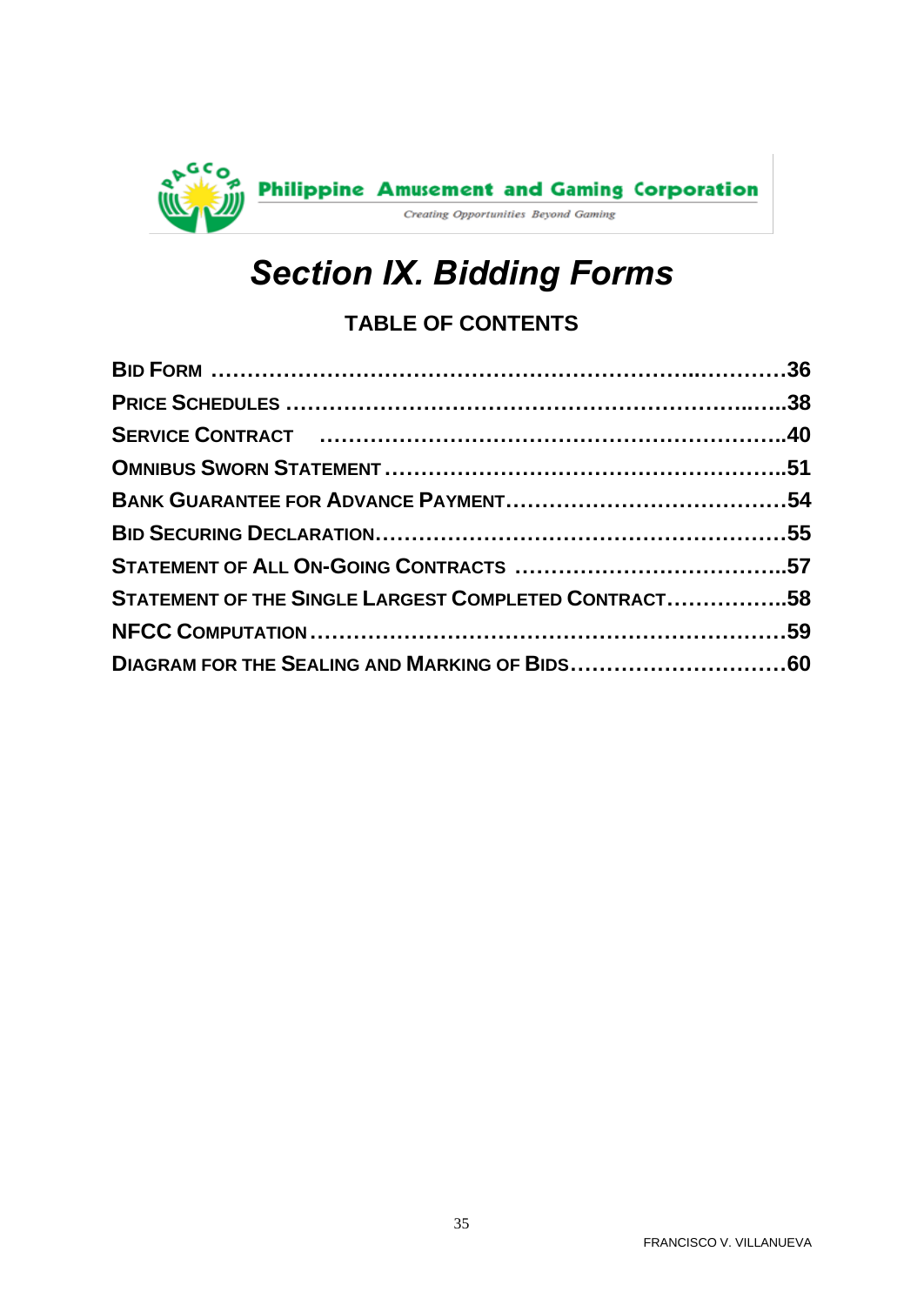# **BID FORM**

<span id="page-35-0"></span>Date : \_\_\_\_\_\_\_\_\_\_\_\_\_\_\_\_\_

Project Identification No.

*To: [name and address of Procuring Entity]*

Having examined the Philippine Bidding Documents (PBDs) including the Supplemental or Bid Bulletin Numbers *[insert numbers],* the receipt of which is hereby duly acknowledged, we, the undersigned, offer to *[supply/deliver*/*perform] [description of the Goods]* in conformity with the said PBDs for the sum of *[total Bid amount in words and figures], VAT Exclusive, Zero-Rated Transaction* or the total calculated bid price, as evaluated and corrected for computational errors, and other bid modifications in accordance with the Price Schedules attached herewith and made part of this Bid. The total bid price includes the cost of all taxes, such as, but not limited to: *[specify the applicable taxes, e.g. (i) value added tax (VAT), (ii) income tax, (iii) local taxes, and (iv) other fiscal levies and duties],* which are itemized herein or in the Price Schedules,

If our Bid is accepted, we undertake:

- a. to deliver the goods in accordance with the delivery schedule specified in the Schedule of Requirements of the Philippine Bidding Documents (PBDs);
- b. to provide a performance security in the form, amounts, and within the times prescribed in the PBDs;
- c. to abide by the Bid Validity Period specified in the PBDs and it shall remain binding upon us at any time before the expiration of that period.

*[Insert this paragraph if Foreign-Assisted Project with the Development Partner:* Commissions or gratuities, if any, paid or to be paid by us to agents relating to this Bid, and to contract execution if we are awarded the contract, are listed below:

Name and address Amount and Purpose of of agent Currency, Commission or gratuity

\_\_\_\_\_\_\_\_\_\_\_\_\_\_\_\_\_\_\_\_\_\_\_\_\_\_\_\_\_\_\_\_\_\_\_\_\_\_\_\_\_\_\_\_\_\_\_\_ \_\_\_\_\_\_\_\_\_\_\_\_\_\_\_\_\_\_\_\_\_\_\_\_\_\_\_\_\_\_\_\_\_\_\_\_\_\_\_\_\_\_\_\_\_\_\_\_

\_\_\_\_\_\_\_\_\_\_\_\_\_\_\_\_\_\_\_\_\_\_\_\_\_\_\_\_\_\_\_\_\_\_\_\_\_\_\_\_\_\_\_\_\_\_\_\_ (if none, state "None") *]*

Until a formal Contract is prepared and executed, this Bid, together with your written acceptance thereof and your Notice of Award, shall be binding upon us.

We understand that you are not bound to accept the Lowest Calculated Bid or any Bid you may receive.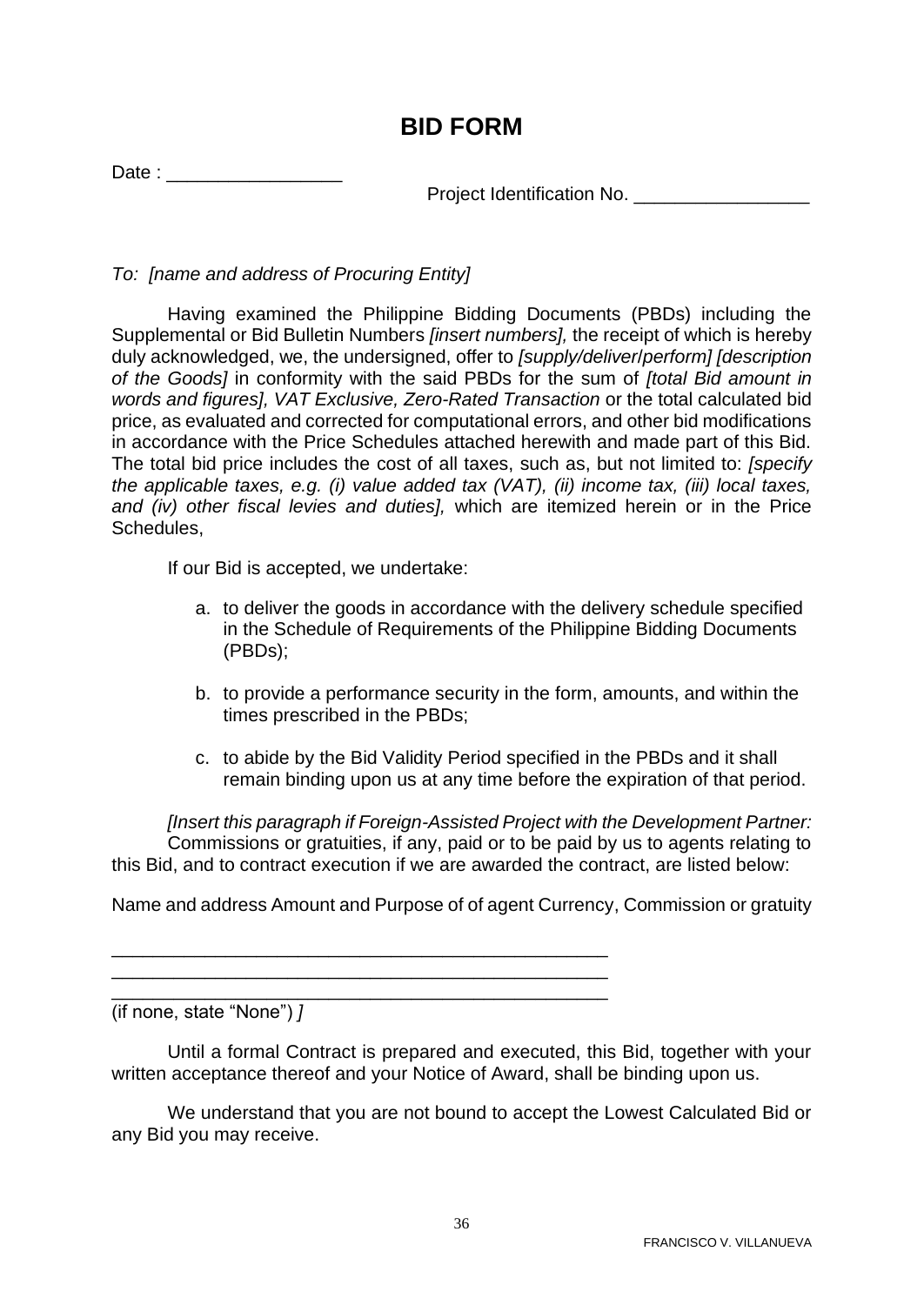We certify/confirm that we comply with the eligibility requirements pursuant to the PBDs.

The undersigned is authorized to submit the bid on behalf of *[name of the bidder]* as evidenced by the attached *[state the written authority]*.

We acknowledge that failure to sign each and every page of this Bid Form, including the attached Schedule of Prices, shall be a ground for the rejection of our bid.

\_\_\_\_\_\_\_\_\_\_\_\_\_\_\_\_\_\_\_\_\_\_\_\_\_\_\_\_\_\_\_\_\_\_\_\_\_\_\_\_\_\_\_\_\_\_\_\_\_\_\_\_\_\_\_\_\_\_\_\_\_\_\_\_\_\_\_

\_\_\_\_\_\_\_\_\_\_\_\_\_\_\_\_\_\_\_\_\_\_\_\_\_\_\_\_\_\_\_\_\_\_\_\_\_\_\_\_\_\_\_\_\_\_\_\_\_\_\_\_\_\_\_\_\_\_\_\_\_\_\_\_\_\_\_

\_\_\_\_\_\_\_\_\_\_\_\_\_\_\_\_\_\_\_\_\_\_\_\_\_\_\_\_\_\_\_\_\_\_\_\_\_\_\_\_\_\_\_\_\_\_\_\_\_\_\_\_\_\_\_\_\_\_\_\_\_\_\_\_

Name:

Legal capacity:

Signature:

Duly authorized to sign the Bid for and behalf of: \_\_\_\_\_\_\_\_\_\_\_\_\_\_\_\_\_\_\_\_\_\_\_\_\_\_\_\_\_

Date: \_\_\_\_\_\_\_\_\_\_\_\_\_\_\_\_\_\_\_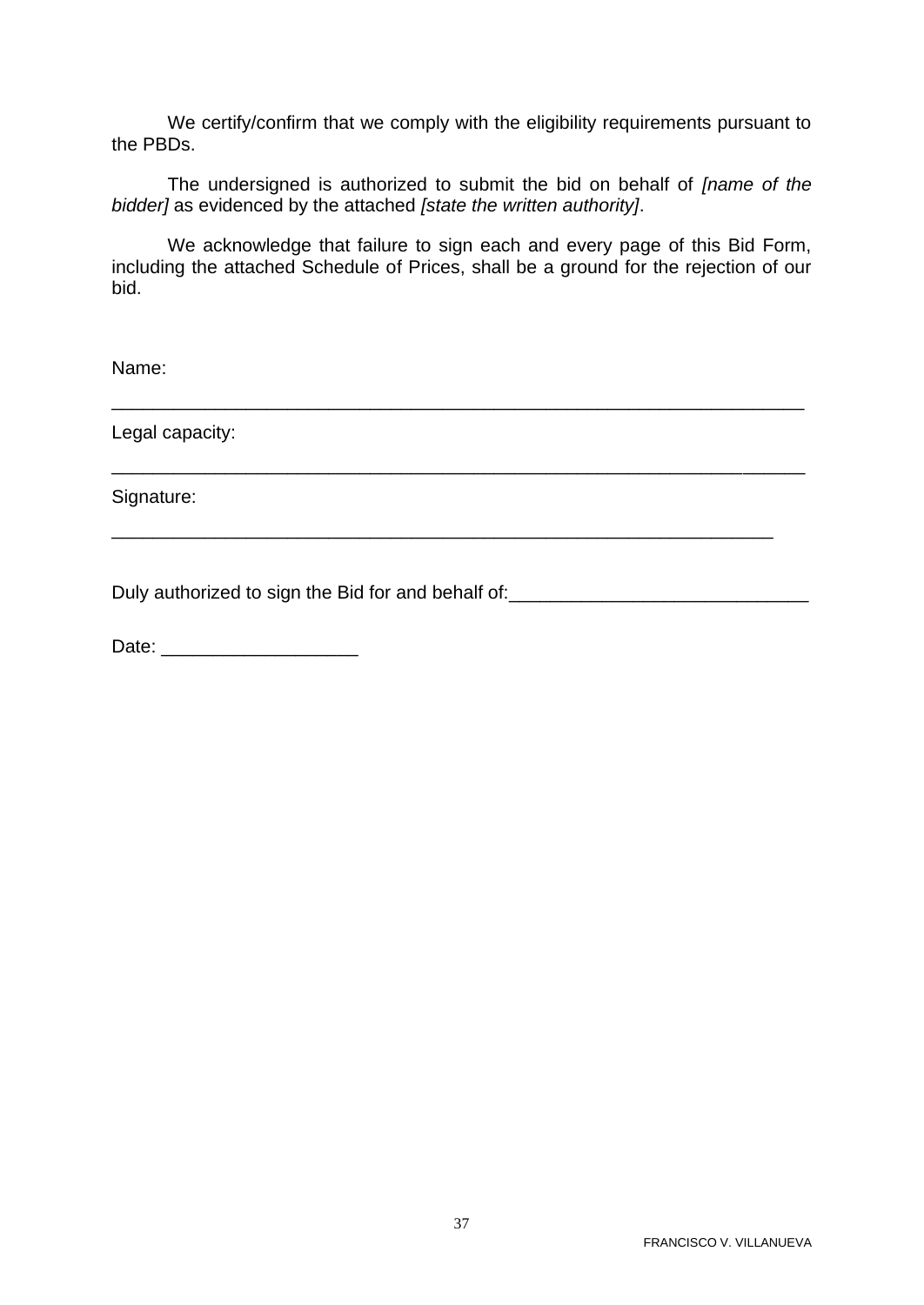# **For Goods Offered From Abroad [shall be submitted with the Bid if bidder is offering goods from Abroad]**

# **Kindly supply the required information in the spaces provided. Do not forget to indicate the "Country of Origin" of the goods offered. Any alteration to any of the terms and conditions contained in the document may cause your disqualification except if said alteration or revision is a result of a Supplemental/Bid Bulletin.**

Name of Bidder **Name of Bidder Name of Bidder** . Invitation to Bid Number . Page of .

<span id="page-37-0"></span>

|      |                                                                 | r          |          |                         |                                        |            |                |                                       |
|------|-----------------------------------------------------------------|------------|----------|-------------------------|----------------------------------------|------------|----------------|---------------------------------------|
| Item | Description                                                     | Country of | Quantity | Unit price CIF port of  | Total CIF or                           | Unit Price | Unit price     | Total                                 |
|      |                                                                 | origin     |          | entry (specify port) or | CIP price per                          | Delivered  | Delivered Duty | Price                                 |
|      |                                                                 |            |          | CIP named place         | item                                   | Duty       | Paid (DDP)     | delivered                             |
|      |                                                                 |            |          | (specify border point   | $\left(\text{col. } 4 \times 5\right)$ | Unpaid     |                | <b>DDP</b>                            |
|      |                                                                 |            |          | or place of             |                                        | (DDU)      |                | $\left(\text{col } 4 \times 8\right)$ |
|      |                                                                 |            |          | destination)            |                                        |            |                |                                       |
|      | Supply and Delivery of Three (3) Years Food and Beverages (F&B) |            | 1 Lot    |                         |                                        |            |                |                                       |
|      | for Casino Customers, Guests and Officer of CF-Davao Main       |            |          |                         |                                        |            |                |                                       |

*[Signature of the Authorized Rep.] [in the capacity of] (Please indicate position of Authorized Rep.)]*

Duly authorized to sign Bid for and on behalf of  $\Box$ *(Please indicate name of company)*

#### **\*BIDDERS SHALL NOT ALTER THIS FORM**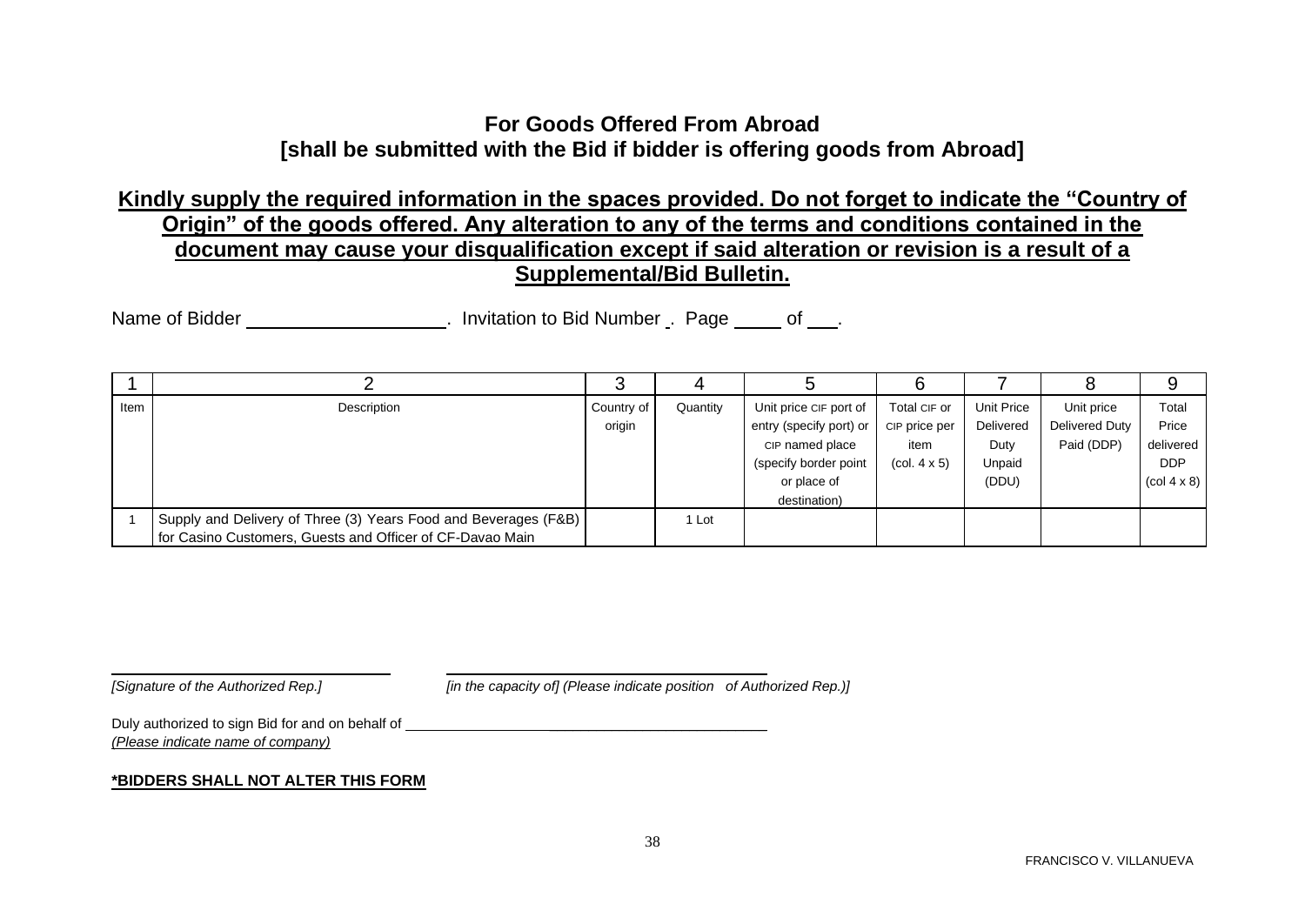## **For Goods Offered From Within the Philippines [shall be submitted with the Bid if bidder is offering goods from within the Philippines]**

**Kindly supply the required information in the spaces provided. Do not forget to indicate the "Country of Origin" of the goods offered. Prospective bidders have the option to indicate the appropriate amount, "0", "-" or "Not Applicable (N/A)" for columns 6, 7 and 8. Any alteration to any of the terms and conditions contained in the document may cause your disqualification except if said alteration or revision is a result of a Supplemental/Bid Bulletin.**

Name of Bidder **Name of Bidder Name of Bidder** . Invitation to Bid Number . Page of .

|      |                                                                                                                                 | っ<br>ບ     |          | 5          | 6                |            | 8            | a         | 10                             |
|------|---------------------------------------------------------------------------------------------------------------------------------|------------|----------|------------|------------------|------------|--------------|-----------|--------------------------------|
| Item | Description                                                                                                                     | Country of | Quantity | Unit price | Transportation   | Sales and  | Cost of      | Total     | <b>Total Price</b>             |
|      |                                                                                                                                 | origin     |          | EXWper     | and Insurance    | other      | Incidental   | Price,    | delivered                      |
|      |                                                                                                                                 |            |          | item       | and all other    | taxes      | Services, if | per unit  | Final                          |
|      |                                                                                                                                 |            |          |            | costs incidental | payable if | applicable,  | (col      | Destination                    |
|      |                                                                                                                                 |            |          |            | to delivery, per | Contract   | per item     | $5+6+7+8$ | $\left(\text{col } 9\right)$ x |
|      |                                                                                                                                 |            |          |            | item             | is         |              |           | (col 4)                        |
|      |                                                                                                                                 |            |          |            |                  | awarded,   |              |           |                                |
|      |                                                                                                                                 |            |          |            |                  | per item   |              |           |                                |
|      | Supply and Delivery of Three (3) Years Food and Beverages<br>(F&B) for Casino Customers, Guests and Officer of CF-Davao<br>Main |            | 1 Lot    |            |                  |            |              |           |                                |

*[Signature of the Authorized Rep.] [in the capacity of] (Please indicate position of Authorized Rep.)]*

Duly authorized to sign Bid for and on behalf of  $\Box$ *(Please indicate name of company)*

#### **\*BIDDERS SHALL NOT ALTER THIS FORM**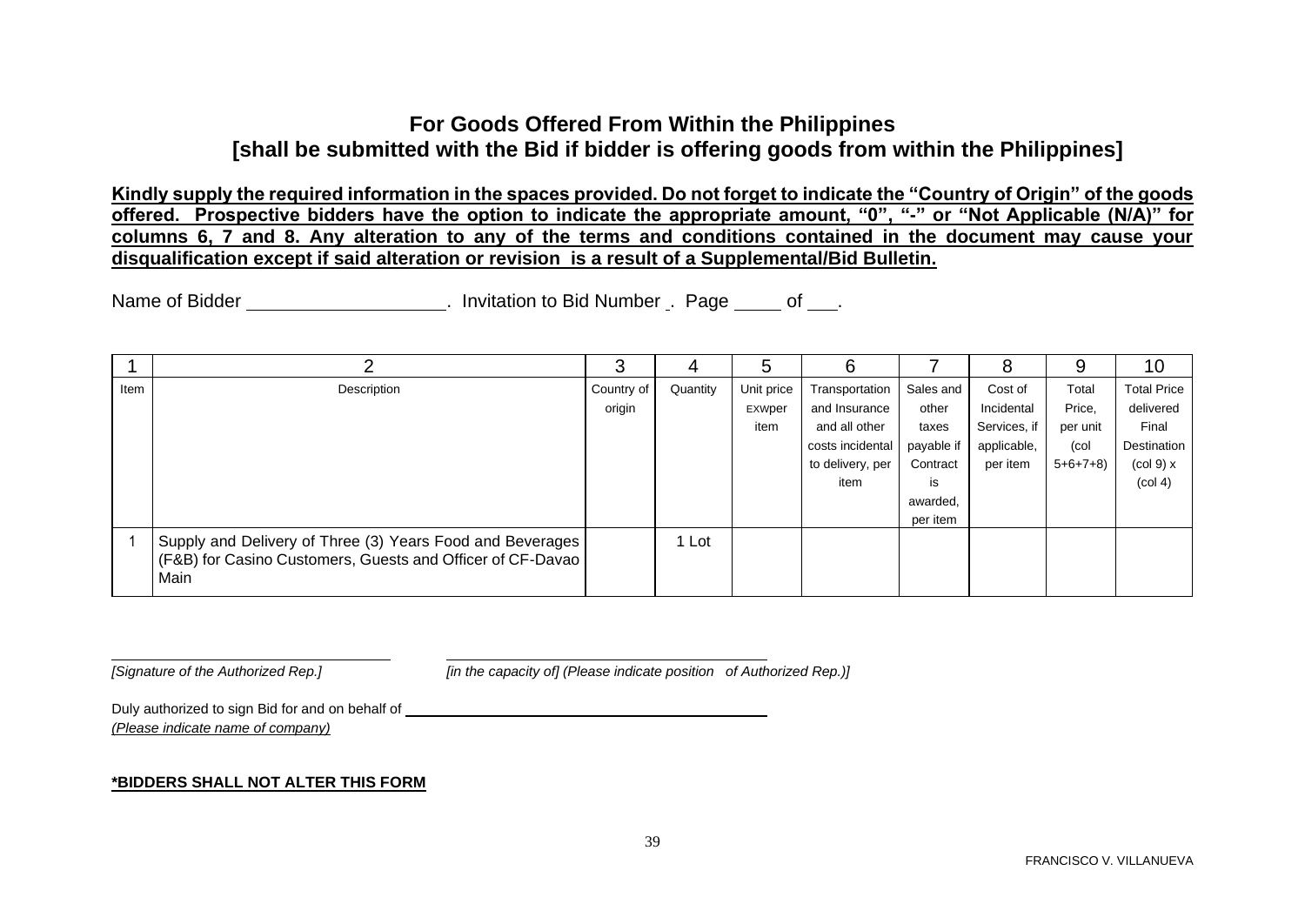<span id="page-39-0"></span>This PURCHASE CONTRACT (the **"CONTRACT"**) is entered into and executed by and between:

> **PHILIPPINE AMUSEMENT AND GAMING CORPORATION (PAGCOR)**, a government-owned and controlled corporation created and existing by virtue of Presidential Decree 1869, as amended, with office address at the PAGCOR Executive Office, New Coast Hotel Manila, M.H Del Pilar cor. Pedro Gil Sts. Malate, Manila, represented in this act by its \_\_\_\_\_\_\_\_\_\_\_\_\_\_\_\_ hereinafter referred to as "**PAGCOR**";

> > -and-

**\_\_\_\_\_\_\_\_\_\_\_\_\_\_\_\_\_\_\_\_\_\_** a corporation OR sole proprietorship duly organized and existing under the laws of the Republic of the Philippines OR duly registered with the Department of Trade and Industry (DTI) with DTI Reference No. \_\_\_\_\_\_\_\_\_\_\_\_\_, with office address at  $\blacksquare$ its \_\_\_\_\_\_\_\_\_\_\_\_\_\_\_\_\_\_\_\_\_\_\_\_\_\_, \_\_\_\_\_\_\_\_\_\_\_\_\_\_\_\_\_\_\_\_,

duly authorized for this purpose by a (Secretary's Certificate / Special Power of Attorney) dated \_\_\_\_\_\_\_\_\_\_\_, hereto attached as Annex "A", hereinafter referred to as the **"SUPPLIER"**.

Each referred to as a "**PARTY**" and collectively as the "**PARTIES**"

#### **RECITALS**:

WHEREAS, **PAGCOR** has a requirement for the Supply and Delivery of Three (3) Years Food and Beverages (F&B) for Casino Customers, Guests and Officers of CF-Davao Main under ITB No. CB22-06-006DAV (the "Services");

WHEREAS, **PAGCOR** conducted a public bidding in accordance with Republic Act (R.A). 9184 (Government Procurement Reform Act) and its Implementing Rules and Regulations (IRR) on June 13, 2022 for the procurement o the Services;

WHEREAS, the **CONTRACTOR** has submitted the single/lowest calculated responsive bid for the Services;

WHEREAS, the **PAGCOR** has accepted the bid of the **CONTRACTOR,** subject to the terms and conditions hereunder stipulated;

**NOW, THEREFORE**, for and in consideration of the mutual covenants and agreements hereunder specified by these presents, **PAGCOR** and the **CONTRACTOR**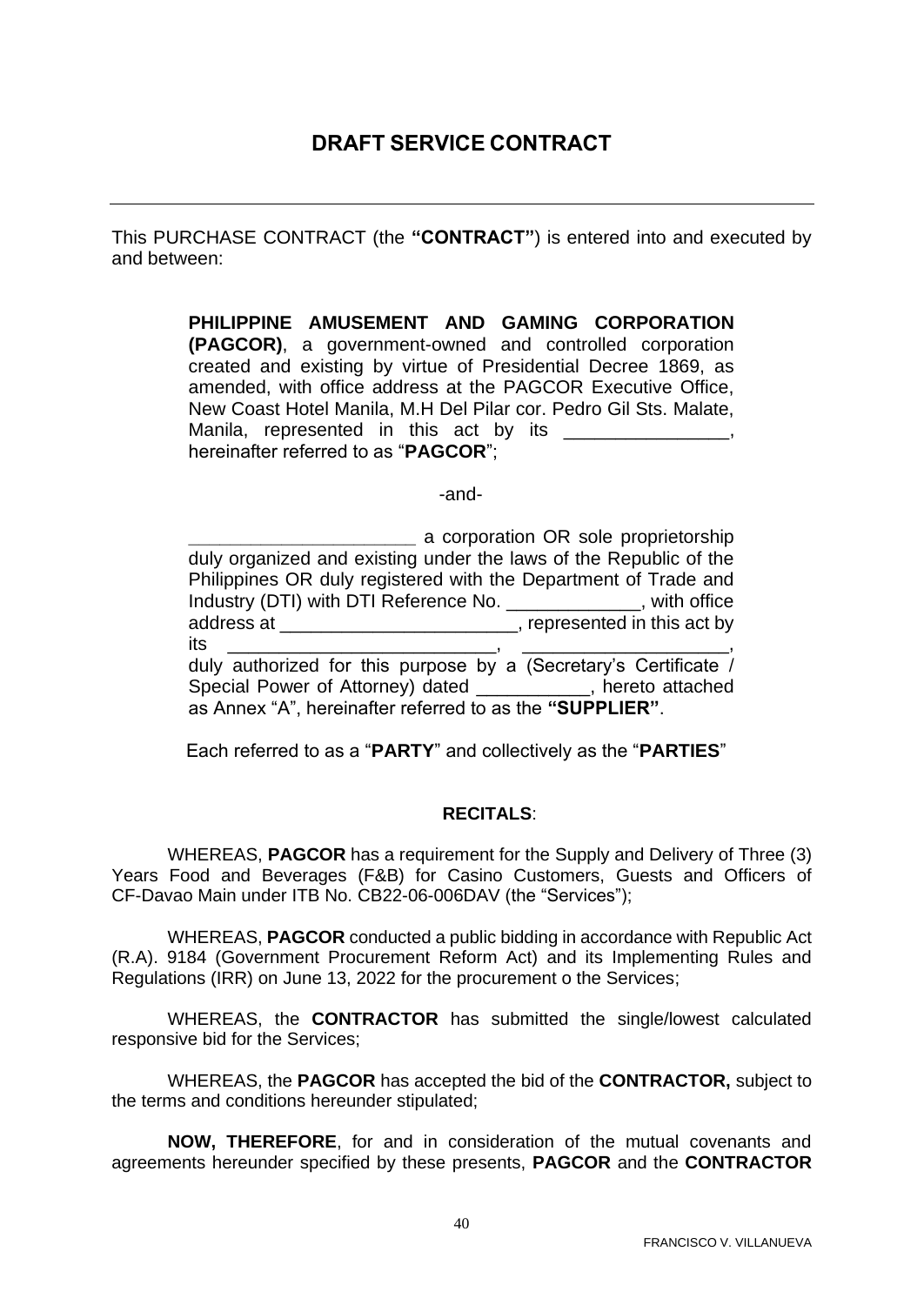hereby enter into this Service Contract under the following terms, conditions and stipulations:

#### **I. SCOPE OF SERVICES**

The **CONTRACTOR** undertakes to provide the Services, specifically, the provision of meals and/or snacks and the incidental services for sanitation and cleaning, including all necessary labor, materials, supplies and equipment, to **PAGCOR** in its **Casino Filipino Davao branch**, in accordance with the menu as attached herein as Annex "B" and the technical specifications:

- **A**. **Contract Period**: : For period of three (3) years or until the contract amount has already been depleted or consumed, whichever comes first.
- **B**. **Location**: Casino Filipino Davao, km7 Lanang, Davao City

#### **C. SCOPE OF SERVICES:**

- The menu price shall be VAT-Exclusive and zero-rated and shall already include all applicable fees and charges.
- The **CONTRACTOR** shall extend to **PAGCOR** a twenty percent (20%) discount for its Services.
- **The CONTRACTOR** shall not amend the menu without the prior written consent of **PAGCOR**. The prices herein agreed shall not be subject to any increase or upward adjustment for any reason or cause whatsoever for the duration of the Contract.
- **The CONTRACTOR** shall be responsible for the cleanliness and sanitation of the F&B area.
- **The CONTRACTOR** shall have sufficient manpower to provide the Services and shall own, legally possess and/or have access to all the necessary kitchen and restaurant supplies, utensils, equipment necessary for the delivery of the Service, such as, but not limited to:
	- a. Spoons, forks, knives and chopping boards;
	- b. Plates, glasses, cups and saucers;
	- c. Various cookware;
	- d. Various tablecloths and napkins;
	- e. Stoves, ovens, microwave ovens, and
	- f. Spices and clean containers for the different food ingredients
- The **CONTRACTOR's** utensils shall be sterilized, kept clean and dried properly.
- **The CONTRACTOR** shall provide the Services twenty four (24) hours a day, seven (7) days a week or in accordance with the operations of Casino Filipino Davao.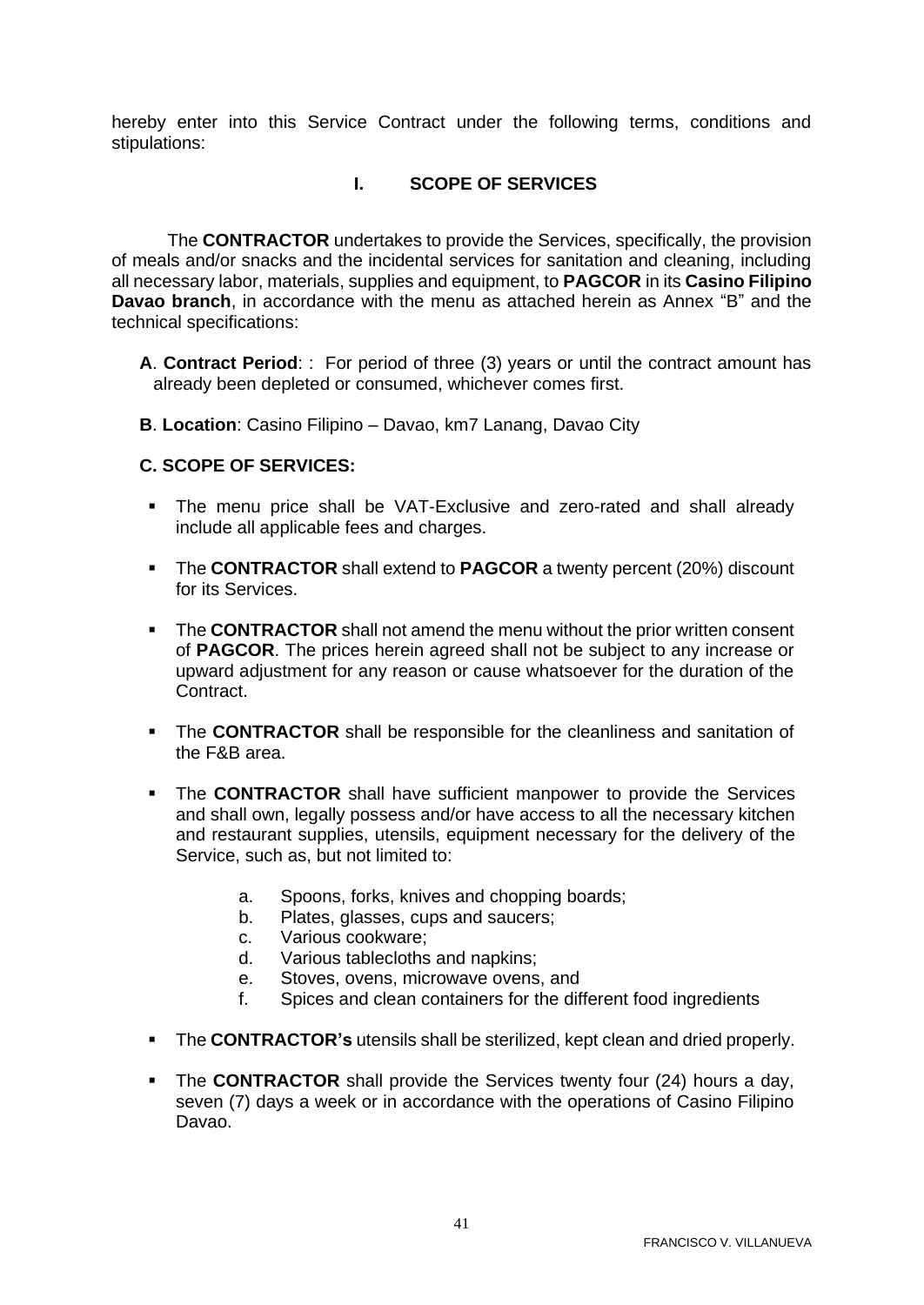- The goods and services provided by the **CONTRACTOR** shall comply with **PAGCOR's** standards and shall always take into consideration the special preferences of **PAGCOR**, its customers / clientele and / or guests.
- **The CONTRACTOR** shall ensure that its personnel are always well-mannered, courteous, polite, efficient and shall conduct themselves, at all times, in a professional manner towards **PAGCOR**, its directors, officers, agents, customers and guests.
- **The CONTRACTOR's** personnel shall secure from the responsible government agency a health / sanitary permit / clearance and submit the same to PAGCOR. The **CONTRACTOR** shall not field any of its personnel without the requisite government health / sanitary permit / clearance.
- **EXTER CONTRACTOR** shall ensure that its personnel exercise good personal hygiene, particularly, but not limited to:
	- a. Regular and proper hand washing;
	- b. Clean and well trimmed fingernails without nail polish;
	- c. Hair should be neat and tidy. All personnel shall wear a headdress / hair net; and
	- d. Personnel with wounds / sores shall not be allowed to work.
- The **CONTRACTOR's** personnel shall, at all times, wear their prescribed uniform including, but not limited to, aprons, headdress / haircaps / hairnet and gloves, which shall be provided by the **CONTRACTOR.**
- **PAGCOR** may require the replacement of any of the **CONTRACTOR's** personnel who is not performing his/her duties and responsibilities to **PAGCOR's** satisfaction. The **CONTRACTOR** shall not unilaterally pull out any of its personnel without the conformity of **PAGCOR**.

#### **D. QUALIFICATIONS:**

- **EXP** The **CONTRACTOR** should have proven track record in the restaurant industry for at least five (5) years.
- **EXTE:** The **CONTRACTOR** should be able to serve various local/native and international cuisines (Filipino, American, Chinese, Japanese and Italian cuisine), to cater to different types of nationalities and food preferences including options for healthy meals and beverages.
- The **CONTRACTOR** shall promptly serve / comply all food orders within 15 minutes upon placing of order.
- **EXTER CONTRACTOR** shall provide the food and beverage (F&B) duly approved by PAGCOR or as stated in the Service Contract.

#### **E. FOOD HANDLING:**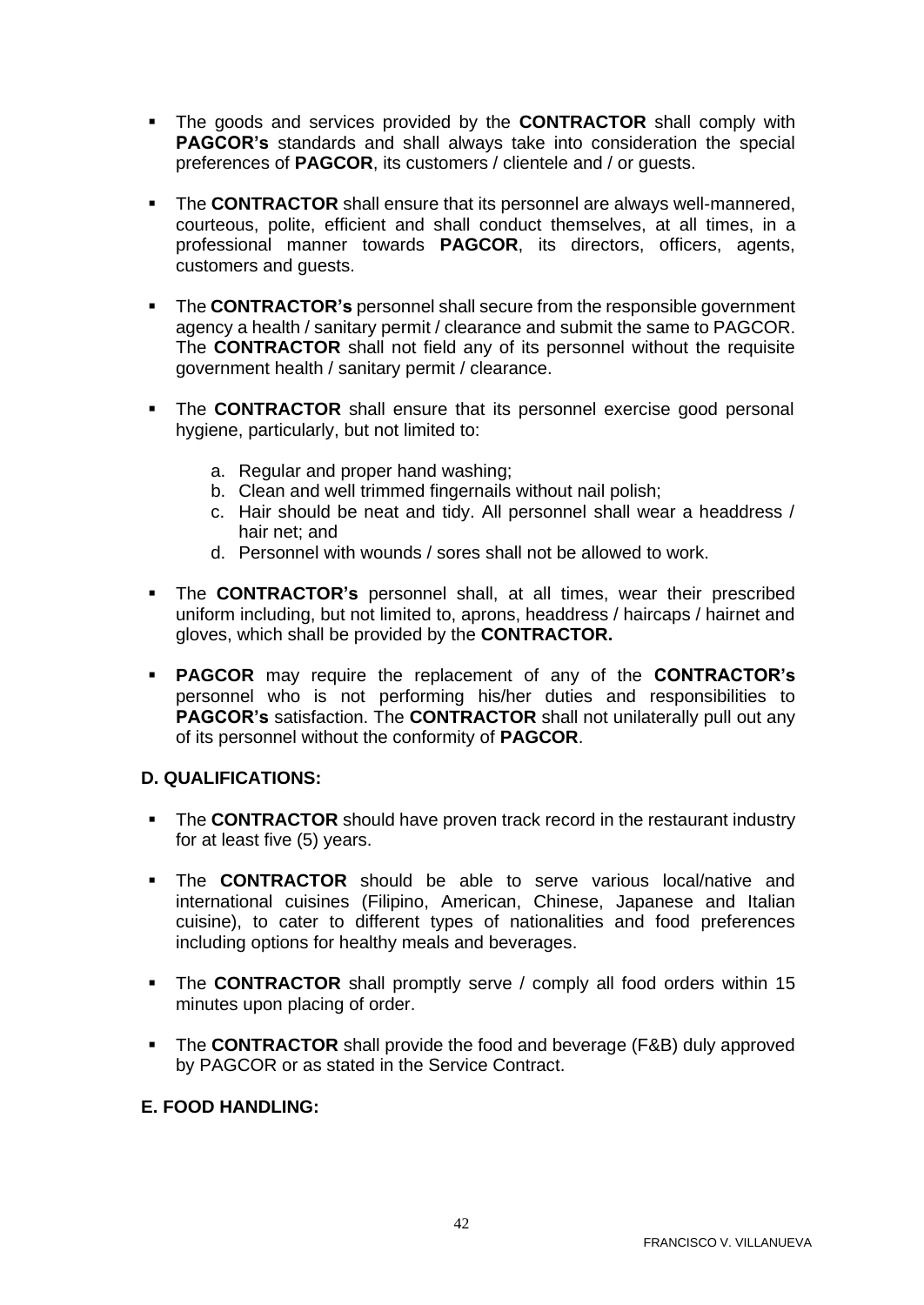- Maintain the cleanliness and sanitation of their respective premises, equipment and utensils, most especially on all related permits for the establishment and its manpower component.
- Ensure that the quality of food, either raw or processed, complies with all sanitation standards.
- Ensure utmost cleanliness and proper hygiene in the preparation, handling and serving of food.
- Spoiled food must be replaced immediately by the **CONTRACTOR**.
- For security reasons, fork, knife and other similar utensils must not be served in the gaming / slot machine area.
- Meals for dinner/lunch/breakfast must not be served in the gaming/slot machine area. A suitable location for dining within the casino (with tables and chairs) shall be designated for this purpose.
- Provide the basic requirements and other supplies necessary for on-site F&B services such as, but not limited to:
	- a. Manpower complement
	- b. Cooking equipment
	- c. Cooking utensils
	- d. Liquefied Petroleum Gas or equivalent
	- e. Movable serving racks
	- f. Serving trays
	- g. Food warmer, coffee maker
	- h. Utensil steamer
	- i. Chafing Dish
	- j. Microwave oven
- **Ensure that all personnel under the employ of the CONTRACTOR must wear** the following:
	- ✴ Identification Card issued by PAGCOR
	- $*$  Proper uniform at all times
	- ✴ Appropriate footwear (e.g. closed leather shoes)

#### **F. SPECIAL FOOD REQUIREMENTS (MENU CYCLE):**

- The meals and/or beverages being offered by the **CONTRACTOR** to the customers/guests and contained in the menu should be mutually agreed upon by PAGCOR and the **CONTRACTOR**.
- All goods / services to be offered must be of highest quality and in accordance with PAGCOR's standards, taking into consideration further the standards and preferences of PAGCOR's customers/clientele and/or guests.
- **The menu should consist of varied selections from vegetables, fruits, pork,** beef, chicken, fish and seafood.
- The menu should also include various desserts like fresh fruits and salads.
- The menu should include various hot and/or cold beverages whether in glass, bottle or in cans, such as, sodas, juice drinks, wines and/or mineral water.
- The menu should offer meals prepared in different flavors and methods of cooking, e.g. broiled, steamed, baked, grilled, sautéed and/or fried.

#### **G. ACTUAL FOOD DELIVERY:**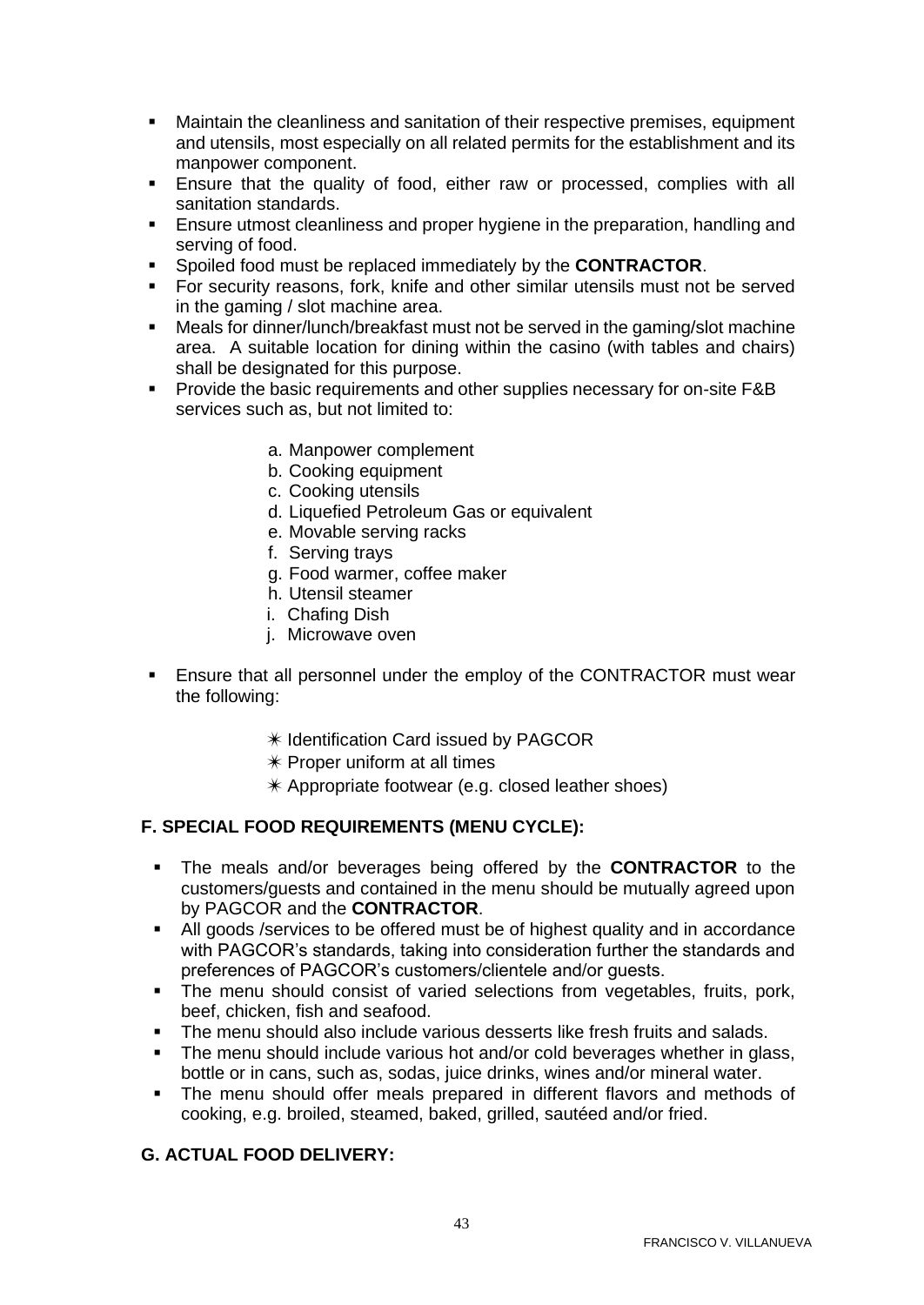- Hot food should be served hot and cold food should be served cold.
- Avoid food contamination and/or food poisoning.
- Food arrangement should be attractive and garnished.
- Texture and consistency should be observed accordingly.

In the event that the **CONTRACTOR** fails to comply with any of its undertakings, as set forth in this Service Contract, **PAGCOR** shall be released from its obligations under this Service Contract, without prejudice to its rights of restitution, recovery and damages.

This Service Contract, and all the rights and interests herein, may not be assigned or sub-contracted to another without the consent of the other party.

In the event that the facts and circumstances arise or are discovered which render this Contract disadvantageous to the Government, as determined by **PAGCOR**, the Parties hereto agree to immediately re-negotiate its terms and conditions, or at the option of **PAGCOR**, terminate the same.

This Service Contract constitutes the entire agreement between the parties pertaining to the subject matter contained in it and supersedes all prior and contemporaneous contracts, representations, warranties and understandings of the parties. No supplement, variation or amendment to this Service Contract shall be binding unless executed in writing by all the parties thereto.

#### **II. CONTRACT PRICE and SCHEDULE OF PAYMENT**

1. The total contract price for this Service Contract shall be a total of **\_\_\_\_\_\_\_\_\_\_\_\_\_\_\_\_\_\_\_\_\_\_\_\_\_\_\_\_\_\_\_** (the "Contract Price").

2. Payment shall be based on actual consumption and billing and shall be subject to the appropriate withholding taxes.

3. **PAGCOR** shall not be under any obligation to pay the **CONTRACTOR** the entire amount of the Contract Price. Moreover, the aggregate billings under this Contract shall not exceed the total contract Price.

4. The **CONTRACTOR** shall submit a VAT exclusive and zero rated billing statement to **PAGCOR Casino Filipino Davao** on a weekly basis together with all checks signed by the approving authority/authorized signatories of the casino. However, F&B items / billings found unsatisfactory and / or not conformed to by **PAGCOR** shall not be paid. **PAGCOR** shall pay the billing statement within thirty (30) calendar days from its receipt of the billing statement provided that any additional, necessary and / or required supporting documents are submitted by the CONTRACTOR and are verified by **PAGCOR**.

5. **PAGCOR** shall not be liable for any other costs except as provided for under this Contract.

#### **III. CONTRACT TERM**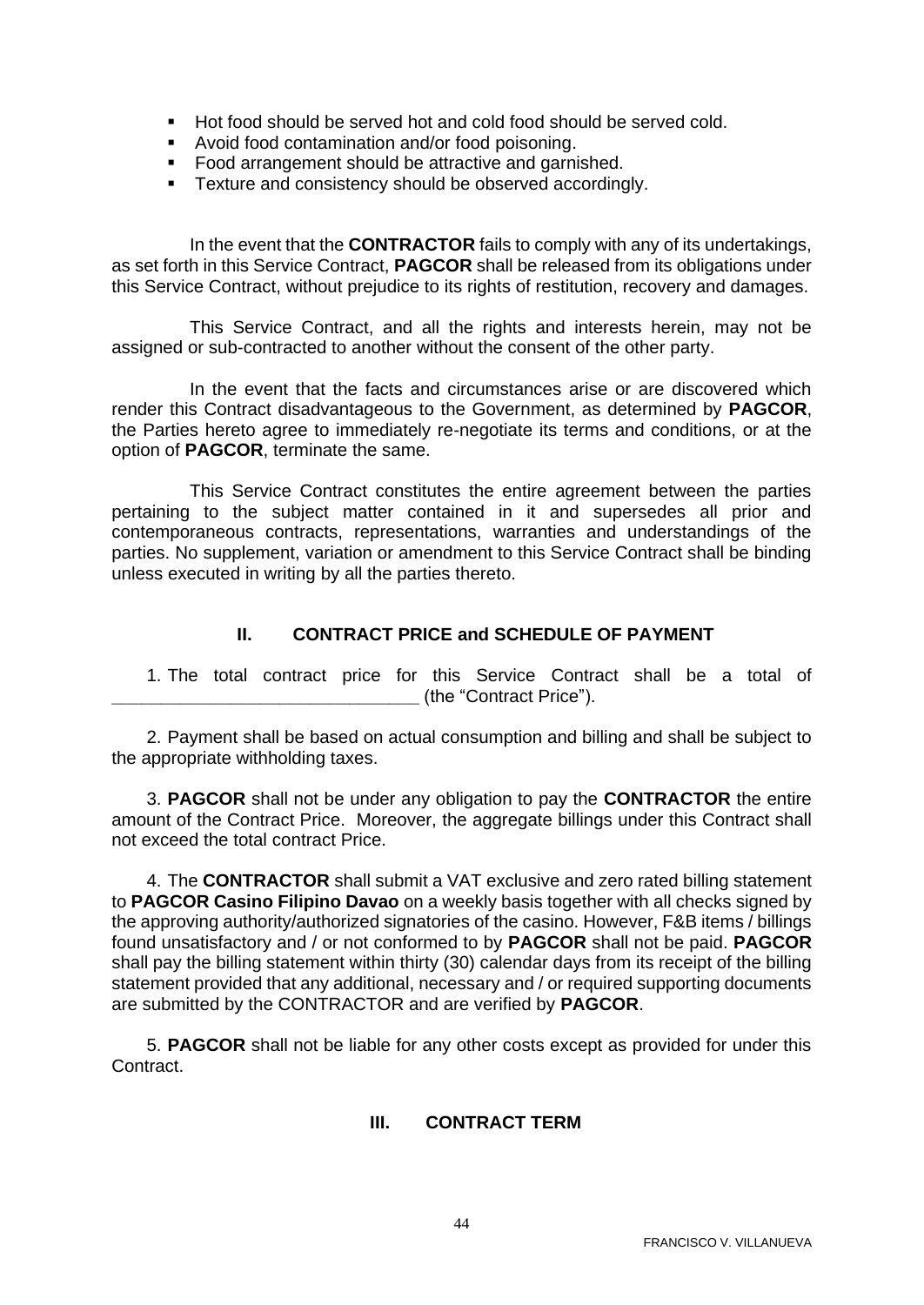- 1. This Contract shall be for a period of three (3) years which shall commence on the date of receipt of the Notice to Proceed. However, this Contract shall be automatically terminated if the Budget is exhausted before the termination date.
- 2. **PAGCOR** may terminate this Contract with or without cause, without need for judicial intervention, and without incurring any obligation whatsoever, upon thirty (30) days written notice to the **CONTRACTOR**.
- 3. Should the **CONTRACTOR** incur delay in the performance of its obligations, the **CONTRACTOR** shall pay a penalty of one-tenth of one percent (1/10 of 1%) of the total cost of the Contract for each day of delay, including Sundays and Holidays, beyond the specific period. The maximum deduction shall be ten percent (10%) of the amount of the Contract. Once the cumulative amount of liquidated damages reaches ten percent (10%) of the amount of the Agreement, **PAGCOR** shall have the option to rescind the Contract, without prejudice to other courses of action and remedies open to it.
- 4. In case the **CONTRACTOR** still fails to deliver the Services after the lapse of thirty (30) days from the supposed date of implementation as provided for in this Contract, **PAGCOR** shall have the option to terminate the Contract, without prejudice to other courses of action and remedies open to it.

#### **IV. NO EMPLOYER-EMPLOYEE OR AGENCY/PARTNERSHIP RELATIONSHIP**

- 1. There shall be no employer-employee relationship between **PAGCOR** and the employees of the **CONTRACTOR**. The **CONTRACTOR** shall have the entire charge, control and supervision of the Services herein agreed upon. The **CONTRACTOR** shall be responsible for all acts and omissions of its agents, personnel and all persons allowed by it to have access to **PAGCOR's** premises, for any injury which may be caused to any person or property while remaining either casually or in business in any part of **PAGCOR's** premises. Any accident, injury or sickness of any kind, or death that may occur to any agent, personnel of the **CONTRACTOR** consequent to the performance of the Services under this Service Contract shall be the **CONTRACTOR's** sole responsibility. The **CONTRACTOR** further binds itself to indemnify and hold **PAGCOR** free and harmless from any claim on account of the aforementioned injuries or damages.
- 2. Any offense committed by any of the **CONTRACTOR's** personnel shall constitute a breach of this Service Contract. **PAGCOR** shall communicate to the **CONTRACTOR** all instances of such breach for immediate and appropriate action by the **CONTRACTOR**.
- 3. The **CONTRACTOR** shall comply with all of its obligations as an employer under the Labor Code, its implementing rules and regulations and all other applicable laws and regulations. Non-compliance therewith shall be for its exclusive risk and responsibility and shall constitute a violation of and a ground for the termination of its Service Contract.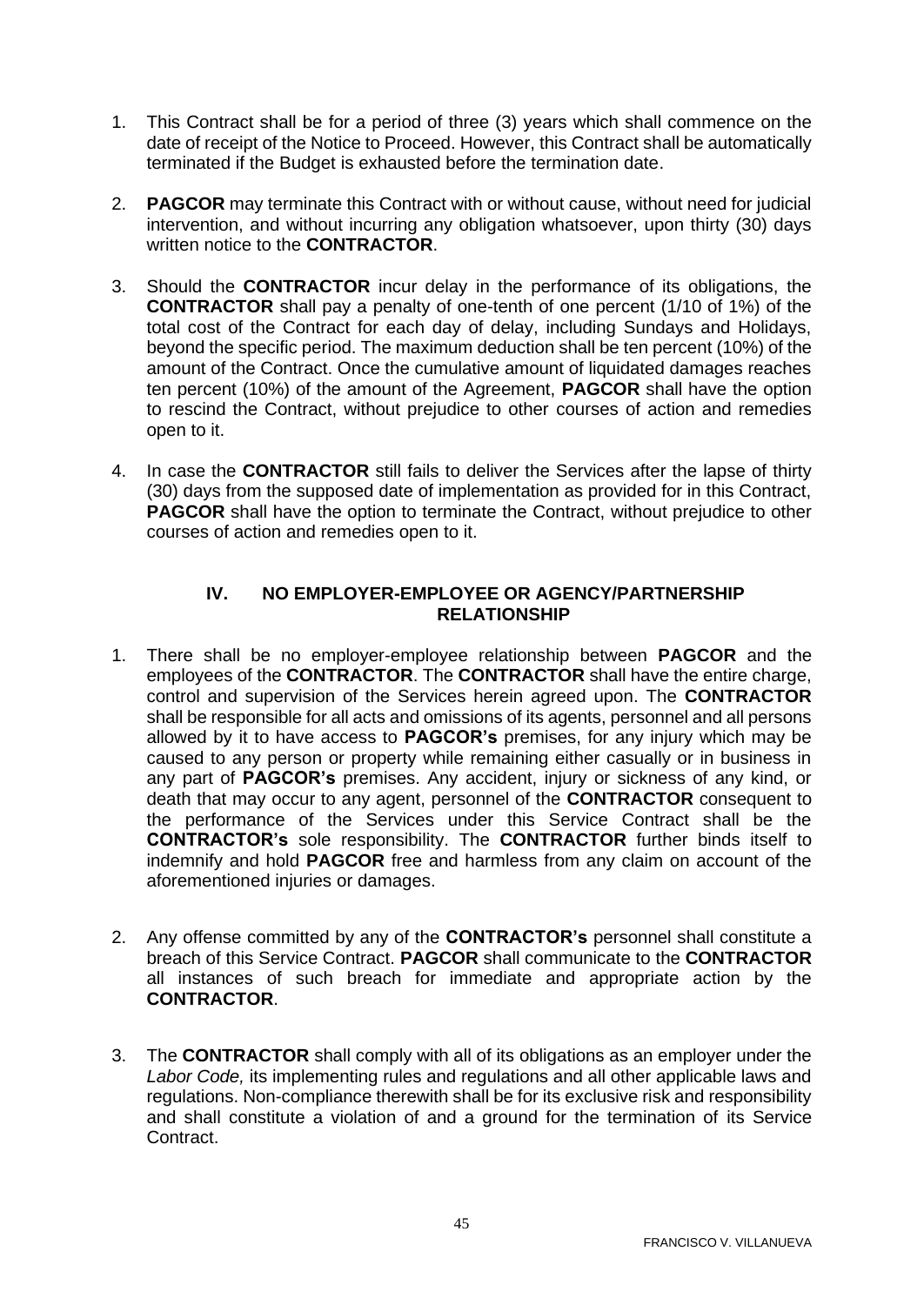4. The relationship between the parties shall be limited to the performance of the Services as stipulated under this Service Contract. Nothing herein shall be construed to create a general partnership between the parties, or to authorize any party to bind the other, except as set forth in this Service Contract, or to borrow money on behalf of another party, or to use the credit of any party for any purpose.

#### **V. WARRANTIES, CLEARANCES, PERMITS, LICENSES and TAXES**

- 1. The **CONTRACTOR** warrants that there are no actions, suits or proceedings pending or threatened, which may have a material adverse effect on its ability to fulfil its obligations under this Contract or on its operations, business, properties, assets or business condition.
- 2. All taxes, amounts, claims, and expenses pertaining to clearances, licenses, permits, registrations or renewals thereof, required by PAGCOR or the appropriate government entities for the Services to be performed under this Service Contract shall be for the exclusive account of **CONTRACTOR**.
- 3. The **CONTRACTOR** shall pay its taxes in full and on time. The **CONTRACTOR** shall also present a tax clearance from the Bureau of Internal Revenue (BIR) and a copy of its income and business tax returns, duly stamped, received and validated by the BIR, indicating the tax payments made thereon. Its failure to do so shall entitle **PAGCOR** to suspend payment for services rendered by the **CONTRACTOR**.

### **VI. PERFORMANCE SECURITY**

The **CONTRACTOR** shall post a Performance Security (the "Security") for the benefit of PAGCOR, conditioned on former's compliance with all of its obligations under the Service Contract, within seven (7) calendar days from the receipt of Notice of Award and in no case later than the signing of the Service Contract, in accordance with any of the following schedule:

| <b>Form of Security</b>                                                                                                                                                                                                                   | Amount of<br><b>Performance Security</b> |
|-------------------------------------------------------------------------------------------------------------------------------------------------------------------------------------------------------------------------------------------|------------------------------------------|
| Cash or cashier's/manager's check issued by a Universal<br>or Commercial Bank;                                                                                                                                                            | <b>Five Percent</b><br>(5%)              |
| Bank draft/guarantee or irrevocable letter of credit issued<br>by a Universal or Commercial Bank: Provided, however,<br>that it shall be confirmed or authenticated by a Universal<br>or Commercial Bank, if issued by a foreign bank; or |                                          |
| Surety Bond callable upon demand issued by a surety or<br>insurance company duly certified by the Insurance<br>Commission as authorize to issue such security specific<br>for the contract awarded.                                       | <b>Thirty Percent</b><br>(30%)           |

The performance security shall remain valid until the issuance of the final Certificate of Acceptance. It may be released only after the issuance by **PAGCOR** of the final Certificate of Acceptance of the Services, provided that there are no claims filed against the **CONTRACTOR** or the surety company.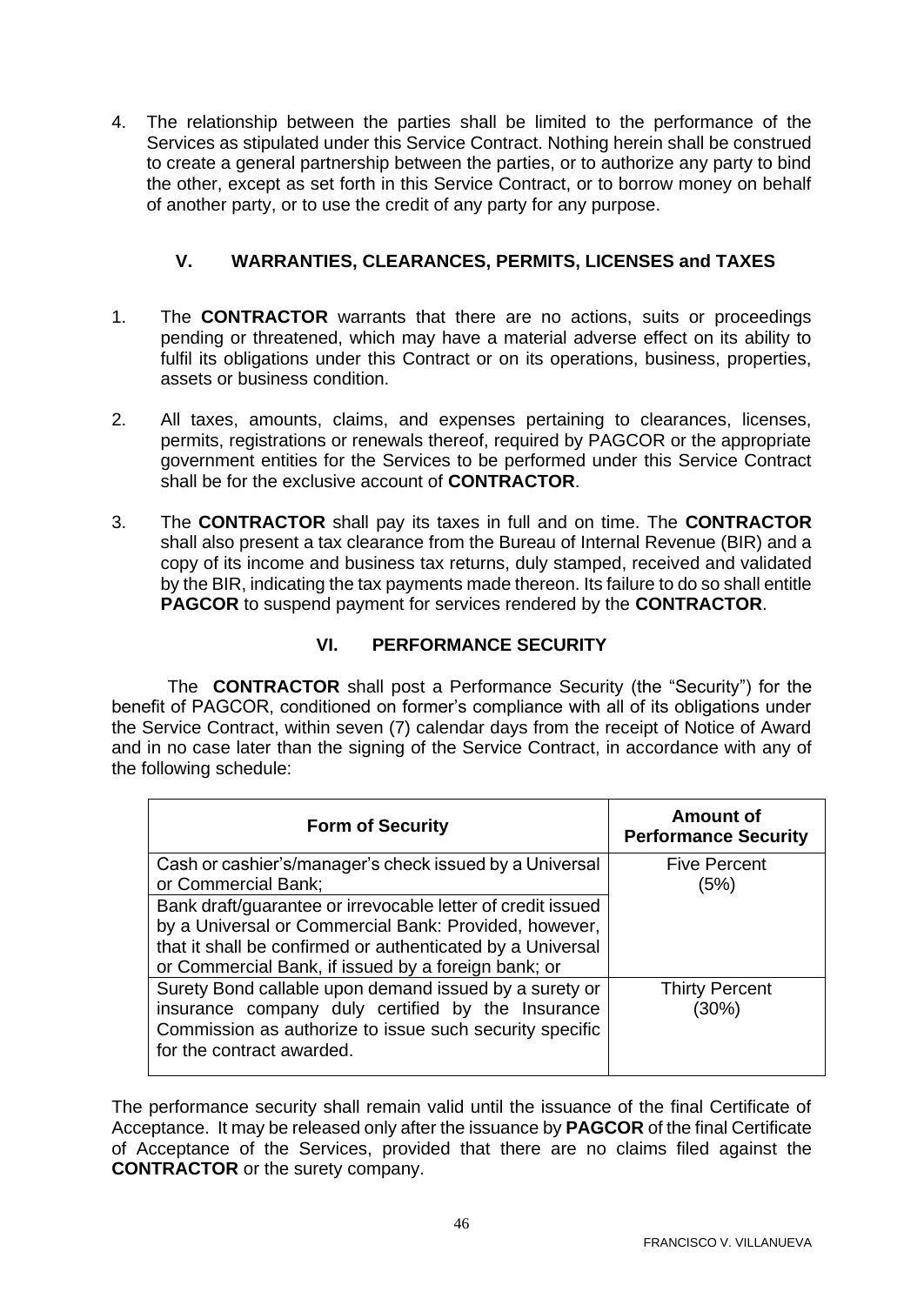#### **VI. INDEMNIFICATION**

1. The **CONTRACTOR** will defend, protect, indemnify, and hold **PAGCOR** harmless from any and all adverse claims that may be made by any party in connection with this Service Contract. The indemnification is limited to the services delivered to **PAGCOR** by the **CONTRACTOR** and does not cover third party claims not authorized by the **CONTRACTOR**.

2. The **CONTRACTOR** hereby holds **PAGCOR** its guests, corporate affiliates, directors, officers, employees and agents free and harmless from any and all actions or liabilities arising out of this Service Contract, including, without being limited to, claims for unpaid and back wages, regularization, and other terms and conditions of employment, as well as civil and criminal liabilities that the **CONTRACTOR** and / or **PAGCOR** may incur as a result of, or arising out of, the conduct and / or pursuit of Services and to indemnify the **PAGCOR** from and against the costs of defending any action, suit or proceedings, including legal fees or other expenses incurred in relation to any such claims mentioned above.

3. The **CONTRACTOR** shall indemnify and shall hold **PAGCOR**, its directors, officers, employees, agents, customers and guests and corporate affiliates and any employee or agent thereof (each of the foregoing, being hereinafter referred to individually as the "Indemnified Party") free and harmless against any and all liability to third parties (other than liability solely the fault of the indemnified party) arising from the negligence of the **CONTRACTOR** or its agents including (but not limited to) the violation of any third party's trade secret, proprietary information, trademark, copyright or patent rights in connection with the use of **PAGCOR** of the **CONTRACTOR's** services.

4. The **CONTRACTOR** agrees to protect and to exercise due care and proper handling of the properties of **PAGCOR** during the performance of the Services. The **CONTRACTOR** shall be jointly and severally liable with its personnel and shall indemnify and hold **PAGCOR** free and harmless for any death, injury or damage to **PAGCOR** and to third person or loss, breakage, or destruction of properties, as a consequence of the **CONTRACTOR's** acts or omissions, wilful intent or negligence, during the performance of the Services or its obligations under this Service Contract.

5. The **CONTRACTOR** shall be liable in case of theft, robbery or any loss to **PAGCOR's** premises serviced by the **CONTRACTOR's** personnel. The **CONTRACTOR**  hereby agrees to replace, repair or restitute any loss involving its personnel.

#### **VII. CLAIMS AND DISPUTES**

All claims and disputes relating to or arising out of this Contract, shall as much as possible, be settled amicably by the parties before resorting to any judicial action.

If the parties fail to settle their difference or disputes, the parties waiving for the purpose any other venue, hereby agree that the courts of the City of Manila shall be the exclusive venue of any or all actions or suits between the parties to the exclusion of all other courts and venues. This exclusive venue provision shall apply even in cases for declaration of nullity of this Contract in its entirety or in part.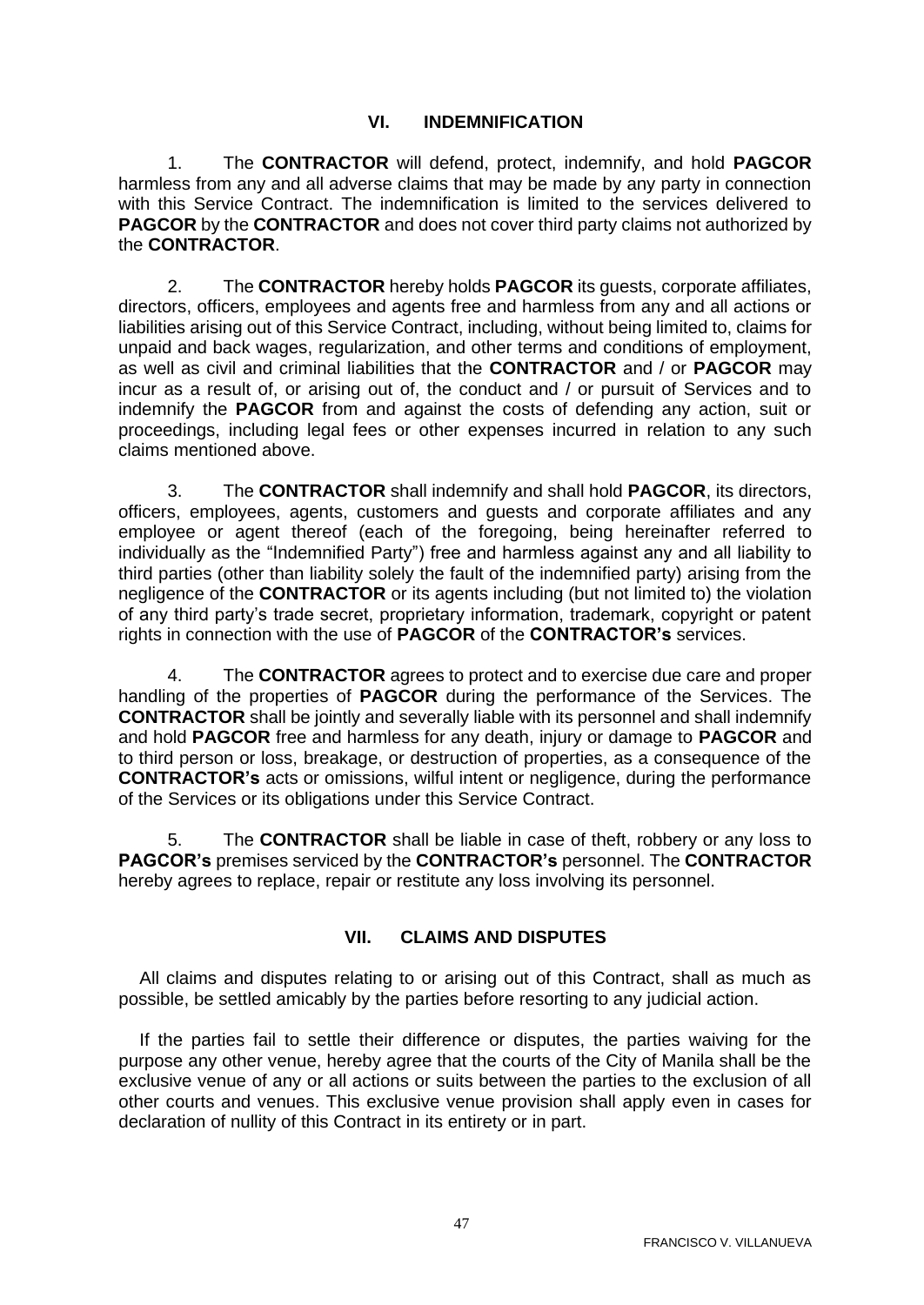#### IN WITNESS WHEREOF, the parties have signed these presents on this \_\_\_\_\_\_\_\_\_\_\_\_day of \_\_\_\_\_\_\_\_\_\_\_\_\_, 20\_\_ at\_\_\_\_\_\_\_\_\_\_\_\_\_\_\_\_\_\_\_\_\_\_\_\_\_\_\_\_\_.

#### **PHILIPPINE AMUSEMENT AND GAMING CORPORATION** TIN: 033-000-887-972

# **SUPPLIER'S NAME** TIN: \_\_\_\_\_\_\_\_\_\_\_\_\_\_\_\_\_

Represented by:

**\_\_\_\_\_\_\_\_\_\_\_\_\_\_\_\_\_\_\_\_\_\_\_**

Represented by:

**\_\_\_\_\_\_\_\_\_\_\_\_\_\_\_\_\_\_\_\_\_\_\_**

Signed in the presence of:

\_\_\_\_\_\_\_\_\_\_\_\_\_\_\_\_\_\_\_\_\_\_\_\_\_\_\_ \_\_\_\_\_\_\_\_\_\_\_\_\_\_\_\_\_\_\_\_\_\_\_\_\_\_\_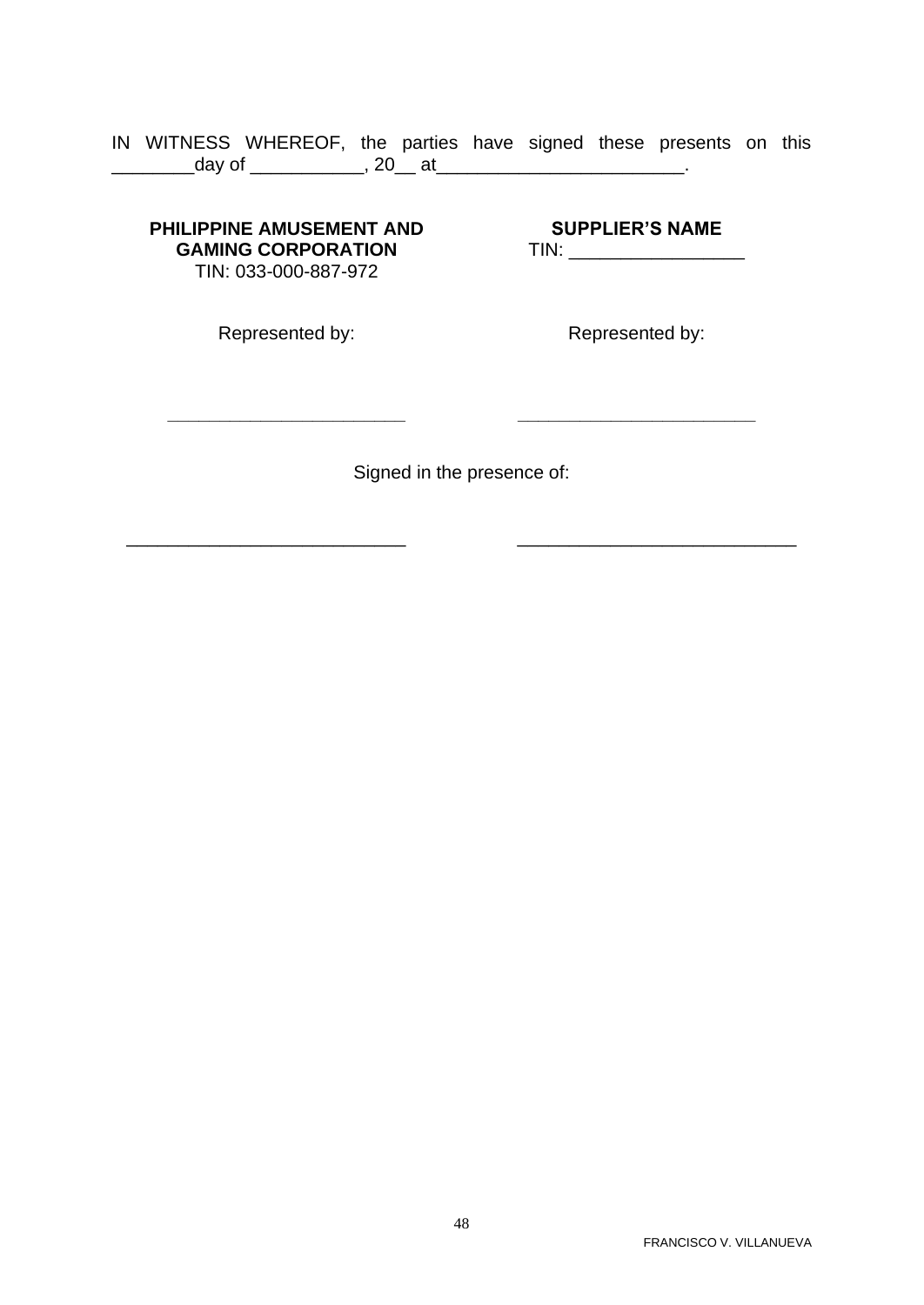#### **ACKNOWLEDGEMENT**

REPUBLIC OF THE PHILIPPINES) \_\_\_\_\_\_\_\_\_\_\_\_\_\_\_\_\_\_\_\_\_\_\_\_\_\_\_\_) S.S.

BEFORE ME, a Notary Public for and in City of \_\_\_\_\_\_\_\_\_\_\_\_\_, Philippines, this \_\_\_\_\_\_\_\_\_day of \_\_\_\_\_\_\_\_\_\_\_\_, 20\_\_, personally appeared:

**NAME ID ISSUED AT/ON** 

known to me and known to be the same person who executed the foregoing instrument consisting of \_\_\_\_\_\_\_ (\_\_) pages, including the page whereon the acknowledgments is written and acknowledged before me that the same is his/her free and voluntary act and deed and that of the Corporation/Sole Proprietorship he/she represents.

\_\_\_\_\_\_\_\_\_\_\_\_\_\_\_\_\_\_\_\_\_\_\_\_ \_\_\_\_\_\_\_\_\_\_\_\_\_\_\_\_\_\_\_\_\_\_

WITNESS MY HAND AND NOTARIAL SEAL, at the place and on the date first above written.

Doc No. \_\_\_\_\_\_; Page No.\_\_\_\_\_\_: Book No.\_\_\_\_\_\_; Series of 20<sup>.</sup> MCLE Compliance No.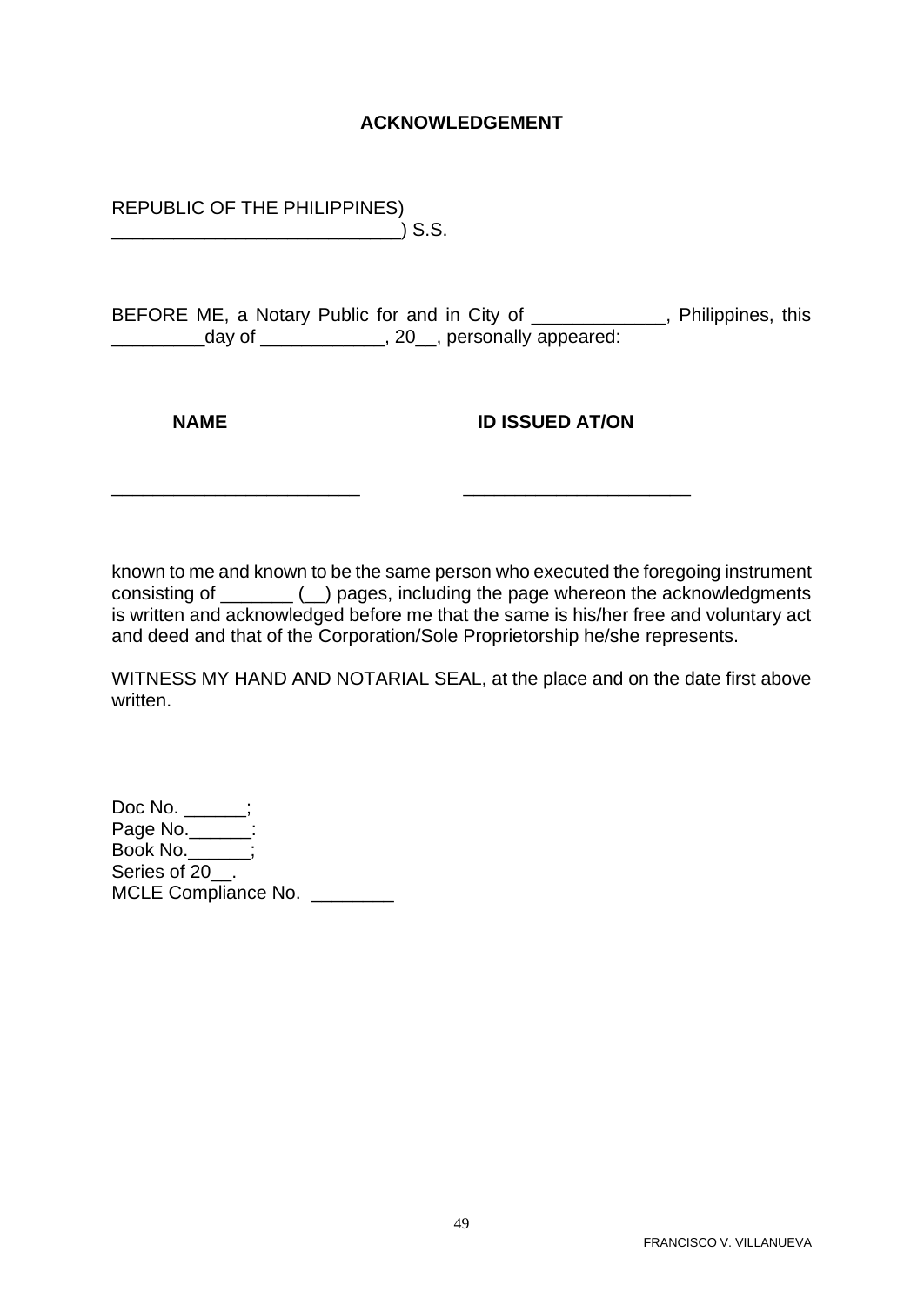#### **ACKNOWLEDGEMENT**

REPUBLIC OF THE PHILIPPINES) \_\_\_\_\_\_\_\_\_\_\_\_\_\_\_\_\_\_\_\_\_\_\_\_\_\_\_\_) S.S.

BEFORE ME, a Notary Public for and in City of \_\_\_\_\_\_\_\_\_\_\_\_, Philippines, this \_\_\_\_\_\_\_\_\_day of \_\_\_\_\_\_\_\_\_\_\_\_, 20\_\_, personally appeared:

#### **NAME ID ISSUED AT/ON**

known to me and known to be the same person who executed the foregoing instrument consisting of \_\_\_\_\_\_ (\_\_) pages, including the page whereon the acknowledgments is written and acknowledged before me that the same is his/her free and voluntary act and deed and that of the Corporation/Sole Proprietorship he/she represents.

**\_\_\_\_\_\_\_\_\_\_\_\_\_\_\_\_\_\_\_\_\_\_\_\_ \_\_\_\_\_\_\_\_\_\_\_\_\_\_\_\_\_\_\_\_\_\_\_\_**

WITNESS MY HAND AND NOTARIAL SEAL, at the place and on the date first above written.

Doc No. \_\_\_\_\_\_; Page No.\_\_\_\_\_\_: Book No.\_\_\_\_\_\_; Series of 20<sup>.</sup> MCLE Compliance No.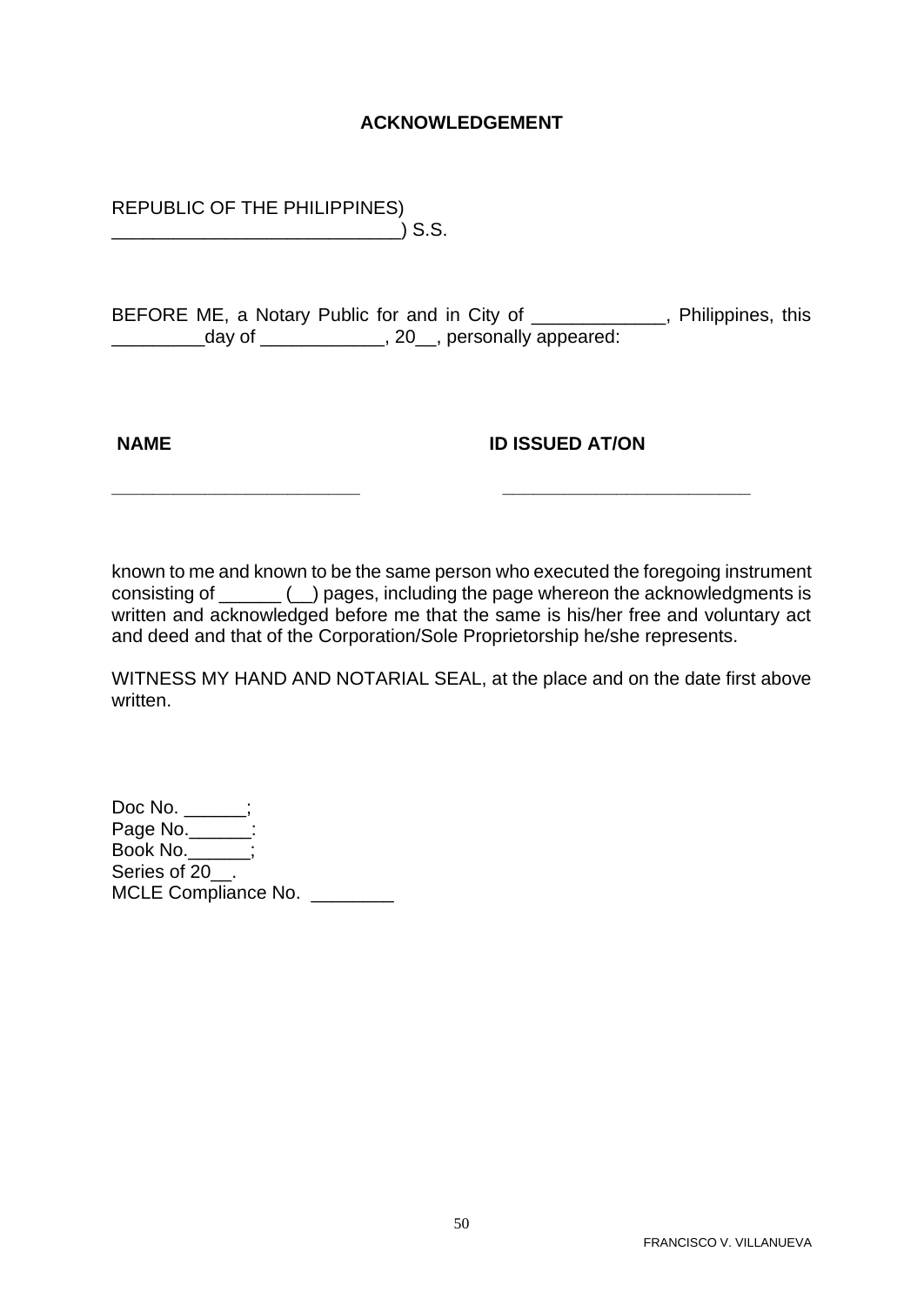<span id="page-50-0"></span>REPUBLIC OF THE PHILIPPINES ) CITY/MUNICIPALITY OF \_\_\_\_\_\_ ) S.S.

### **A F F I D A V I T**

I, *[Name of Affiant]*, of legal age, *[Civil Status]*, *[Nationality]*, and residing at *[Address of Affiant]*, after having been duly sworn in accordance with law, do hereby depose and state that:

#### 1. *Select one, delete the other:*

*If a sole proprietorship:* I am the sole proprietor or authorized representative of *[Name of Bidder]* with office address at *[address of Bidder]*;

*If a partnership, corporation, cooperative, or joint venture:* I am the duly authorized and designated representative of *[Name of Bidder]* with office address at *[address of Bidder]*;

#### 2. *Select one, delete the other:*

*If a sole proprietorship:* As the owner and sole proprietor, or authorized representative of *[Name of Bidder]*, I have full power and authority to do, execute and perform any and all acts necessary to participate, submit the bid, and to sign and execute the ensuing contract for *[Name of the Project]* of the *[Name of the Procuring Entity], as shown in the attached duly notarized Special Power of Attorney*;

*If a partnership, corporation, cooperative, or joint venture:* I am granted full power and authority to do, execute and perform any and all acts necessary to participate, submit the bid, and to sign and execute the ensuing contract for *[Name of the Project]* of the *[Name of the Procuring Entity],* as shown in the attached *[state title of attached document showing proof of authorization (e.g., duly notarized Secretary's Certificate, Board/Partnership Resolution, or Special Power of Attorney, whichever is applicable;)]*;

3. *[Name of Bidder]* is not "blacklisted" or barred from bidding by the Government of the Philippines or any of its agencies, offices, corporations, or Local Government Units, foreign government/foreign or international financing institution whose blacklisting rules have been recognized by the Government Procurement Policy Board, **by itself or by relation, membership, association, affiliation, or controlling interest with another blacklisted person or entity as defined and provided for in the Uniform Guidelines on Blacklisting;**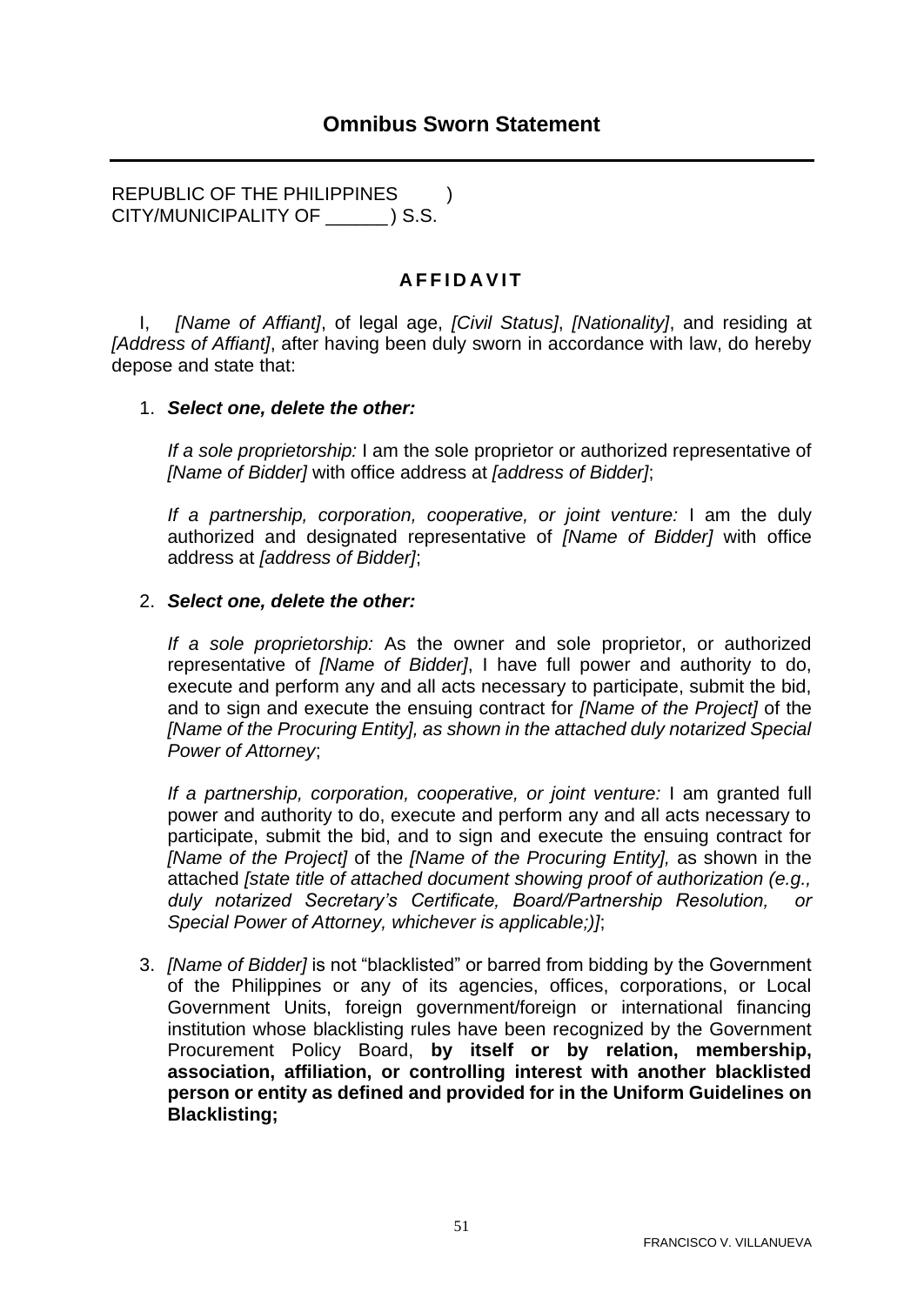- 4. Each of the documents submitted in satisfaction of the bidding requirements is an authentic copy of the original, complete, and all statements and information provided therein are true and correct;
- 5. *[Name of Bidder]* is authorizing the Head of the Procuring Entity or its duly authorized representative(s) to verify all the documents submitted;

#### 6. *Select one, delete the rest:*

*If a sole proprietorship:* The owner or sole proprietor is not related to the Head of the Procuring Entity, members of the Bids and Awards Committee (BAC), the Technical Working Group, and the BAC Secretariat, the head of the Project Management Office or the end-user unit, and the project consultants by consanguinity or affinity up to the third civil degree;

*If a partnership or cooperative:* None of the officers and members of *[Name of Bidder]* is related to the Head of the Procuring Entity, members of the Bids and Awards Committee (BAC), the Technical Working Group, and the BAC Secretariat, the head of the Project Management Office or the end-user unit, and the project consultants by consanguinity or affinity up to the third civil degree;

*If a corporation or joint venture:* None of the officers, directors, and controlling stockholders of *[Name of Bidder]* is related to the Head of the Procuring Entity, members of the Bids and Awards Committee (BAC), the Technical Working Group, and the BAC Secretariat, the head of the Project Management Office or the end-user unit, and the project consultants by consanguinity or affinity up to the third civil degree;

- 7. *[Name of Bidder]* complies with existing labor laws and standards; and
- 8. *[Name of Bidder]* is aware of and has undertaken the following responsibilities as a Bidder:
	- a) Carefully examine all of the Bidding Documents;
	- b) Acknowledge all conditions, local or otherwise, affecting the implementation of the Contract;
	- c) Made an estimate of the facilities available and needed for the contract to be bid, if any; and
	- d) Inquire or secure Supplemental/Bid Bulletin(s) issued for the *[Name of the Project]*.
- 9. *[Name of Bidder]* did not give or pay directly or indirectly, any commission, amount, fee, or any form of consideration, pecuniary or otherwise, to any person or official, personnel or representative of the government in relation to any procurement project or activity.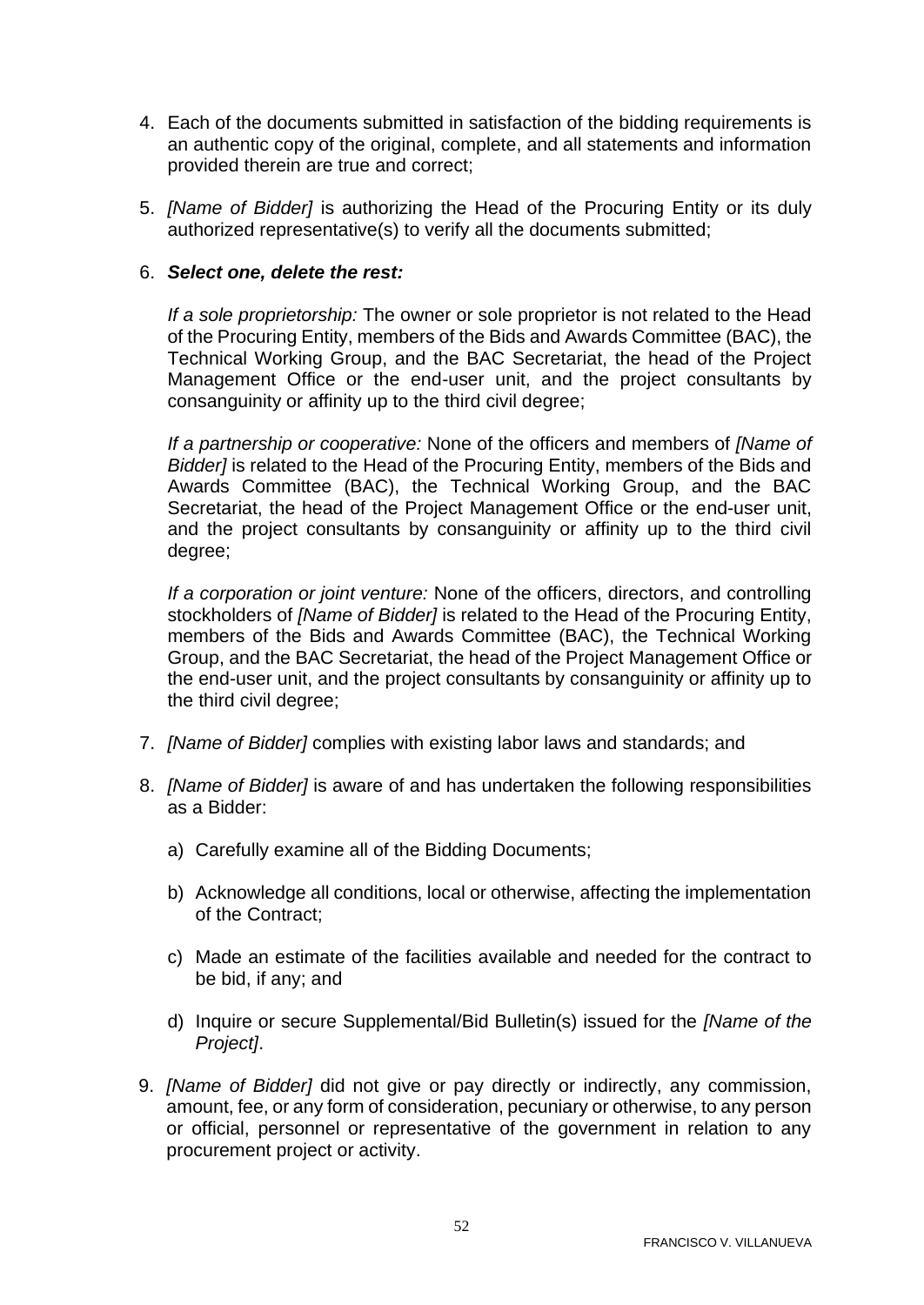10.In case advance payment was made or given, failure to perform or deliver any of the obligations and undertakings in the contract shall be sufficient grounds to constitute criminal liability for Swindling (Estafa) or the commission of fraud with unfaithfulness or abuse of confidence through misappropriating or converting any payment received by a person or entity under an obligation involving the duty to deliver certain goods or services, to the prejudice of the public and the government of the Philippines pursuant to Article 315 of Act No. 3815 s. 1930, as amended, or the Revised Penal Code.

IN WITNESS WHEREOF, I have hereunto set my hand this \_\_ day of \_\_\_, 20\_\_ at \_\_\_\_\_\_\_\_\_\_\_\_, Philippines.

**Signatory** 

Bidder's Representative/Authorized

**SUBSCRIBED AND SWORN** to before me this \_\_\_ day of *[month] [year]* at *[place of execution],* Philippines. Affiant/s is/are personally known to me and was/were identified by me through competent evidence of identity as defined in the 2004 Rules on Notarial Practice (A.M. No. 02-8-13-SC). Affiant/s exhibited to me his/her [insert type of government identification card used], with his/her photograph and signature appearing thereon with no. The same issued on the at the same of the same state.

Witness my hand and seal this \_\_\_ day of *[month] [year]*.

\_\_\_\_\_\_\_\_\_\_\_\_\_\_\_\_\_\_\_\_\_\_\_\_\_\_\_\_\_\_\_\_\_\_\_\_\_

#### **NAME OF NOTARY PUBLIC**

| Serial No. of Commission                   |                               |  |  |  |  |
|--------------------------------------------|-------------------------------|--|--|--|--|
| Notary Public for                          | until                         |  |  |  |  |
| Roll of Attorneys No.                      |                               |  |  |  |  |
| PTR No.                                    | [date issued], [place issued] |  |  |  |  |
| [date issued], [place issued]<br>$IBP$ No. |                               |  |  |  |  |
| <b>MCLE Compliance No.</b>                 |                               |  |  |  |  |

| Doc. No.   |
|------------|
| Page No. _ |
| Book No.   |
| Series of  |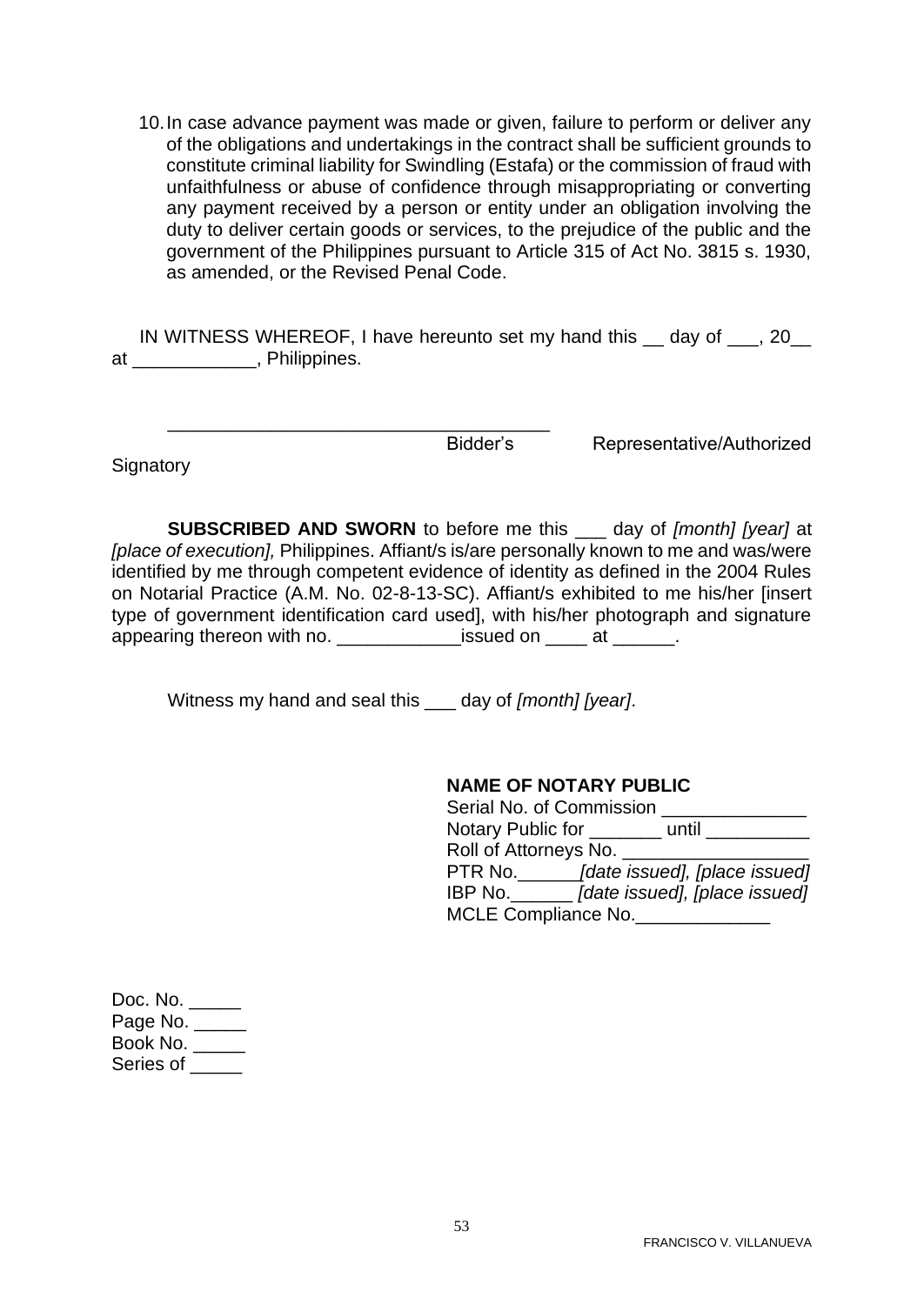#### <span id="page-53-0"></span>To: *[name and address of PROCURING ENTITY] [name of Contract]*

Gentlemen and/or Ladies:

In accordance with the payment provision included in the Special Conditions of Contract, *[name and address of Supplier]* (hereinafter called the "Supplier") shall deposit with the PROCURING ENTITY a bank guarantee to guarantee its proper and faithful performance under the said Clause of the Contract in an amount of *[amount of guarantee in figures and words]*.

We, the *[bank or financial institution]*, as instructed by the Supplier, agree unconditionally and irrevocably to guarantee as primary obligator and not as surety merely, the payment to the PROCURING ENTITY on its first demand without whatsoever right of objection on our part and without its first claim to the Supplier, in the amount not exceeding *[amount of guarantee in figures and words]*.

We further agree that no change or addition to or other modification of the terms of the Contract to be performed thereunder or of any of the Contract documents which may be made between the PROCURING ENTITY and the Supplier, shall in any way release us from any liability under this guarantee, and we hereby waive notice of any such change, addition, or modification.

This guarantee shall remain valid and in full effect from the date of the advance payment received by the Supplier under the Contract until *[date]*.

Yours truly,

Signature and seal of the Guarantors

*[name of bank or financial institution]*

*[address]*

*[date]*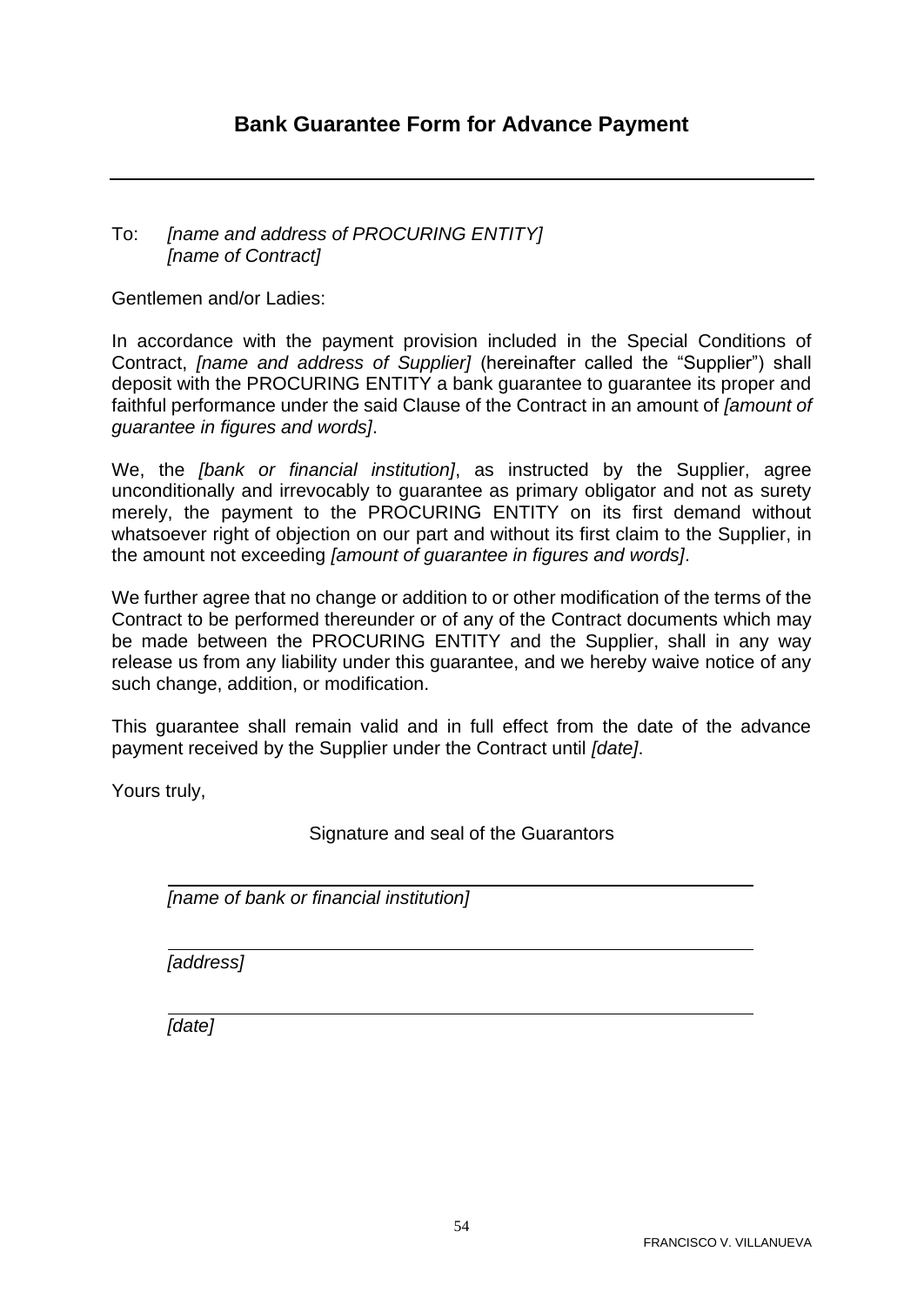### **BID SECURING DECLARATION FORM**

<span id="page-54-0"></span>REPUBLIC OF THE PHILIPPINES) CITY OF \_\_\_\_\_\_\_\_\_\_\_\_\_\_\_\_\_\_\_\_\_\_\_) S.S.

#### **BID SECURING DECLARATION Project Identification No.:** *[Insert number]*

To: *[Insert name and address of the Procuring Entity]*

I/We, the undersigned, declare that:

- 1. I/We understand that, according to your conditions, bids must be supported by a Bid Security, which may be in the form of a Bid Securing Declaration.
- 2. I/We accept that: (a) I/we will be automatically disqualified from bidding for any procurement contract with any procuring entity for a period of two (2) years upon receipt of your Blacklisting Order; and, (b) I/we will pay the applicable fine provided under Section 6 of the Guidelines on the Use of Bid Securing Declaration, within fifteen (15) days from receipt of the written demand by the procuring entity for the commission of acts resulting to the enforcement of the bid securing declaration under Sections 23.1(b), 34.2, 40.1 and 69.1, except 69.1(f),of the IRR of RA No. 9184; without prejudice to other legal action the government may undertake.
- 3. I/We understand that this Bid Securing Declaration shall cease to be valid on the following circumstances:
	- a. Upon expiration of the bid validity period, or any extension thereof pursuant to your request;
	- b. I am/we are declared ineligible or post-disqualified upon receipt of your notice to such effect, and (i) I/we failed to timely file a request for reconsideration or (ii) I/we filed a waiver to avail of said right; and
	- c. I am/we are declared the bidder with the Lowest Calculated Responsive Bid, and I/we have furnished the performance security and signed the Contract.

IN WITNESS WHEREOF, I/We have hereunto set my/our hand/s this day of *[month] [year]* at *[place of execution]*.

*[Insert NAME OF BIDDER OR ITS AUTHORIZED REPRESENTATIVE] [Insert signatory's legal capacity]* Affiant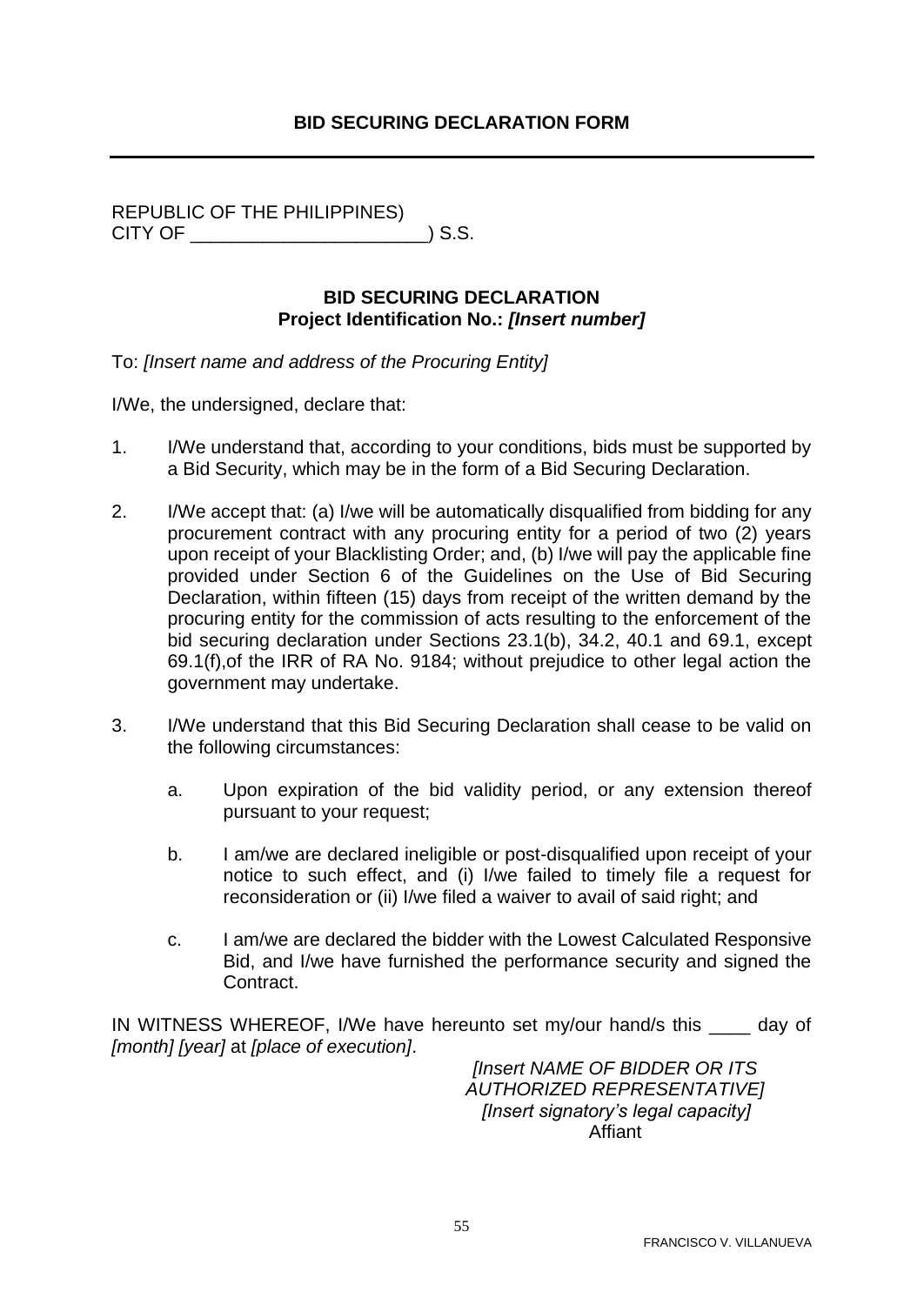**SUBSCRIBED AND SWORN** to before me this \_\_\_ day of *[month] [year]* at *[place of execution],* Philippines. Affiant/s is/are personally known to me and was/were identified by me through competent evidence of identity as defined in the 2004 Rules on Notarial Practice (A.M. No. 02-8-13-SC). Affiant/s exhibited to me his/her [insert type of government identification card used], with his/her photograph and signature appearing thereon, with no. \_\_\_\_\_\_\_\_\_ issued on \_\_\_\_ at \_\_\_\_\_\_.

Witness my hand and seal this \_\_\_ day of *[month] [year]*.

#### **NAME OF NOTARY PUBLIC**

| Serial No. of Commission  |                               |  |  |  |  |
|---------------------------|-------------------------------|--|--|--|--|
| Notary Public for         | until                         |  |  |  |  |
| Roll of Attorneys No.     |                               |  |  |  |  |
| PTR No. $\_\_\_\_\_\_\_\$ | [date issued], [place issued] |  |  |  |  |
| IBP No.                   | [date issued], [place issued] |  |  |  |  |
| MCLE Compliance No.       |                               |  |  |  |  |

Doc. No. \_\_\_\_\_ Page No. \_\_\_\_\_ Book No. \_\_\_\_\_ Series of \_\_\_\_\_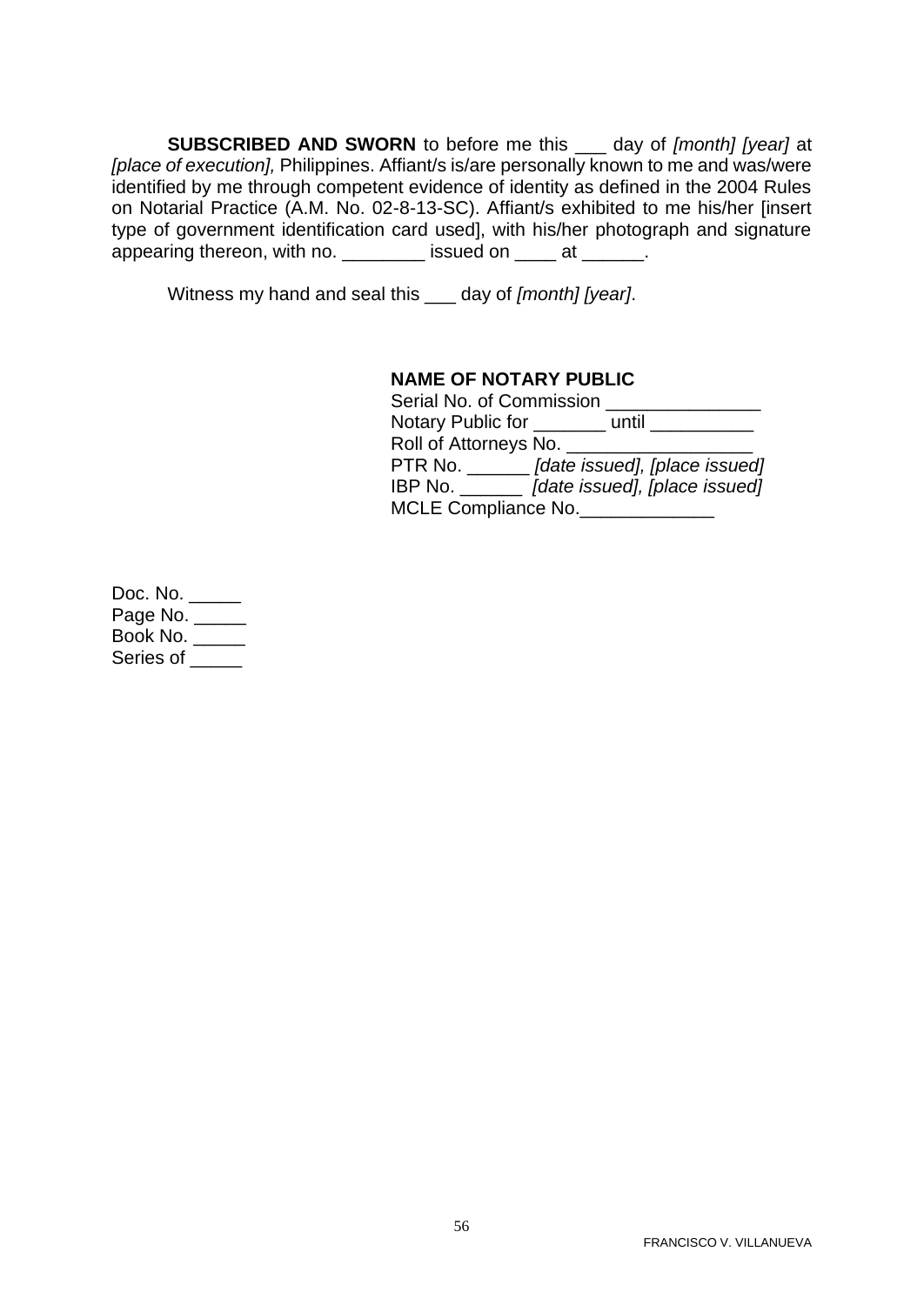# <span id="page-56-0"></span>**STATEMENT OF ALL ON-GOING GOVERNMENT AND PRIVATE CONTRACTS**

# **Kindly supply the required information in the spaces provided.**

Name of Bidder **Name of Bidder .** Invitation to Bid Number . Page of .

| Name of the                  | Date of the | Contract | Owner's Name | Contact    | Kinds of | Date of Delivery | Amount of | Value of    |
|------------------------------|-------------|----------|--------------|------------|----------|------------------|-----------|-------------|
| Contract                     | Contract    | Period   | and Address  | Person and | Goods    | (Please indicate | Contract  | Outstanding |
|                              |             |          |              | Contact    |          | estimated date   |           | Contracts   |
|                              |             |          |              | Details    |          | of delivery)     |           |             |
|                              |             |          |              | (Tel./Cell |          |                  |           |             |
|                              |             |          |              | No. and/or |          |                  |           |             |
|                              |             |          |              | Email      |          |                  |           |             |
|                              |             |          |              | Address)   |          |                  |           |             |
|                              |             |          |              |            |          |                  |           |             |
| <b>Government Contracts:</b> |             |          |              |            |          |                  |           |             |
|                              |             |          |              |            |          |                  |           |             |
|                              |             |          |              |            |          |                  |           |             |
| <b>Private Contracts:</b>    |             |          |              |            |          |                  |           |             |
|                              |             |          |              |            |          |                  |           |             |
|                              |             |          |              |            |          |                  |           |             |
|                              | Total       |          |              |            |          |                  |           |             |

*[Signature of the Authorized Rep.] [in the capacity of] (Please indicate position of Authorized Rep.)]*

*Duly authorized to sign Bid for and on behalf of (Please indicate name of company)*

### *NOTE:*

*The aforesaid statement should include those contracts awarded but not yet started.*

*Further, bidders should indicate "None" or "No On-going Government and/or Private Contracts" if they do not have any on-ongoing government and/or private contracts in the corresponding rows and/or column, including contracts awarded but not yet started, whether similar or not similar in nature and complexity to the contract to be bid.*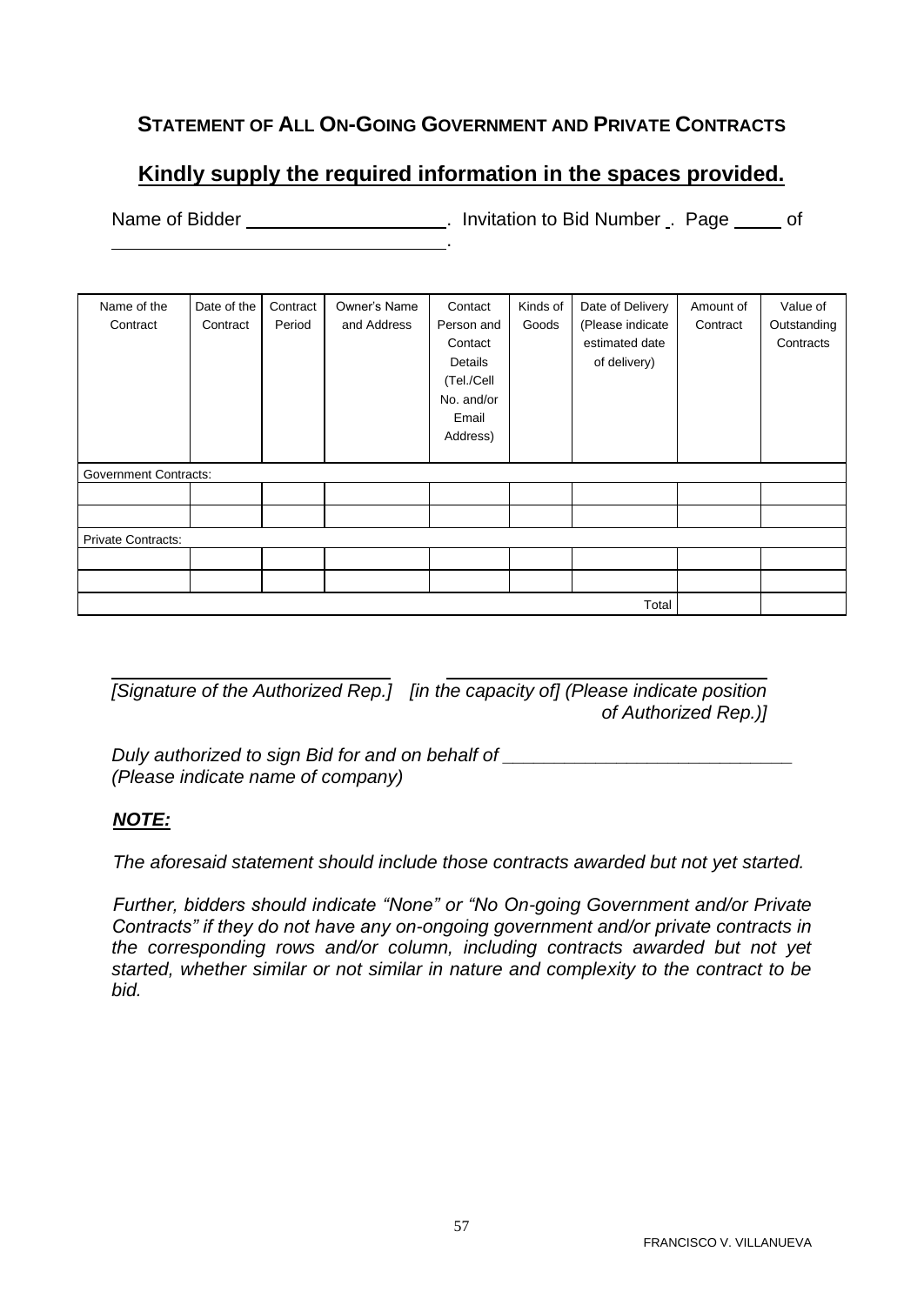# **STATEMENT OF THE SINGLE LARGEST COMPLETED CONTRACT**

# <span id="page-57-0"></span>**Kindly supply the required information in the spaces provided.**

.

Name of Bidder **Name of Bidder Name of Bidder name is a structure of the United Structure Control of America** Control of America Control of America Control of America Control of America Control of America Control of Am

| Name of the<br>Contract | Date of<br>the<br>Contract | Contract<br>Period | Owner's Name<br>and Address | Contact<br>Person and<br><b>Contact Details</b><br>(Tel./Cell No.<br>and/or Email<br>Address) | Kinds of<br>Goods | of<br>Amount<br>Contract<br>adjusted<br>by<br>the bidder to<br>current prices<br>using PSA's<br>consumer<br>price index, if<br>necessary for<br>purposes of<br>meeting<br>the<br><b>SLCC</b><br>requirement; | Date of<br>Delivery<br>(Please<br>indicate actual<br>date of<br>delivery) |
|-------------------------|----------------------------|--------------------|-----------------------------|-----------------------------------------------------------------------------------------------|-------------------|--------------------------------------------------------------------------------------------------------------------------------------------------------------------------------------------------------------|---------------------------------------------------------------------------|
|                         |                            |                    |                             |                                                                                               |                   |                                                                                                                                                                                                              |                                                                           |
|                         |                            |                    |                             |                                                                                               |                   |                                                                                                                                                                                                              |                                                                           |
|                         |                            |                    |                             |                                                                                               |                   |                                                                                                                                                                                                              |                                                                           |

*[Signature of the Authorized Rep.] [in the capacity of] (Please indicate position of Authorized Rep.)]*

*Duly authorized to sign Bid for and on behalf of \_\_\_\_\_\_\_\_\_\_\_\_\_\_\_\_\_\_\_\_\_\_\_\_\_\_\_\_ (Please indicate name of company)*

#### *NOTE:*

*Bidders shall submit and attach a copy of the end-user's acceptance or official receipt(s) or sales invoice.*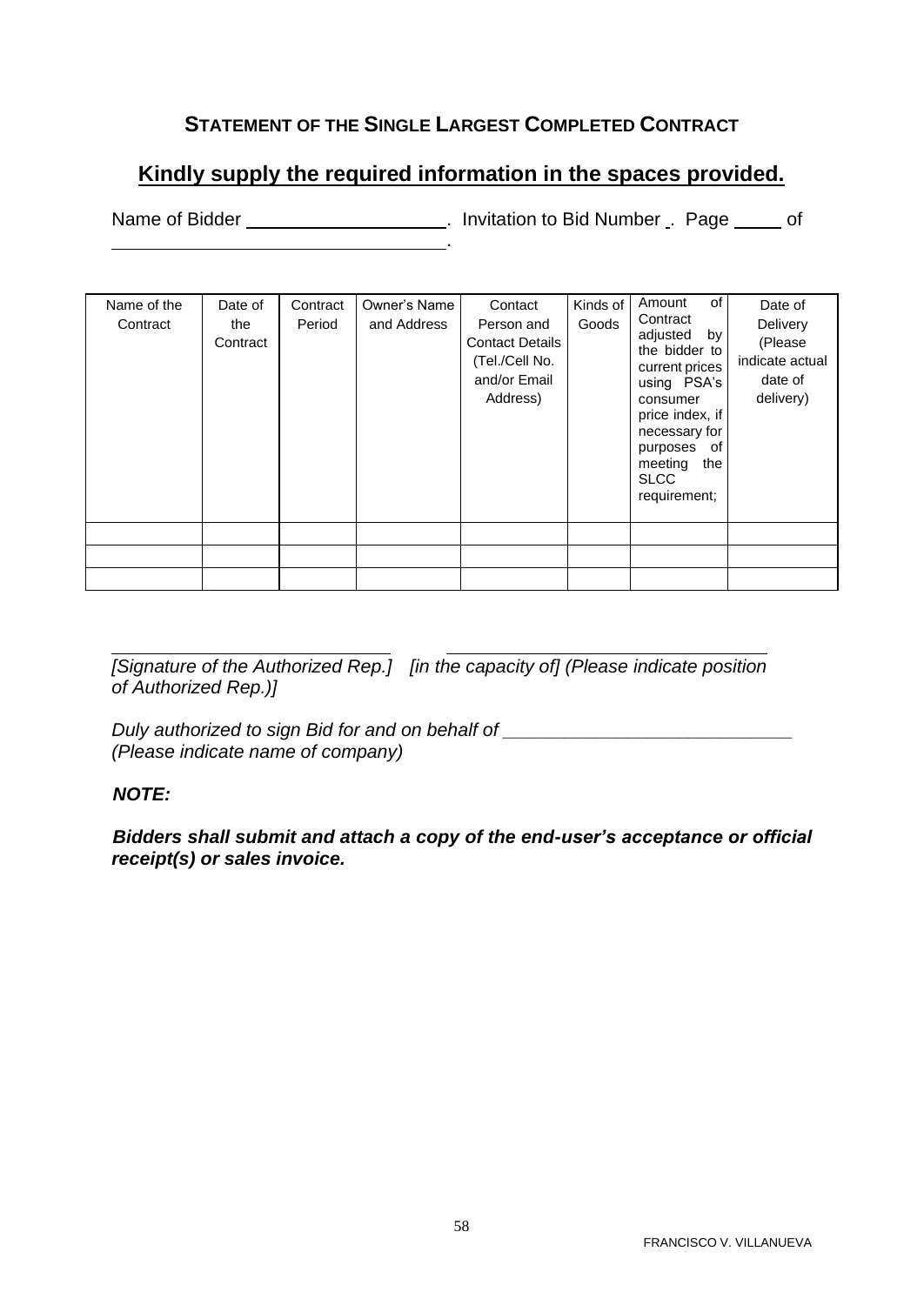### **NFCC COMPUTATION**

# <span id="page-58-0"></span>**Kindly supply the required information in the spaces provided.**

Name of Bidder \_\_\_\_\_\_\_\_\_\_\_\_\_\_\_\_\_\_\_\_\_\_\_. Invitation to Bid Number \_. Page \_\_\_\_\_ of .

#### **Approved Budget for the Contract ABC:**

**Twenty-Nine Million Two Hundred Thousand Pesos (PhP 29,200,000.00), VATexclusive, zero-rated Transaction.**

| <b>DETAILS</b>                                                                                                                  | <b>AMOUNT</b> |
|---------------------------------------------------------------------------------------------------------------------------------|---------------|
| <b>Current Assets</b>                                                                                                           |               |
|                                                                                                                                 | <b>Minus</b>  |
| <b>Current Liabilities</b>                                                                                                      |               |
| Current<br>Difference of<br>Assets and Current<br>Liabilities                                                                   |               |
|                                                                                                                                 | Multiplied by |
| Κ                                                                                                                               | 15            |
| <b>Total (Product)</b>                                                                                                          |               |
|                                                                                                                                 | <b>Minus</b>  |
| Total value of all<br>outstanding contracts,<br>including those awarded<br>but not yet started<br><b>Total NFCC Computation</b> |               |

*of Authorized Rep.)]*

*[Signature of the Authorized Rep.] [in the capacity of] (Please indicate position* 

*Duly authorized to sign Bid for and on behalf of <i>\_\_\_\_\_\_\_\_\_\_\_\_\_\_\_\_\_\_\_\_\_\_\_\_\_\_\_\_\_\_ (Please indicate name of company)*